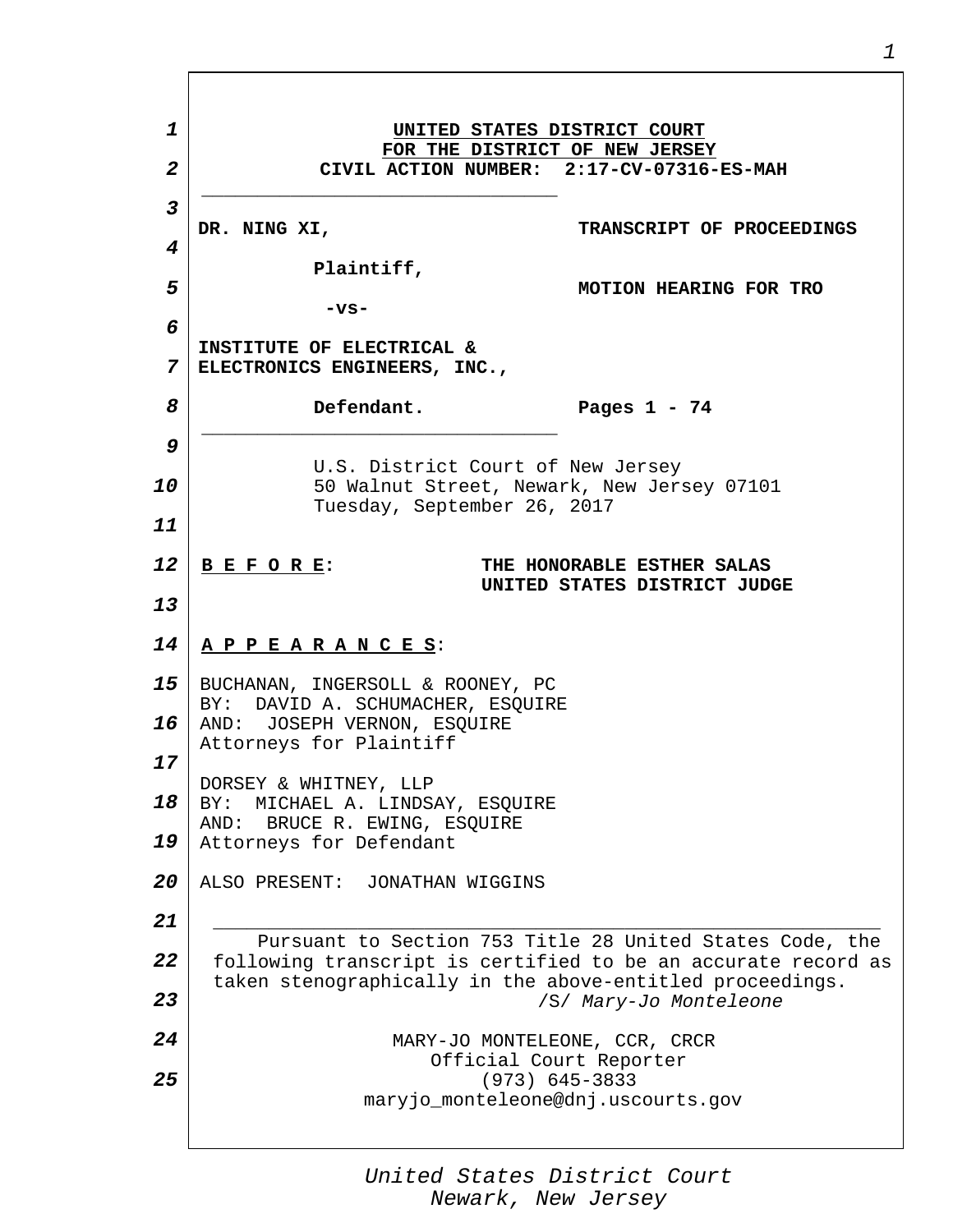| $\mathbf 1$             | THE COURT: Good afternoon, counsel. We're on the             |
|-------------------------|--------------------------------------------------------------|
| $\boldsymbol{2}$        | record in the matter of Dr. Ning Xi v. The Institute of      |
| $\overline{\mathbf{3}}$ | Electrical & Electronics Engineers, et al., selection number |
| $\boldsymbol{4}$        | $17 - 7316$ .                                                |
| 5                       | Let me have appearances by counsel.                          |
| 6                       | MR. VERNON: Good afternoon, your Honor. Joel Vernon          |
| 7                       | for Dr. Ning Xi.                                             |
| 8                       | MR. SCHUMACHER: David Schumacher for the plaintiffs          |
| 9                       | as well, your Honor.                                         |
| 10                      | MR. LINDSAY: Good afternoon, your Honor. Michael             |
| 11                      | Lindsay, of Dorsey & Whitney, for IEEE.                      |
| 12                      | MR. EWING: Bruce Ewing, also of Dorsey & Whitney,            |
| 13                      | for IEEE.                                                    |
| 14                      | MR. WIGGINS: Jonathan Wiggins, your Honor.                   |
| 15                      | MR. SCHUMACHER: I should mention, your Honor,                |
| 16                      | Mr. Lindsay has a pro hac vice motion pending before the     |
| 17                      | Court, so he would appear subject for and subject to your    |
| 18                      | Honor's approval of that motion.                             |
| 19                      | THE COURT: I think there's no objection to that.             |
| 20                      | MR. SCHUMACHER: No, your Honor. And the same for             |
| 21                      | Mr. Vernon; he has one pending as well.                      |
| 22                      | THE COURT: Very well.                                        |
| 23                      | MR. SCHUMACHER: Thank you, your Honor.                       |
| 24                      | THE COURT: Let's start with the first matter I want          |
| 25                      | to dispense with.                                            |
|                         |                                                              |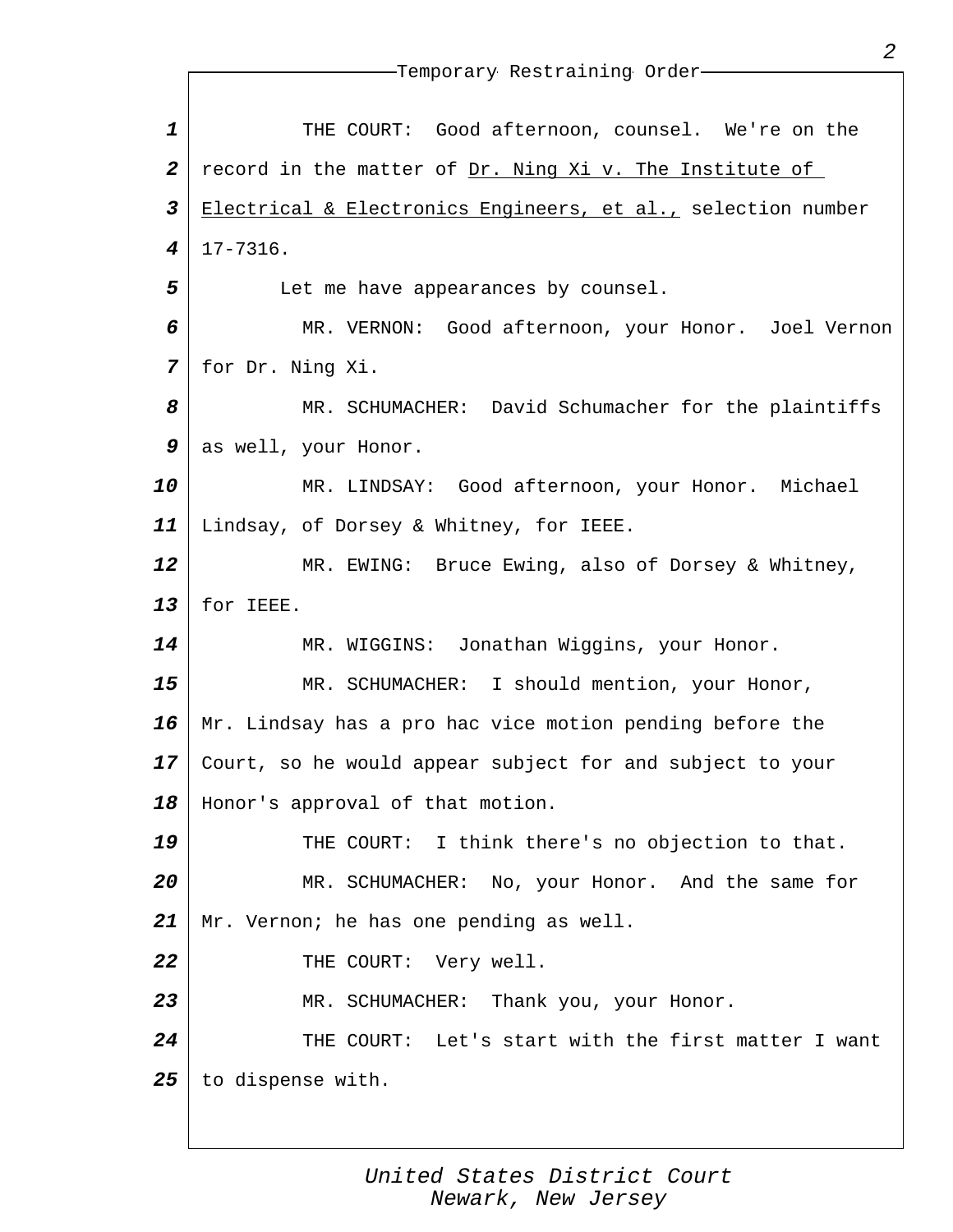*1 2 3 4 5 6 7* Obviously, the request for temporary restraints came into the Court on September 21st. Having taken a look at that, had some concerns with respect to jurisdiction, and I asked counsel to provide the Court with the supplemental support, and we did indeed receive that supplemental support by way of a letter, and the Court has reviewed that and is prepared to rule at this point in time.

*8 9 10 11 12 13* As is well-settled, it must appear to be, to a legal certainty, that plaintiff's claims are really for less than the jurisdictional amount to justify dismissal. And whether plaintiff's claims pass the legal certainty standard is a threshold matter that should involve only minimal scrutiny of plaintiff's claims.

*14 15 16 17 18* Further, the Court cannot consider the legal sufficiency of his claims -- or whether the legal theory he advances is likely unsound. Indeed, the threshold to withstand a Rule 12(b)(1) motion is lower than that required to withstand a Rule 12(b)(6) motion.

*19 20 21 22 23 24 25* However, having reviewed plaintiff's letter-brief concerning this issue and, in particular, Dr. Xi's declaration, the Court finds that plaintiff has met its burden that the jurisdictional amount in controversy exceeds \$75,000. In his declaration, Dr. Xi affirms, among other things, that his status as an IEEE fellow -- which is allegedly at risk of being removed -- is incredibly important. That designation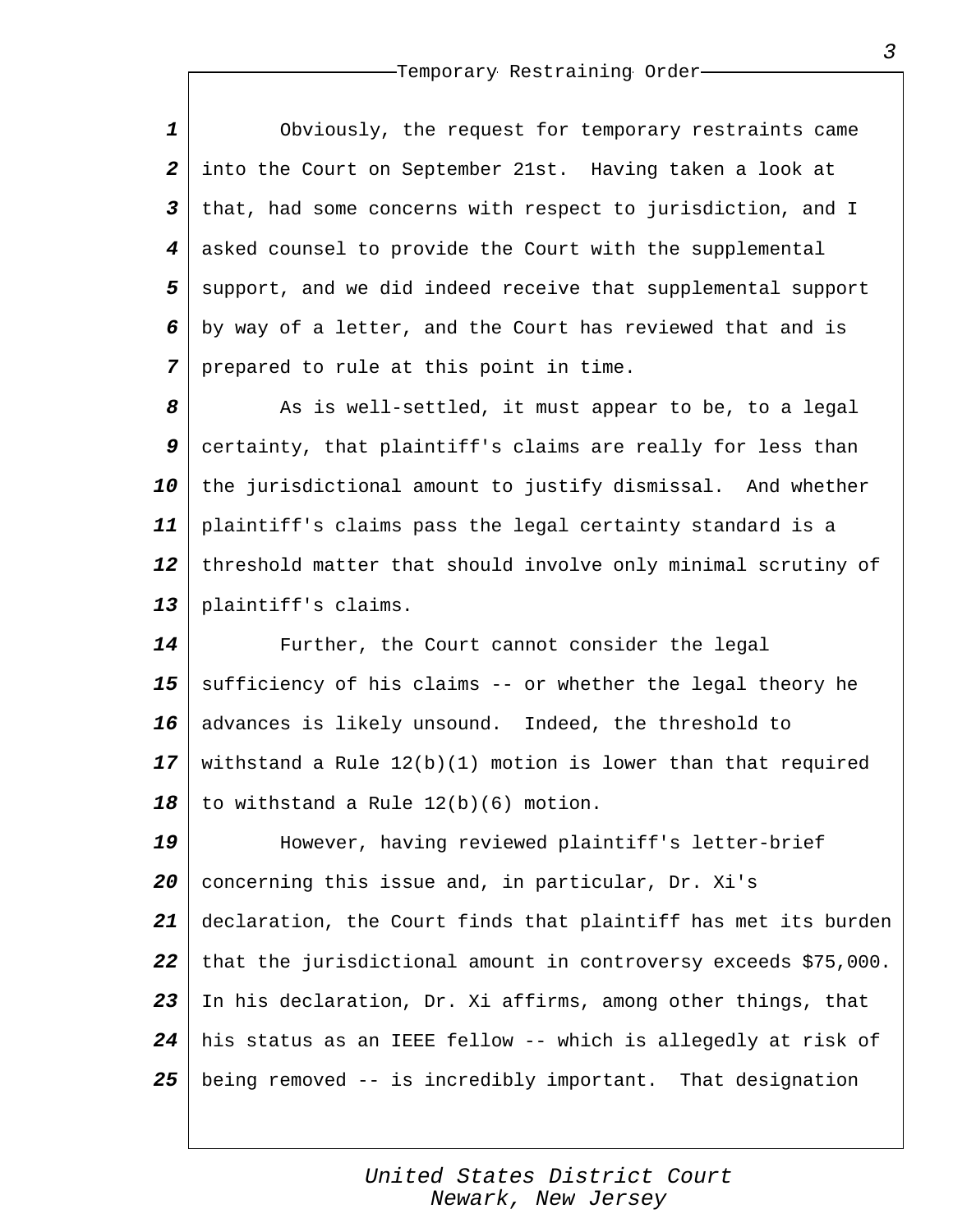*1 2 3 4 5 6* has resulted in a salary increase, as well as speaking and publishing opportunities. Dr. Xi makes around \$200,000 a year as a professor and receives an annual raise between 3 and 10 percent. Dr. Xi affirms that -- if he is expelled from the IEEE without a fair hearing and procedures pursuant to IEEE's bylaws and policies, he will lose his professorship.

*7 8 9 10 11 12 13 14* Furthermore, Dr. Xi makes about \$20,000 per year in connection with consulting and speaking opportunities. These opportunities would also be lost because of the reputational damage from being expelled. Indeed, under the IEEE bylaws, it appears that the IEEE can publicly announce the circumstances surrounding any such expulsion. The Court finds this relevant especially because of the IEEE's alleged basis for potential expulsion -- in particular, theft or fraud.

*15 16 17 18 19 20* In light of the materials submitted by plaintiff, the Court cannot say it appears to a legal certainty that plaintiff's claims are less than \$75,000. Accordingly, the Court will not dismiss this action for lack of subject matter jurisdiction, and we will continue with today's proceeding, and we're going to really start with defense counsel.

*21 22 23 24 25* I have a number of questions for defense counsel. So first, obviously, the parties have fully briefed the matter. I did receive a reply brief last night, and I have reviewed the exhibits. I also advised counsel -- I believe in a text order -- that if you're going to be citing to any documents --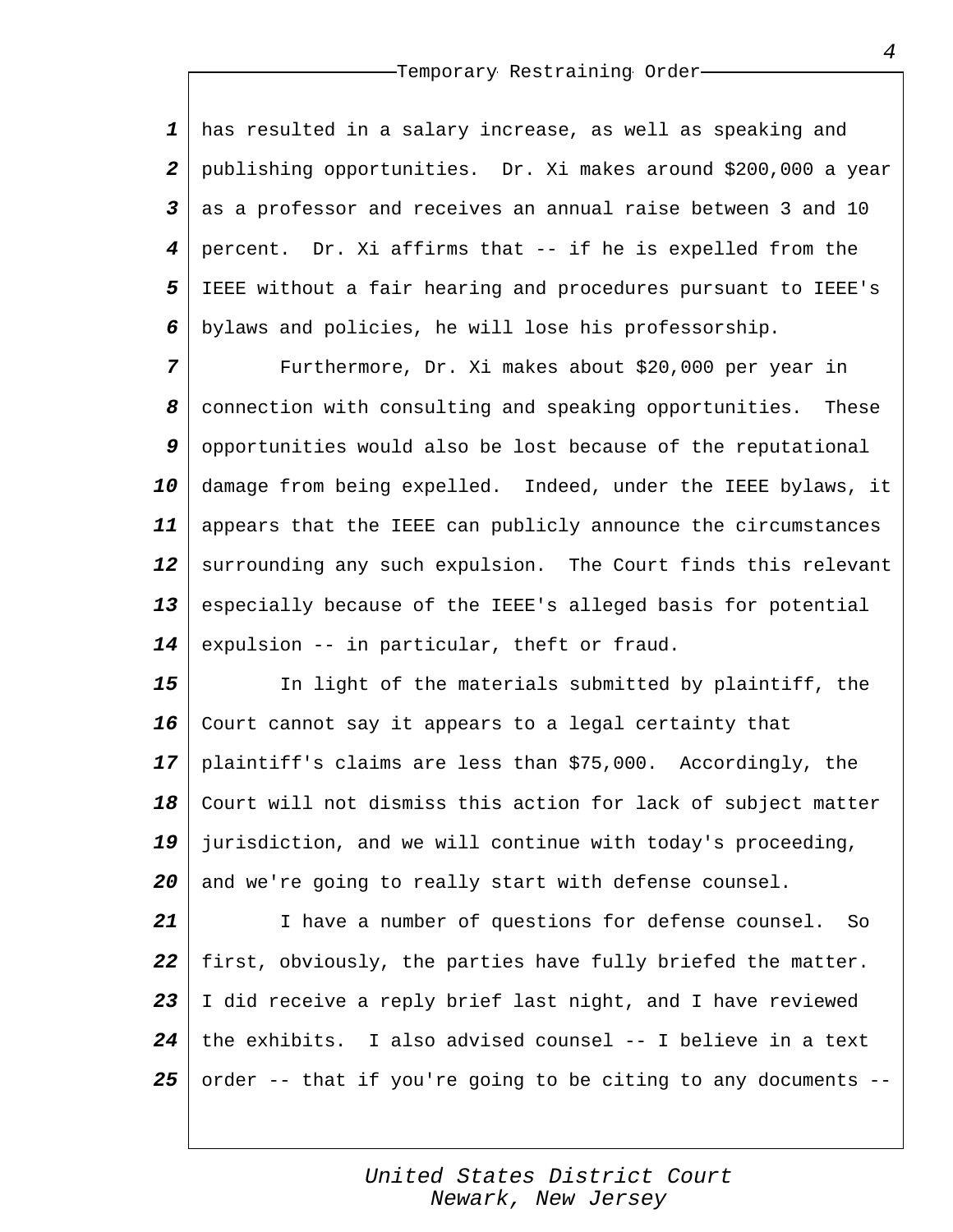*1 2 3* the exhibits were voluminous -- and, therefore, I expect you're going to have a copy for whatever you're going to be citing to for me as well as my law clerk. Okay?

*4 5 6 7* Let's start with defense counsel. I've got a number of questions for defense counsel. I'll obviously allow plaintiff's counsel to weigh in, when appropriate, but let's start with defense counsel here.

*8 9 10 11* So I want to understand something because I'm having trouble understanding the positions here. Does the current constitution, bylaws, policies or operations manual of the IEEE require a formal complaint under the current

*12* circumstances?

*20*

*13 14 15* MR. LINDSAY: Would your Honor prefer -- THE COURT: Wherever Miss Monteleone can hear you. That's all that matters to me.

*16 17 18 19* MR. LINDSAY: Note, your Honor, the IEEE has created a policy in which one member can complain about the conduct of another member, but that is not the only method by which a member can --

THE COURT: Where does it say that?

*21 22 23 24 25* MR. LINDSAY: That is in the constitution bylaws, paragraph I-110, section 1 provides the statement, but a member can be expelled for cause. Section 3 provides the process by which a member can provide a complaint against another member.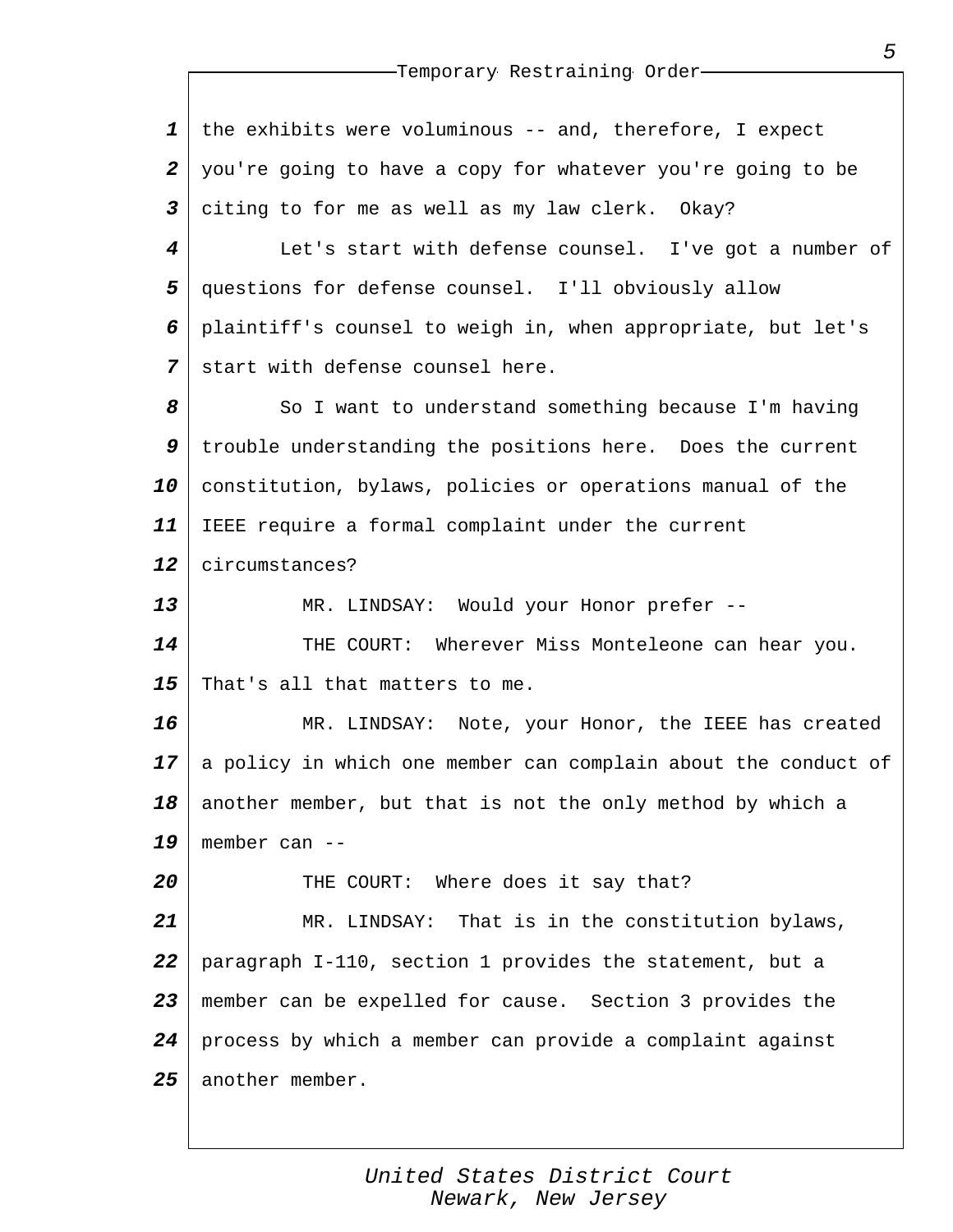*1 2 3 4* THE COURT: All right. When we sent -- when you sent a letter, exhibit A -- and the letter I'm referring to is exhibit A and this was accompanied to document 1 -- document which was the complaint filed on September 21st.

*5 6 7 8 9 10 11 12* When your client sent a letter, your client referenced August 2nd letter, under bylaws section I-110.1: IEEE may expel, suspend or censure a member for cause as defined by the bylaws. The power may be exercised through a member complaint -- let me just move my Post-It here -- and member complaint to a hearing process of the IEEE Ethics and Member Conduct Committee, which would make a recommendation to the board of directors, or directly to the board of directors.

*13 14 15 16 17 18 19* No complaint has been filed in this instance and, therefore, the procedures for a hearing by the IEEE Ethics and Member Conduct Committee do not apply. Nevertheless, the board has determined to ensure that it provides you with due process, that is an opportunity to be heard both for your sake and for the integrity of the board's decision-making process. Okay.

*20 21 22 23 24* So I understand what 110 says. What I'd like to know is where -- because I don't see a citation in this letter - either in this paragraph or the subsequent paragraph -- that references where you can proceed in the fashion that you are proceeding via ad hoc committee.

*25*

MR. LINDSAY: Okay. 110.1 is a statement and that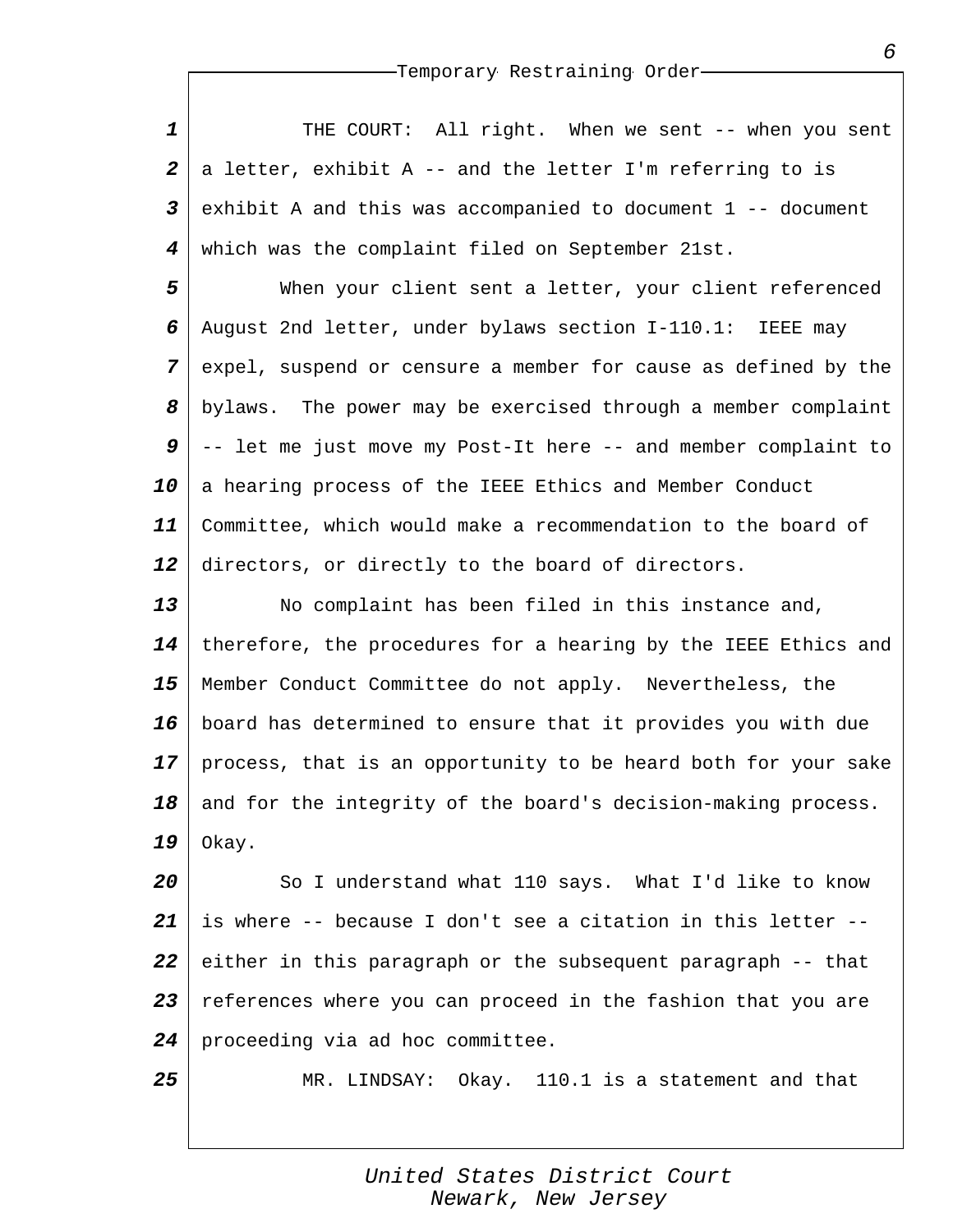*1* provides exhibit A.

*4*

*5*

*6*

*2 3* THE COURT: Right. It's a cause. 110 is "Member, Discipline and Support."

MR. LINDSAY: Right.

THE COURT: But then 110.1 defines what "cause" is. MR. LINDSAY: Correct.

*7 8 9 10 11 12 13 14 15 16 17* THE COURT: If cause exists and the member of IEEE may be expelled, suspended or censured for cause and then right there, 110.3 talks about our Ethics and Member Conduct Committee. But you said, we don't get to point 3 because you somehow are not viewing it as a member-to-member complaint, but as you say in your brief, on page -- on page 21, complaint from one member of another -- against another is when these bylaws would kick in and these procedures would kick in. But the bylaws do not -- and policies -- do not contemplate an instance in which the member's conduct is questioned by the IEEE management and board of directors.

*18 19 20 21* I'd like to know where that -- that sounds like an escape clause to me or safety clause or some kind of loophole, and I just don't see where -- unless I'm missing it -- where that seems to say that.

*22 23 24 25* MR. LINDSAY: So, if I may, I want to answer your Honor's question, but the way we get there is that a corporation in its -- specifically to its board of directors, has the inherent authority to supervise its operations. One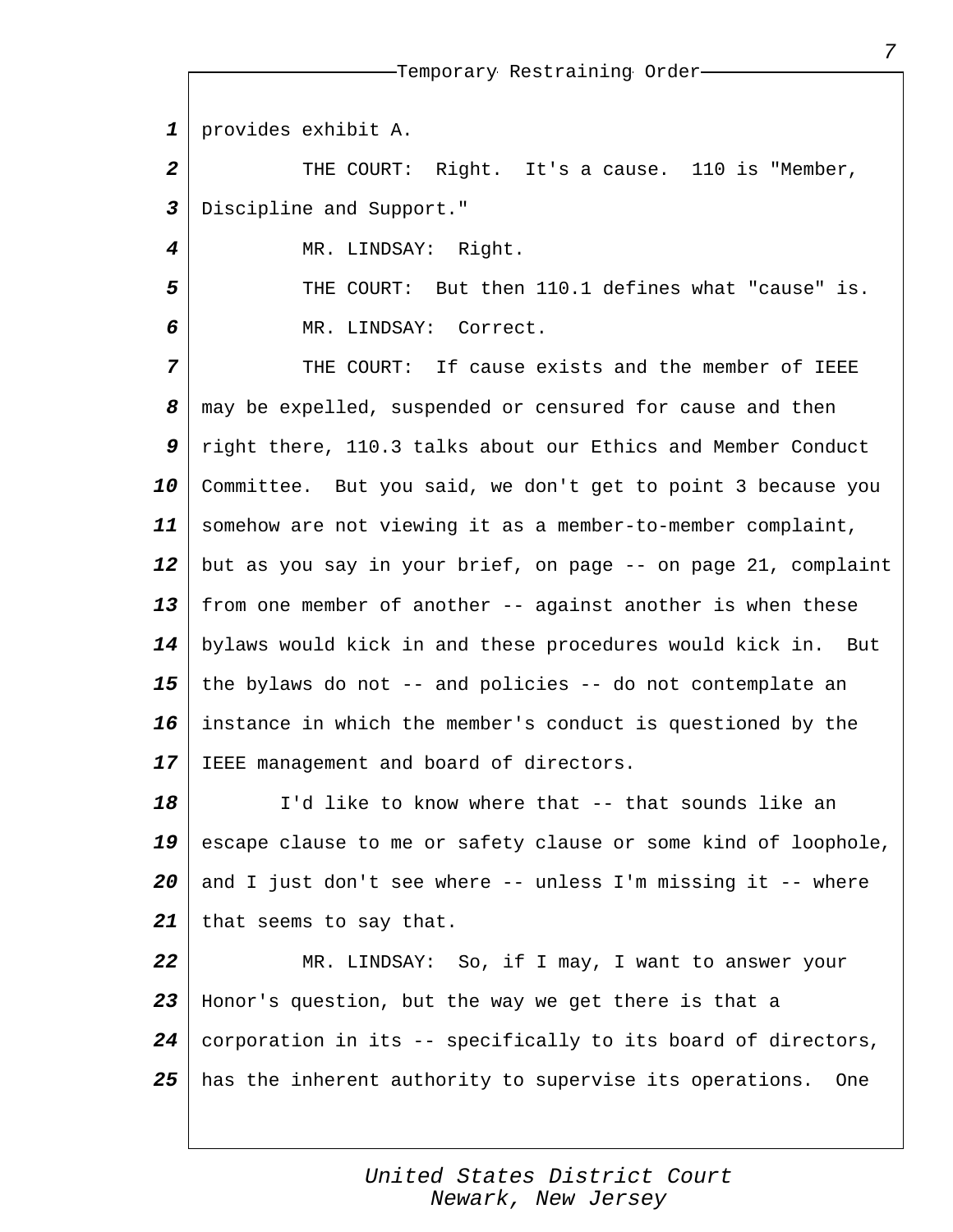*1 2 3 4 5 6* of the things it knows it's going to face in an organization that has 423,000 members in 160 countries is the possibility of complaints between members. One member may say, of another member, that there is cause for this member to be disciplined in some fashion. IEEE simply provides a process that allows for that, and that's for a couple of reasons.

*7 8 9 10 11 12* Number one, if you don't have a process, how are you going to handle complaints that come in; and number two, the ability of those members to resolve complaints between themselves at that lower level is enhanced if both sides know that there is a formal process that they will both have to go through if they want to proceed.

*13 14 15 16 17 18 19 20* I believe it's also in 110.3, about the fourth paragraph, that says that a complaining member  $-$ - excuse me  $$ that the Ethics and Member Conduct Committee isn't required to proceed unless the complaining member agrees to appear at the hearing. In other words, if there is something built into that process where one member has a complaint against another, that there is a process through which both are going to be brought together.

*21 22 23 24* THE COURT: Let's talk about that process. I think it's worth exploring it a little bit. So, again, you would say this is only applicable when one member complains of conduct of another member, right?

MR. LINDSAY: Correct.

*25*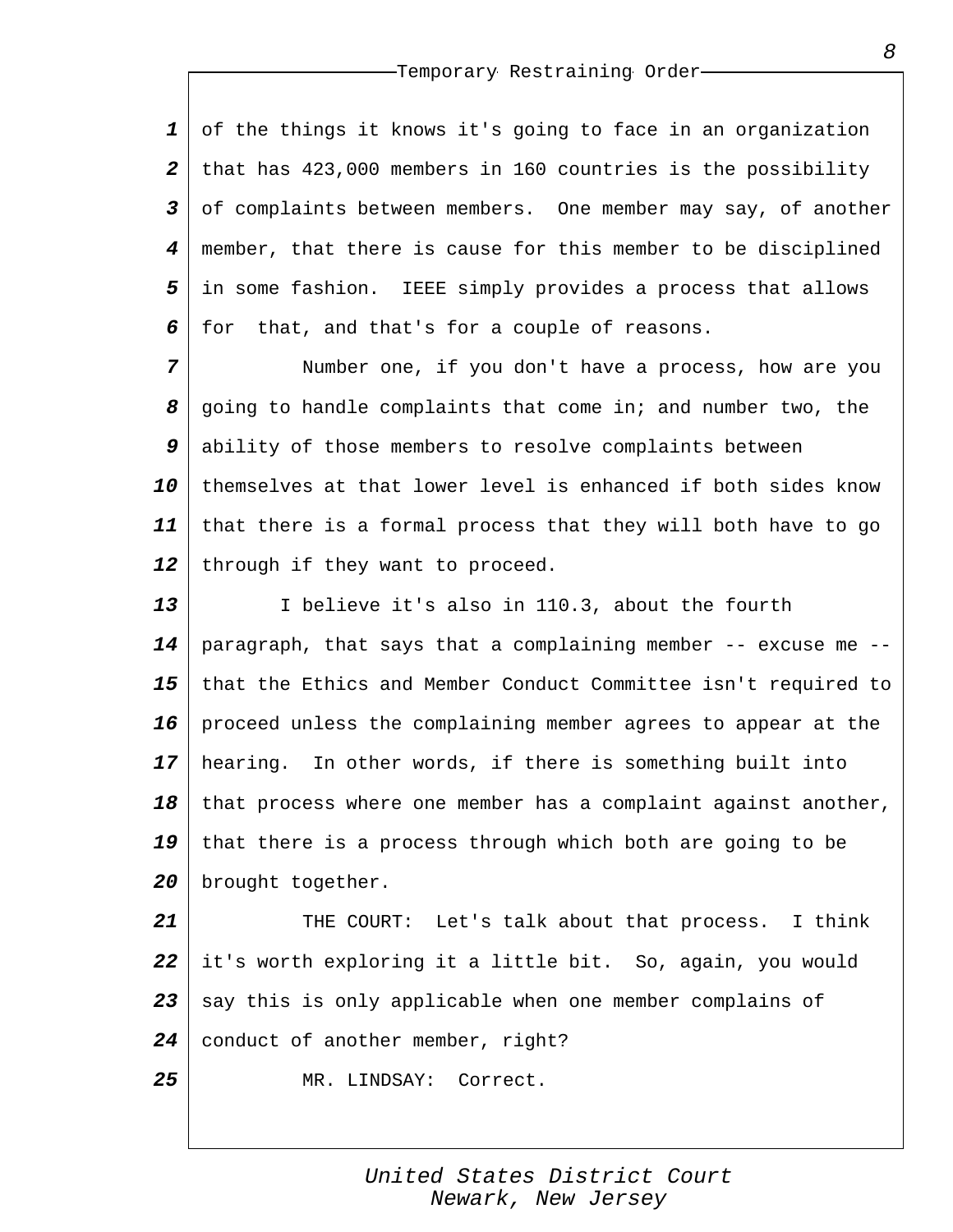*1 2 3 4 5 6 7 8 9 10 11 12 13 14 15 16 17 18 19 20 21 22 23 24 25* Temporary Restraining Order THE COURT: Yet the president, all its board of directors, Miss Lack -- L -- is it L-A-C-K? MR. LINDSAY: L-A-C-H. THE COURT: Or Lack -- L-A-C-H -- Miss Lach -- are they not members, in good standing, of the IEEE? MR. LINDSAY: I do not believe Miss Lach is a member. The presidents, yes, are all members. THE COURT: They are all members? MR. LINDSAY: Yes, they are. THE COURT: So if indeed -- and only in those circumstances where one member in good standing complains of another member -- by the way, section 110, which let's be clear again, is "Member Discipline and Support" -- entitled "Member, Discipline and Support" -- the complaints against the members must be reviewed by the ethics member conduct committee to determine whether cause is present. Agreed? MR. LINDSAY: Yes. THE COURT: So there's got to be a formal complaint that's written, and the formal complaint that I understand has to be served with an accompanying affidavit and executed by the IEEE member in good standing, right? MR. LINDSAY: Yes. THE COURT: Agreed. And it also must be -- much like our own process -- the complaint must be specific and attach all relevant documents, correct?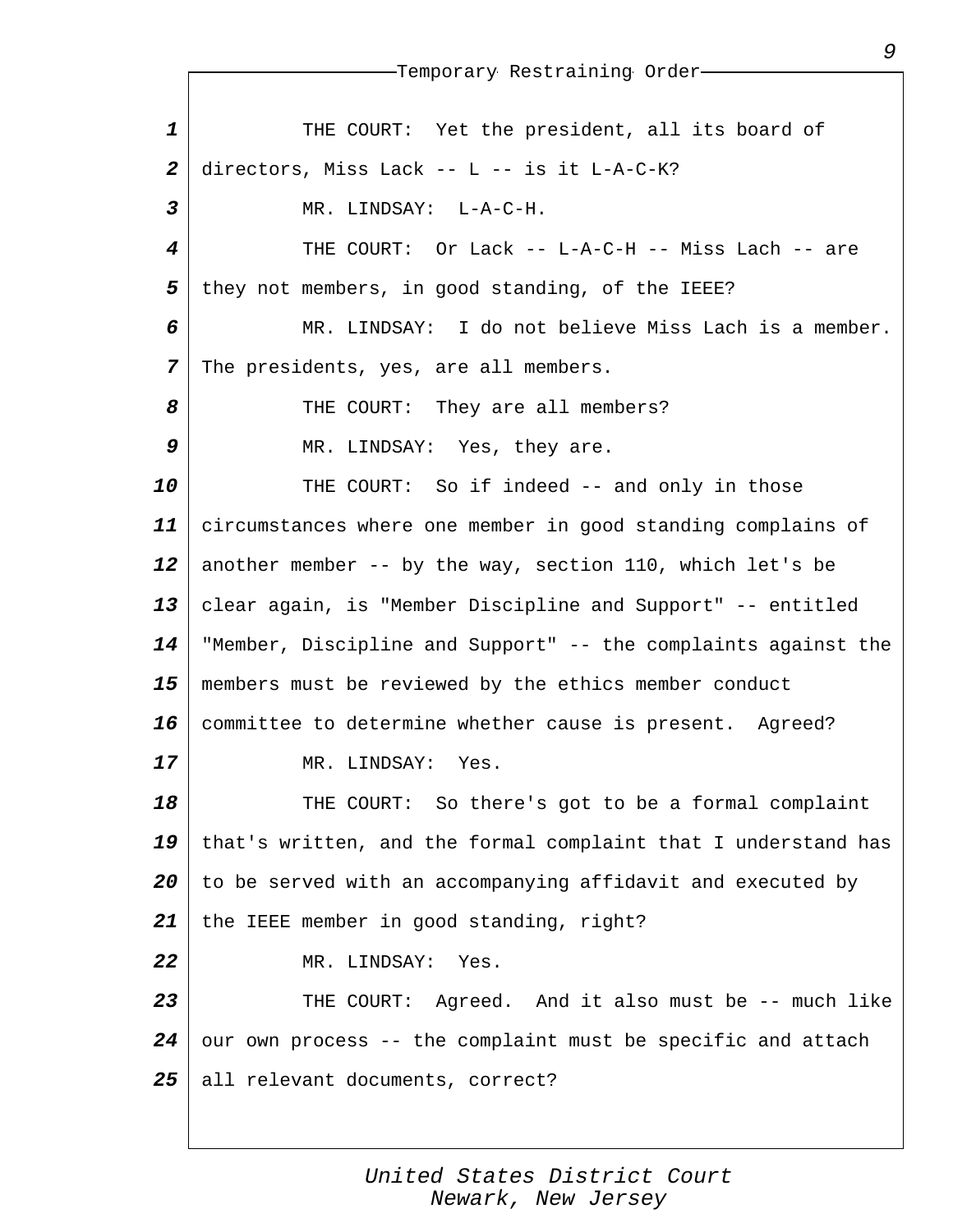*1 2 3 4 5 6 7 8 9 10 11 12 13 14 15 16 17 18 19 20 21 22 23 24 25* Temporary Restraining Order MR. LINDSAY: Yes. THE COURT: You agree with that? MR. LINDSAY: Yes. THE COURT: Great. So then the Ethics and Member Conduct Committee must investigate and determine whether there is a reasonable basis for believing facts in the complaint and whether the facts constitute cause. So they do their preliminary review. By the way, Ethics and Members Conduct Committee, the president is not on there, correct? MR. LINDSAY: Correct. THE COURT: Can't be on there, correct? MR. LINDSAY: Correct. THE COURT: Right? And the board members can't be on the EMCC -- I'm going to refer to it as the EMCC. Agreed? MR. LINDSAY: Right. THE COURT: Okay. Great. And it's no more than five people on the EMCC? MR. LINDSAY: I think that's correct, hearing panel I think is five. THE COURT: Hearing panel is five to nine. MR. LINDSAY: Right. THE COURT: So once the EMCC makes the determination that perhaps there is cause, they then institute a formal proceeding, correct? MR. LINDSAY: Yes.

> *United States District Court Newark, New Jersey*

*10*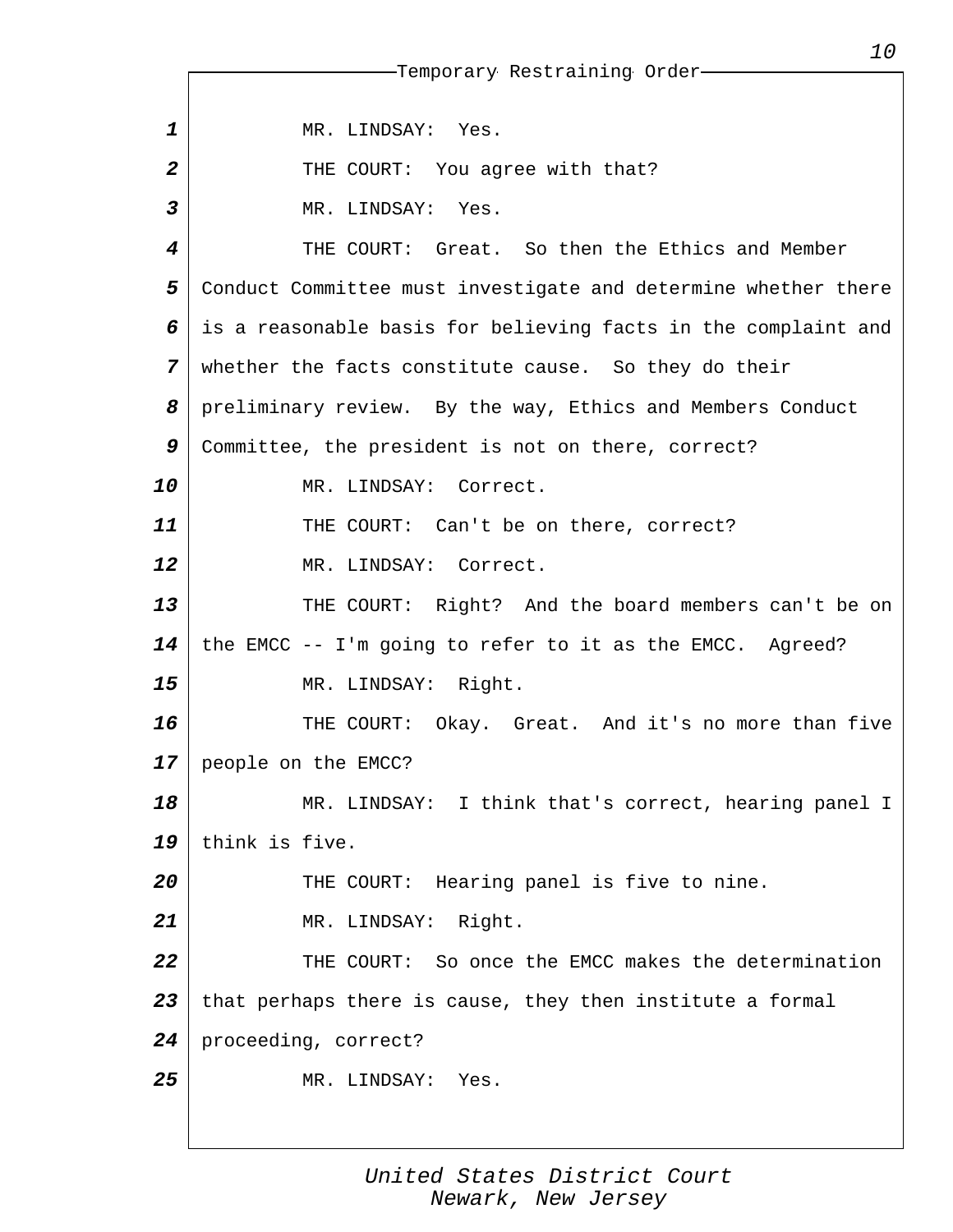*1 2 3 4 5 6 7 8* THE COURT: So when EMCC are not made of any board members -- that, I think, is important because they're insulating the board who has the ultimate decision, right? They're insulating the board from hearing facts that may not be facts and insulating the board from perhaps hearing other information that may not be relevant to the other information at hand, correct? There's a purpose of insulation, I would imagine, right?

MR. LINDSAY: That is part of it, yes.

*10 11 12 13 14 15 16 17 18* THE COURT: Okay. So the EMCC must memorialize its preliminary finding in writing, and it then transmits that memorialized finding to the IEEE president and its board of directors. So what the president and the board of directors then has to do is determine whether they're going to appoint this hearing board and, if so, they only have to vote by majority. The president and the board of directors decides, you know, we better get a hearing board empaneled. They only need to vote by majority, correct?

MR. LINDSAY: Right.

*9*

*19*

*20 21 22 23 24 25* THE COURT: Okay. So then the hearing board, which, again, as I understand it, it can't be the president or any BOD members -- and it has to be five to nine people that are obviously EEE -- IEEE voting members, and the hearing board then is entrusted with the responsibility -- obviously, appointing a date and time, the accused member has a right to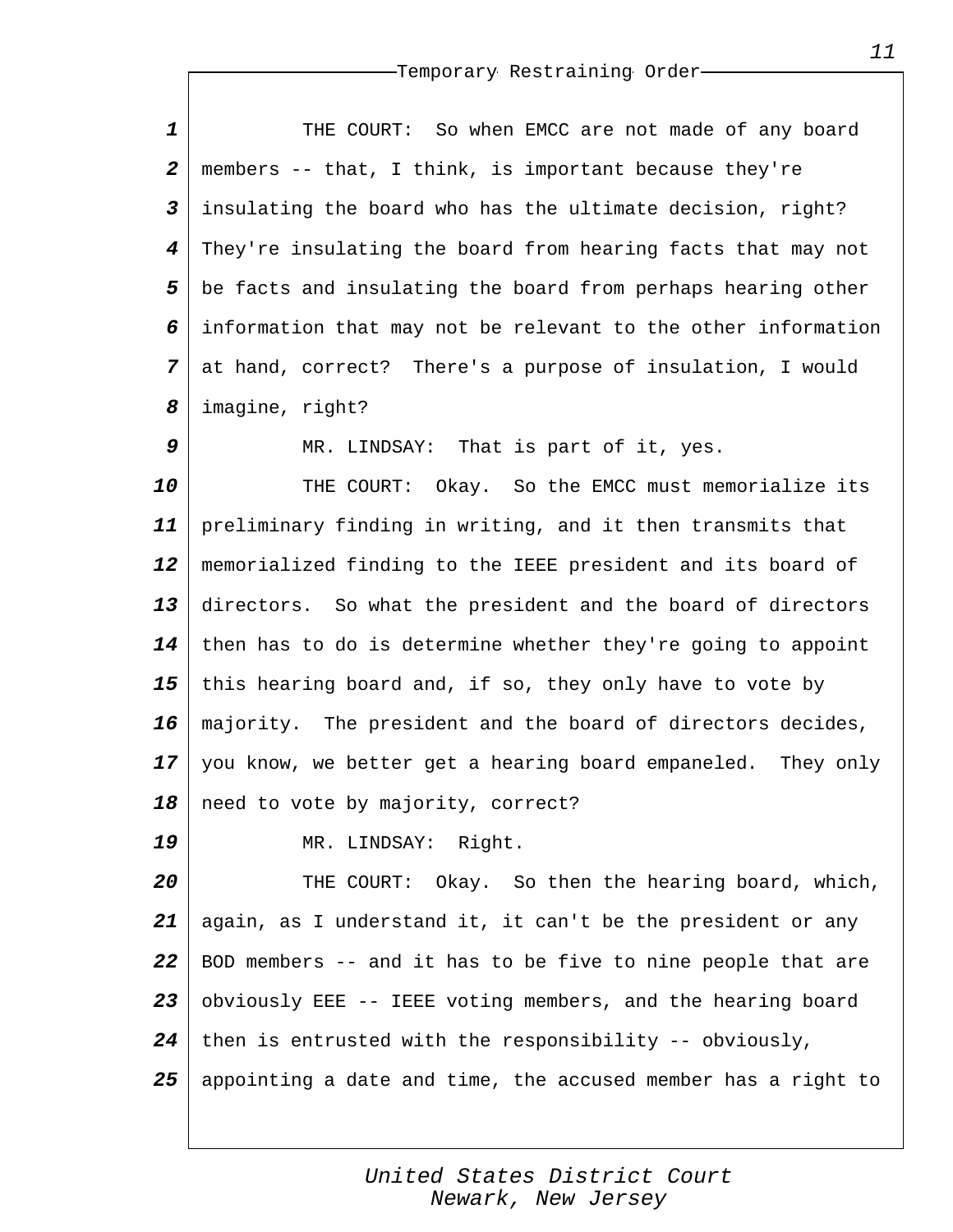*1 2 3 4 5 6 7 8 9 10 11 12 13 14 15 16 17 18 19 20 21 22 23 24 25* appear before the hearing board and submit evidence. The hearing is held in confidence, and the accused can appear with or without a lawyer, but the hearing proceeds much like a trial does, correct? MR. LINDSAY: Very similar. THE COURT: All right. Then the hearing board convenes in executive session and the hearing board needs to vote, this time, by two-thirds of a vote? MR. LINDSAY: Right. THE COURT: To find cause, right? Are you with me so far? No -- you don't disagree with any of the process that I'm laying out? And if you do, please let me know, counsel. Okay? MR. LINDSAY: Very good. THE COURT: So the hearing board then places its determination in writing and that's a written report, it's forwarded to the board of directors. The board of directors then sets a time -- date and time to consider and the hearing board's recommendation and that -- they have to communicate to the charged member -- the member accused of some conduct or the member facing some form of discipline -- their date and time, and the charged member is given, yet again, another opportunity to submit, in writing, his comments or her comments and recommendations to the board. The board of directors then -- who have been insulated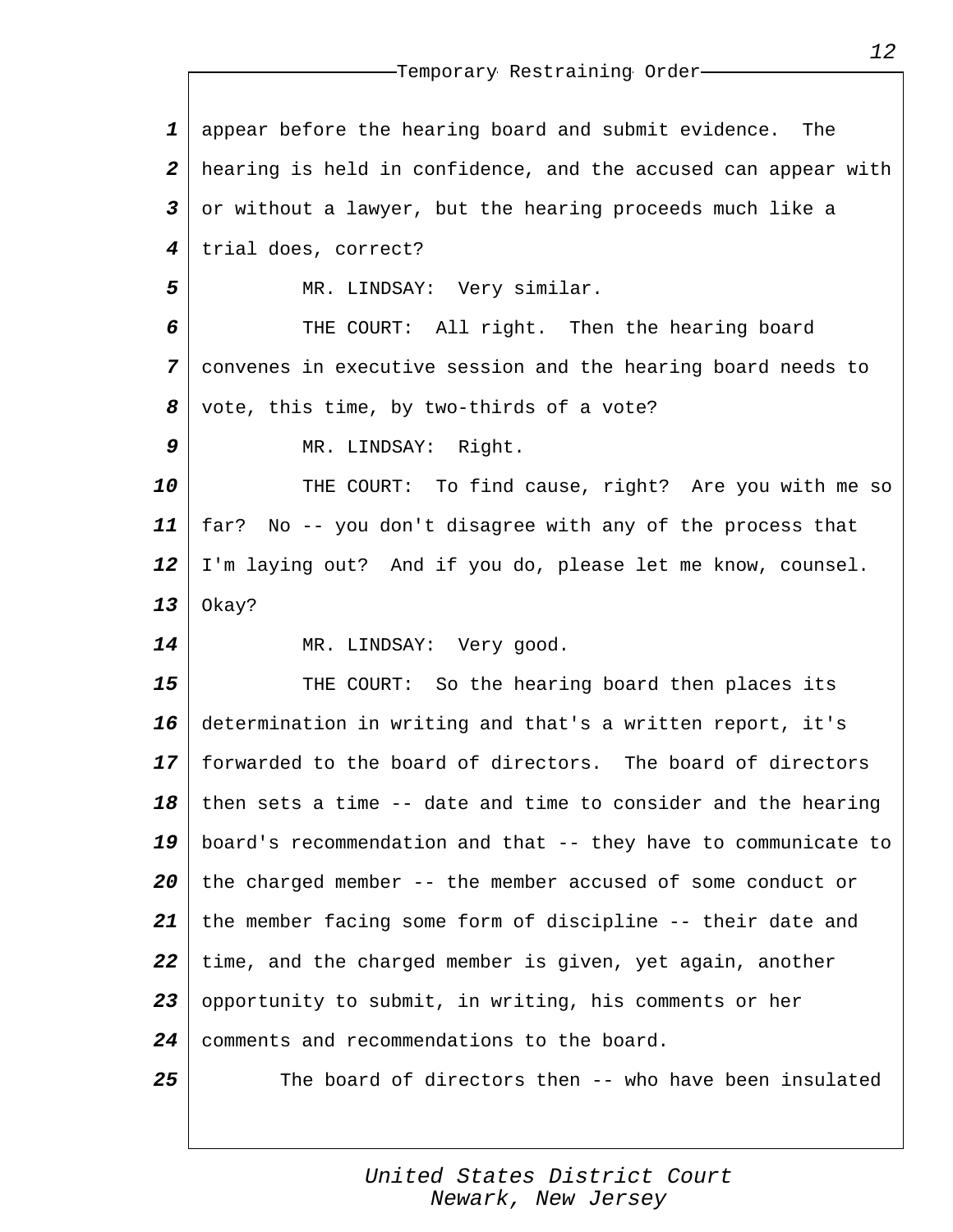*1 2 3 4 5* from the process and only read the written report as it's been given to the hearing board, is free to make a final determination -- again, a two-thirds majority required -- and the sanctions cannot be more severe than the hearing board recommended. Right?

MR. LINDSAY: Right.

THE COURT: So we're all in agreement.

MR. LINDSAY: Yes.

*6*

*7*

*8*

*9 10 11 12 13 14 15 16* THE COURT: So what you're saying to me, that these extremely detailed policies and mechanism of insulation and protection and a notice and due process, this only applies when one board member -- strike that -- when one IEEE member is accusing another IEEE of conduct unbecoming its membership or fellowship, and this process doesn't have to be followed if the board of directors thinks you committed some infraction, whether it be egregious or not?

*17 18 19 20 21 22 23 24 25* MR. LINDSAY: No, that is not our claim, your Honor. Our claim is that if the source of complaint is a member dispute -- that is member accusing other member -- then clearly all of those procedures that we've just been through must be followed. If the source of the complaint is not from a member, then you don't have the same kinds of institutional concerns that -- members basically trying to misuse the organization to gain an advantage for themselves. In this case, the source -- the original source of the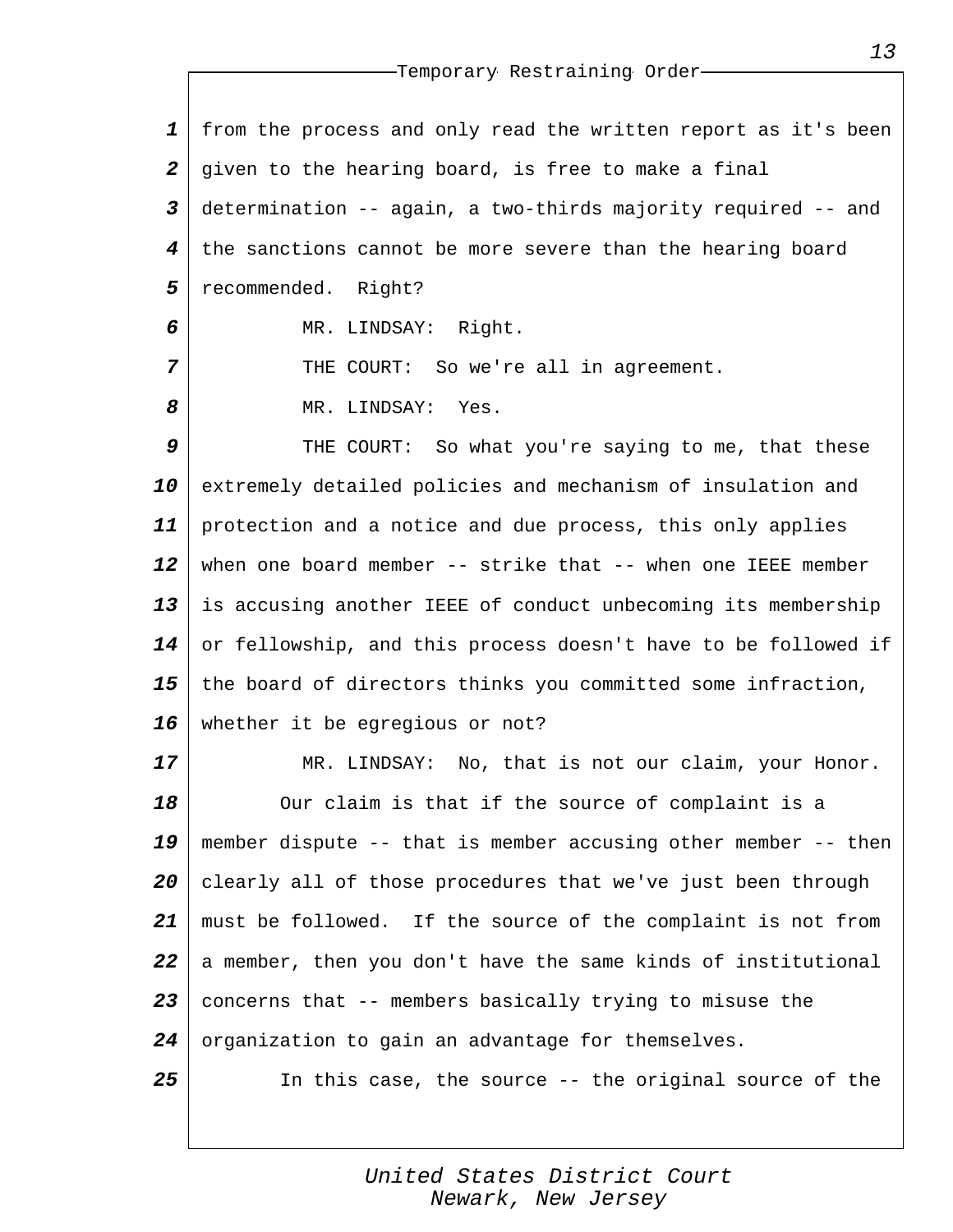*1 2 3 4 5 6 7 8 9 10 11 12 13 14 15 16 17 18 19 20 21 22 23 24 25* Temporary Restraining Order information that there was something potentially amiss was the receipt of a grand jury subpoena, complaint with the information of the U.S. Attorney's Office -- THE COURT: And by the way, when did you get that subpoena? MR. LINDSAY: I'm sorry? THE COURT: When did your client receive the subpoena? MR. LINDSAY: It was in mid-2015. THE COURT: It was as a result, according to your brief, your client then instituted an investigation, hired a forensic accounting firm? MR. LINDSAY: Not immediately. THE COURT: Well, when did they do that? I don't see a date. MR. LINDSAY: No -- initially -- the initial attempt was to simply comply with the subpoena. THE COURT: Okay. MR. LINDSAY: So that was one part. Simultaneous with that, though -- obviously, IEEE needed to figure out what is going on here, do we have an issue? THE COURT: Right. MR. LINDSAY: That initially was followed -- the initial follow-up was through IEEE's internal accounting department, and during that investigation it became clear that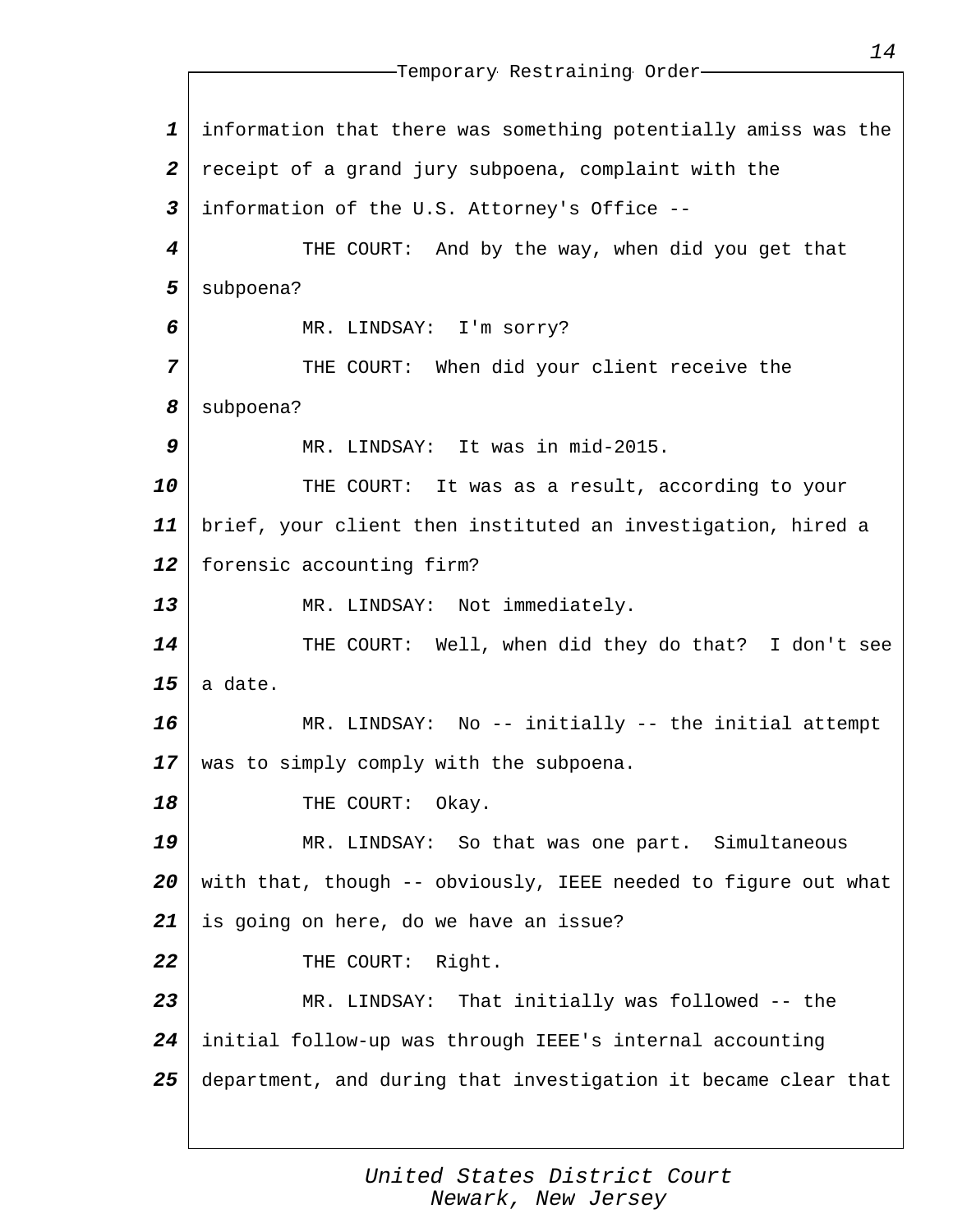*1 2 3 4 5 6 7 8 9 10 11 12 13 14 15 16 17 18 19 20 21 22 23 24 25* the volume and complexity -- that the matter was going to be too taxing for that department, and IEEE made the decision to engage a forensic accountant. THE COURT: When was that done? When was that done? MR. LINDSAY: That was in November of 2016. THE COURT: And according to your papers, at some point in time it became aware of abnormalities, right? MR. LINDSAY: Yes. THE COURT: Sixty percent of the money that was sought, that \$1,078,593.67 referenced on page 3, you found and ultimately discovered that 60.9 percent of Dr. Xi's reimbursements were inappropriate -- page 5 of your papers. When did you become aware of that fact? MR. LINDSAY: To be precise, your Honor, that 60 percent applies only to the one conference for which Dr. Xi has submitted complete records. THE COURT: 2014? MR. LINDSAY: I'm sorry. THE COURT: The 2014 conference? MR. LINDSAY: That's 450-ish thousand dollars. THE COURT: When did you become aware of the alleged mis -- inappropriateness of the reimbursements? MR. LINDSAY: The initial findings reported by Grant Thornton were reported in January -- January of '17. THE COURT: When did you notice him you were going to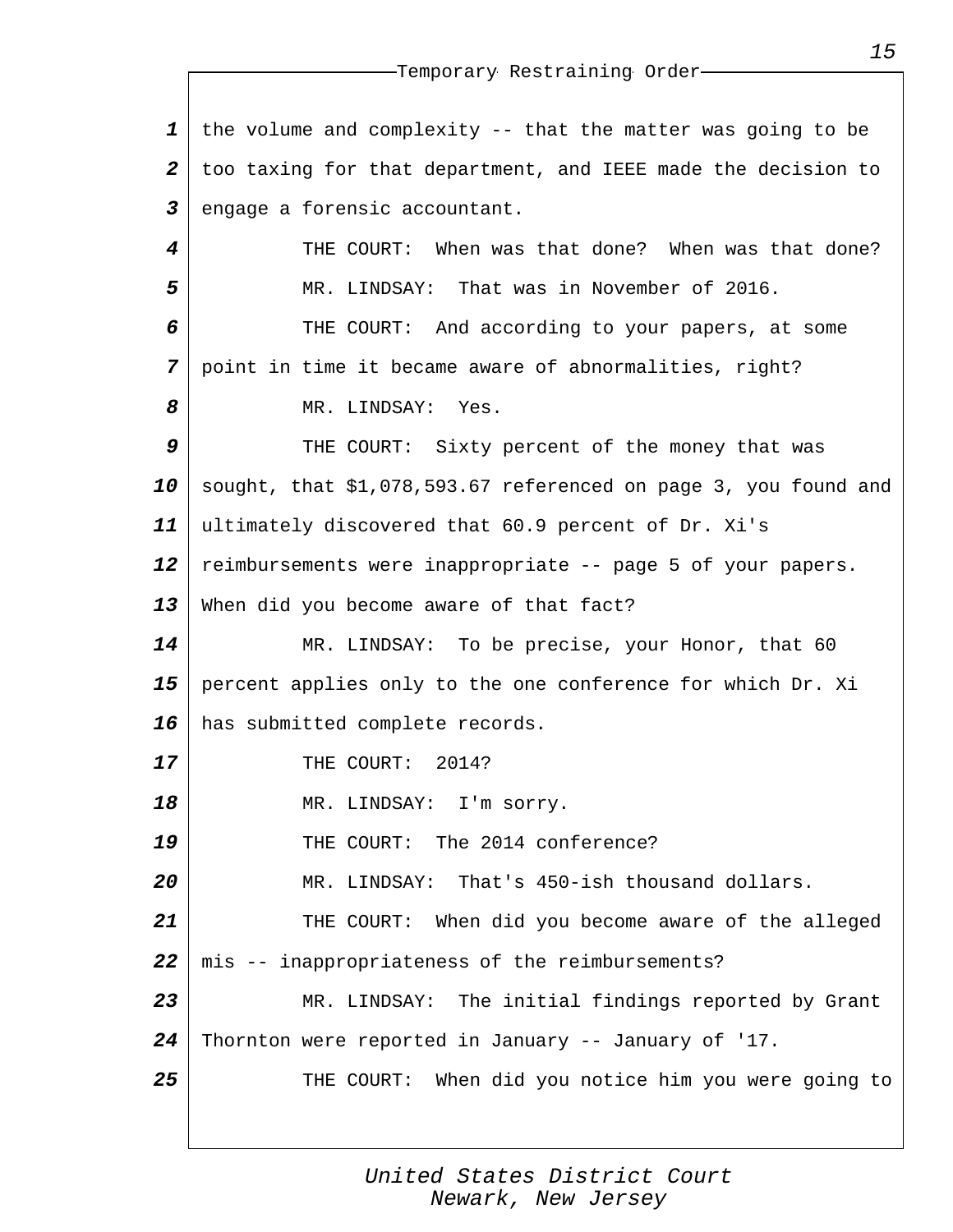| $\mathbf 1$      | proceed with this format?                                      |
|------------------|----------------------------------------------------------------|
| $\boldsymbol{2}$ | MR. LINDSAY: The board meets periodically during the           |
| 3                | course of the year, and at the January and February meetings   |
| 4                | the initial reports were prepared. Again, what Grant Thornton  |
| 5                | reported in January was the initial findings, not the          |
| 6                | completion of an investigation.                                |
| 7                | The decision to proceed in this fashion was debated as         |
| 8                | one of several options at the board meeting at the very end of |
| 9                | June of this year.                                             |
| 10               | THE COURT: And now you say time is of the essence?             |
| 11               | MR. LINDSAY: Yes, your Honor.                                  |
| 12               | THE COURT:<br>Okay. Let's get back to my original              |
| 13               | question.                                                      |
| 14               | So because you argue specifically that the bylaws do           |
| 15               | not contemplate an instance such as the one we're confronted   |
| 16               | with now, they're free to create this ad hoc committee to      |
| 17               | address a specific issue or activity that is not appropriate   |
|                  | $18$ $\mid$ to be addressed by an ongoing committee, correct?  |
| 19               | MR. LINDSAY: Correct.                                          |
| 20               | THE COURT: How is it that the EMCC is not                      |
| 21               | appropriate to address this issue? Is this not an issue of     |
| 22               | conduct unbecoming a fellow or a member?                       |
| 23               | MR. LINDSAY: No, your Honor.                                   |
| 24               | The primary issue $--$ you asked about the essence $--$        |
| 25               | time being of the essence. The primary driver at this point    |
|                  |                                                                |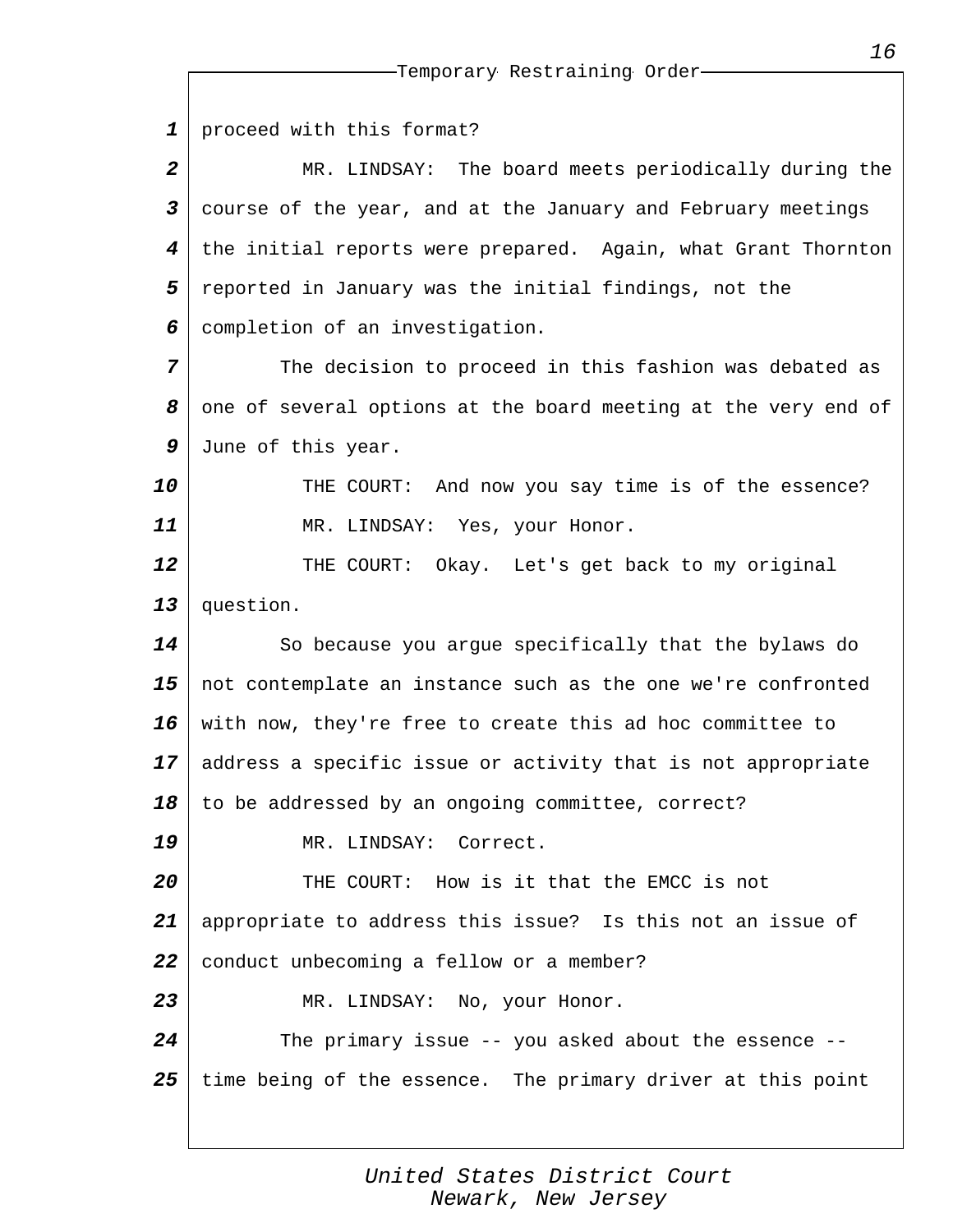*1 2 3 4 5 6 7 8 9 10 11 12 13 14 15 16 17 18 19 20 21 22 23 24 25* Temporary Restraining Order that an individual that has been accused of stealing hundreds of thousands of dollars -- THE COURT: No charges yet, correct? MR. LINDSAY: Well, no --THE COURT: There's a grand jury investigation. MR. LINDSAY: I'm sorry, no. THE COURT: There are no charges yet? MR. LINDSAY: There are no charges. THE COURT: No indictment? MR. LINDSAY: I have no knowledge of that, your Honor. THE COURT: So what are you -- obviously, it's not that he's been charged? MR. LINDSAY: Correct. THE COURT: It's not that he's been found guilty? MR. LINDSAY: Correct. THE COURT: It's not that he's been pled guilty or sentenced. We now have what you received, which was a subpoena and, arguably, a grand jury investigation, but what are the charges that you are now seeking to expel this member? What are you charging him with? MR. LINDSAY: Stealing at least \$269,000 from IEEE. THE COURT: Is that conduct -- what is the basis of it? It's disciplinary conduct, right?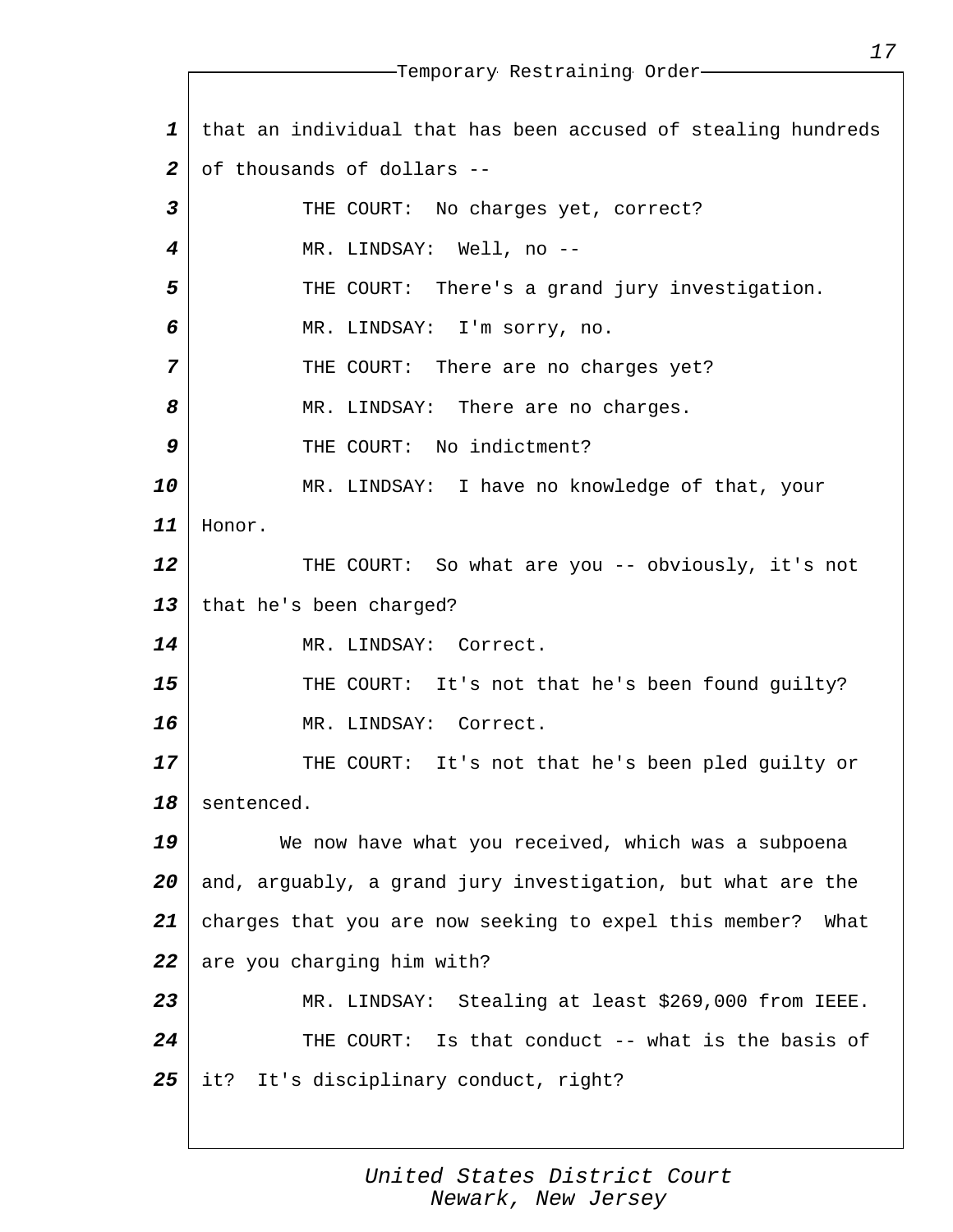MR. LINDSAY: Yes.

*1*

*2 3* THE COURT: It's disciplinary conduct. It's perhaps illegal --

*4 5 6 7 8 9 10 11* MR. LINDSAY: But it's not sourced from a member. THE COURT: So you say the fact is that you do not believe that the current EMCC that is entrusted in dealing with this investigation in determining whether other charges by other IEEE members -- whether there's sufficient cause - you do not think that this situation would be appropriately handled by the very committee in existence that deals with disciplinary matters?

*12 13 14 15 16* MR. LINDSAY: The committee that is in existence deals with complaints that were made by one member of another. Those complaints result in discipline. That does not mean that the only way that the board can impose discipline is when one member complains about another.

*17 18 19 20 21 22 23 24 25* THE COURT: So why can't the president, Miss Lach - anybody -- why can't they file a complaint against Dr. Xi, under the current circumstances? You have a forensic analysis. You have evidence. You have, quite frankly, quite a bit of information to support the allegations. Why would it not be appropriate to pursue a complaint in this instance? MR. LINDSAY: The question is not whether it would be possible. The question is whether it is necessary in these circumstances.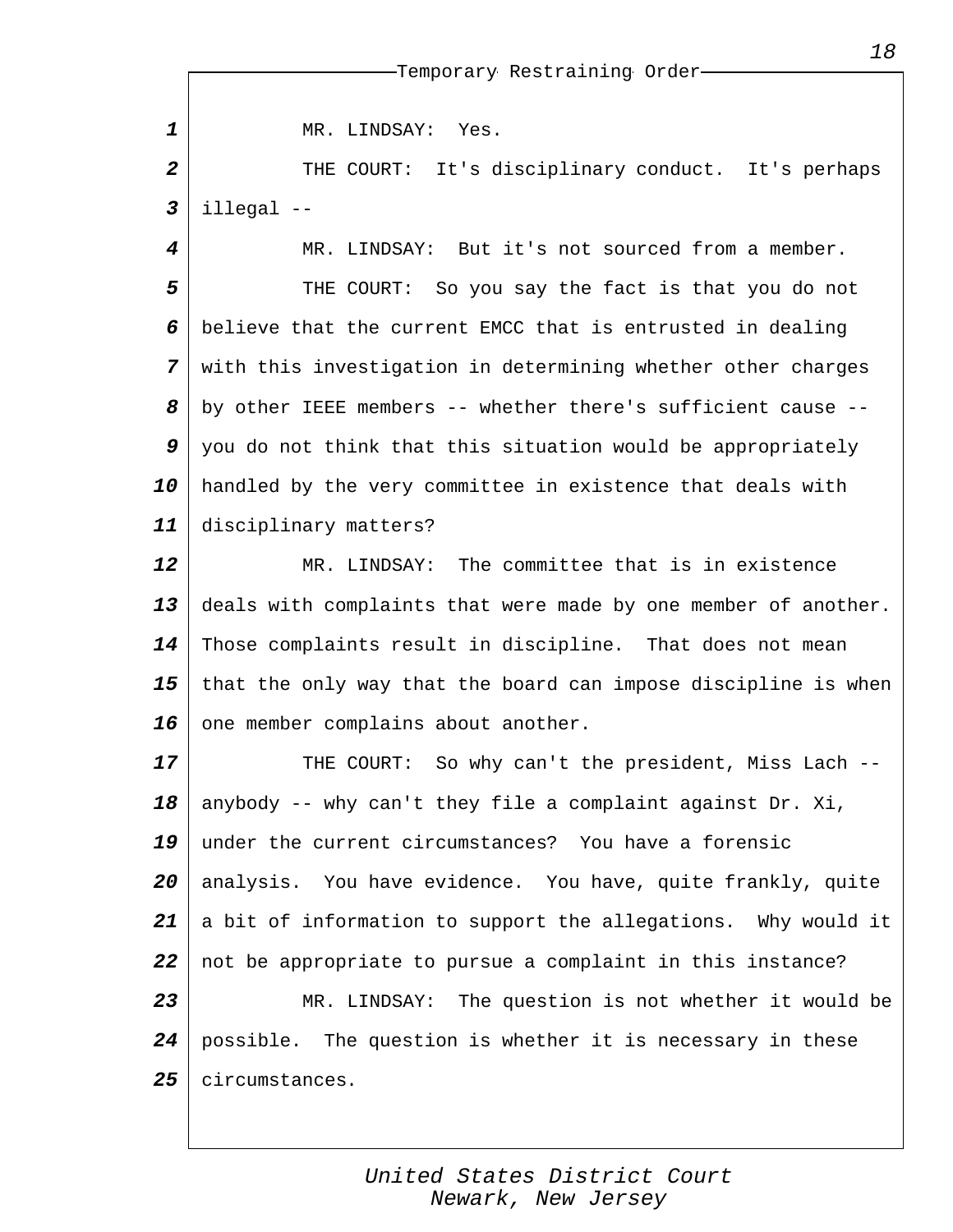*1 2 3 4 5 6 7 8 9 10 11 12* THE COURT: So, in other words -- and I think that, quite frankly, what concerns me, is, I think in his reply brief Dr. Xi makes a very good point, which is you all say that this isn't required, but you know what -- and it's on page 4 of the brief -- it says that IEEE's position seems to be that it can make up the rules as it goes along without regard for what the bylaws say. It does not allow fellows and members, such as Dr. Xi, any fair notice regarding what the rules are, and it clearly is not in the process outlined by the detailed bylaws and policies, to which Dr. Xi as well as every other member is -- receives and has to uphold at all times.

*13 14 15 16 17 18* So, basically, you're saying that because now this is coming from a different avenue -- that being information that was derived by a subpoena request which led the president and the board of directors to investigate -- that you all are free to decide how you're going to proceed. How does that give adequate notice to members and fellows?

*19 20 21 22 23 24 25* MR. LINDSAY: Your Honor, if I may, it was not a direction by IEEE to proceed. The decision to conduct the investigation was made by the legal department, legal and compliance department of IEEE. So I respond just because I want to emphasize that the source of this complaint is not one member complaining about something that another member has done, where that complaining member either had suffered a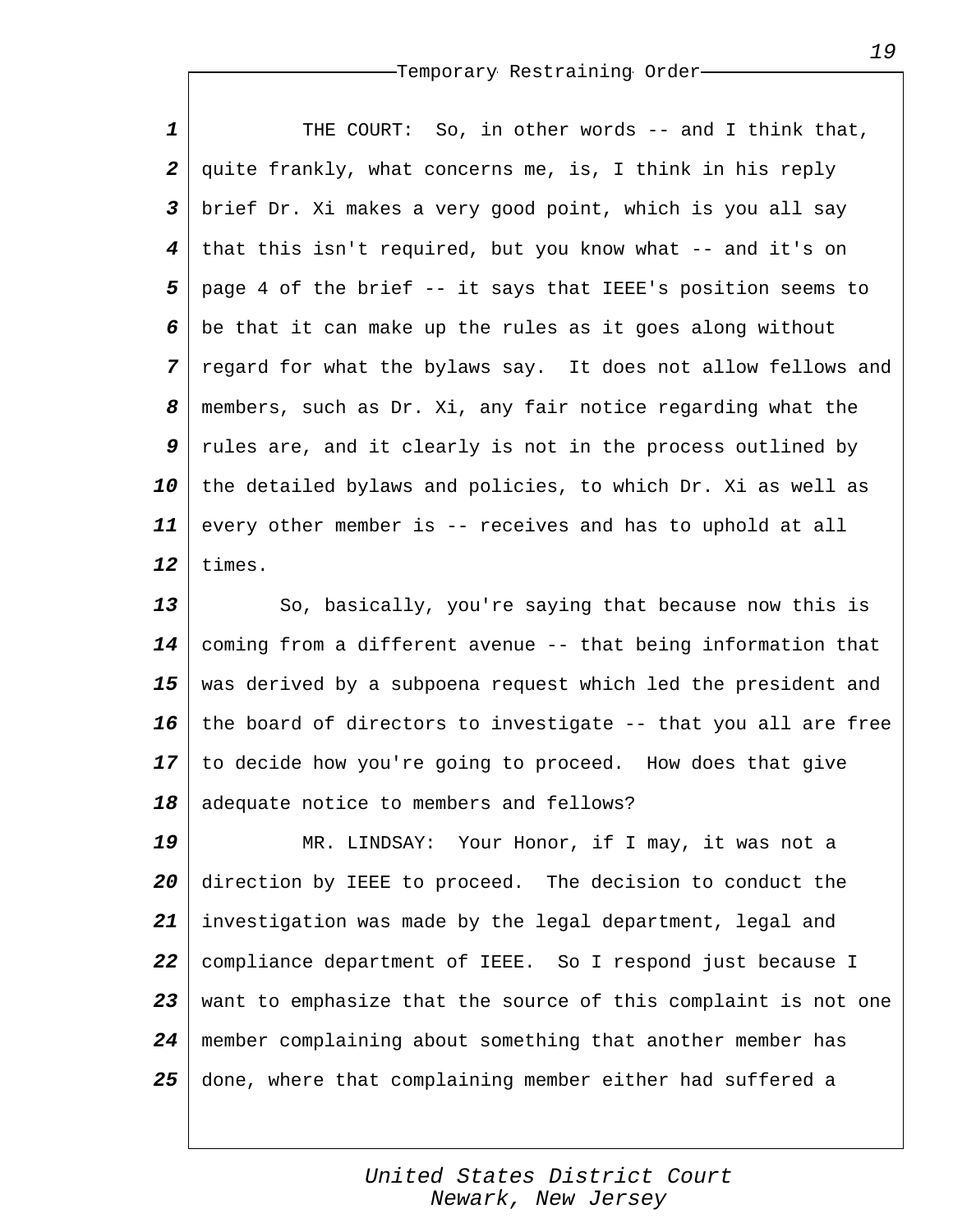*1 2* direct injury or believes that there is something that should be happening.

*3 4* THE COURT: So it's different because it came from the legal department?

*5 6 7 8* MR. LINDSAY: Yes. And because the same concerns that you would have about potentials, for example, for professional jealousies between two members do not arise in that circumstance. I'm sorry --

*9 10 11 12* THE COURT: Okay. So is there anything in your constitution, bylaws or policies -- anywhere -- that says to me when it comes from the legal department you don't have to follow the standards and procedures?

*13 14 15 16* MR. LINDSAY: Well, the challenge in answering that question, your Honor, which I want to do, is that it assumes that the standard procedures apply regardless of the source of the complaint. I cannot point to you some provision --

THE COURT: Anything then.

*17*

*18 19 20 21 22 23 24 25* MR. LINDSAY: -- for something that is not a member-sourced complaint that these rules do not apply. I cannot point to specific language for that. I can only go back to 110.1, which does say a member can be expelled. 110.3 says what happens if there's a member-sourced complaint. THE COURT: So these are only member-sourced complaints? MR. LINDSAY: Yes.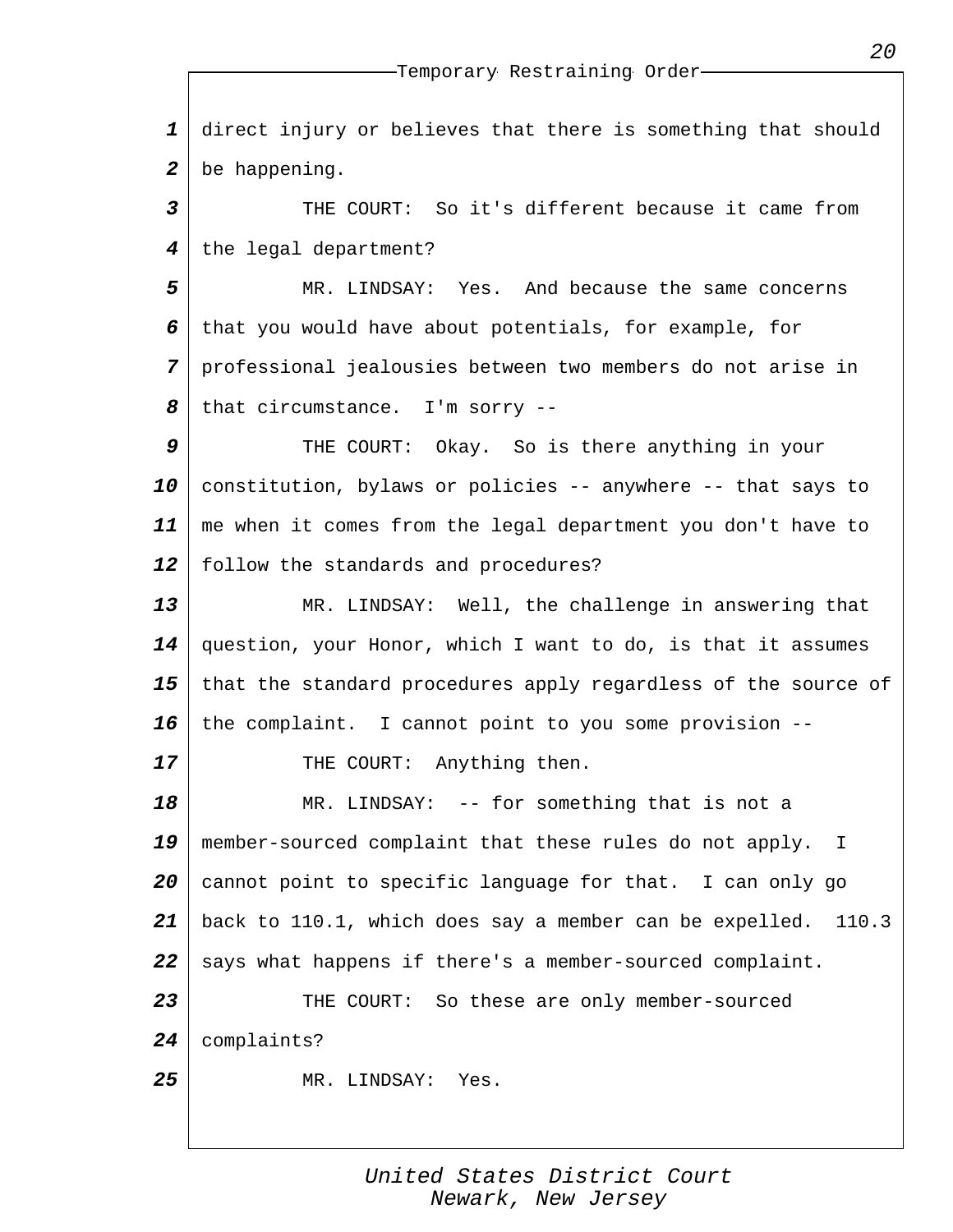| 1                       | So we guarantee our members and fellows<br>THE COURT:            |
|-------------------------|------------------------------------------------------------------|
| $\boldsymbol{2}$        | all these protections, including insulating the body that will   |
| $\overline{\mathbf{3}}$ | make determination. So you have adequate policies when           |
| $\boldsymbol{4}$        | there's a member complaining against another member, but when    |
| 5                       | there's an issue involving the most serious sanction, that       |
| 6                       | being expulsion, there are no safeguards in place for their      |
| $\overline{7}$          | members and fellows. In other words, when it comes from the      |
| 8                       | legal department.                                                |
| 9                       | MR. LINDSAY: No, your Honor, that is not what I'm                |
| 10                      | saying.                                                          |
| 11                      | THE COURT: Well, what protections are there?<br>What             |
| 12                      | policies are we following?                                       |
| 13                      | Here we have a whole section that defines, in great              |
| 14                      | detail, what you get. You get not only -- you get the            |
| 15                      | opportunity to have the EMCC look at it to make a preliminary    |
| 16                      | review, you get the opportunity to have -- to go to the board    |
| 17                      | of directors to decide whether they're going to vote by          |
| 18                      | majority to empanel a hearing board. You've got a hearing        |
| 19                      | board that's insulated, that can't be the president or board     |
| 20                      | of directors, that has to conduct a mini trial in which there    |
| 21                      | are no 30-minute limits for opening statement or no 5,000-word   |
| 22                      | limits on what you can present. Then you have, by the way,       |
| 23                      | the ability for the hearing board to forward, after executive    |
| 24                      | session, a recommendation. And guess what the member gets as     |
| 25                      | The member gets another opportunity before the board to<br>well? |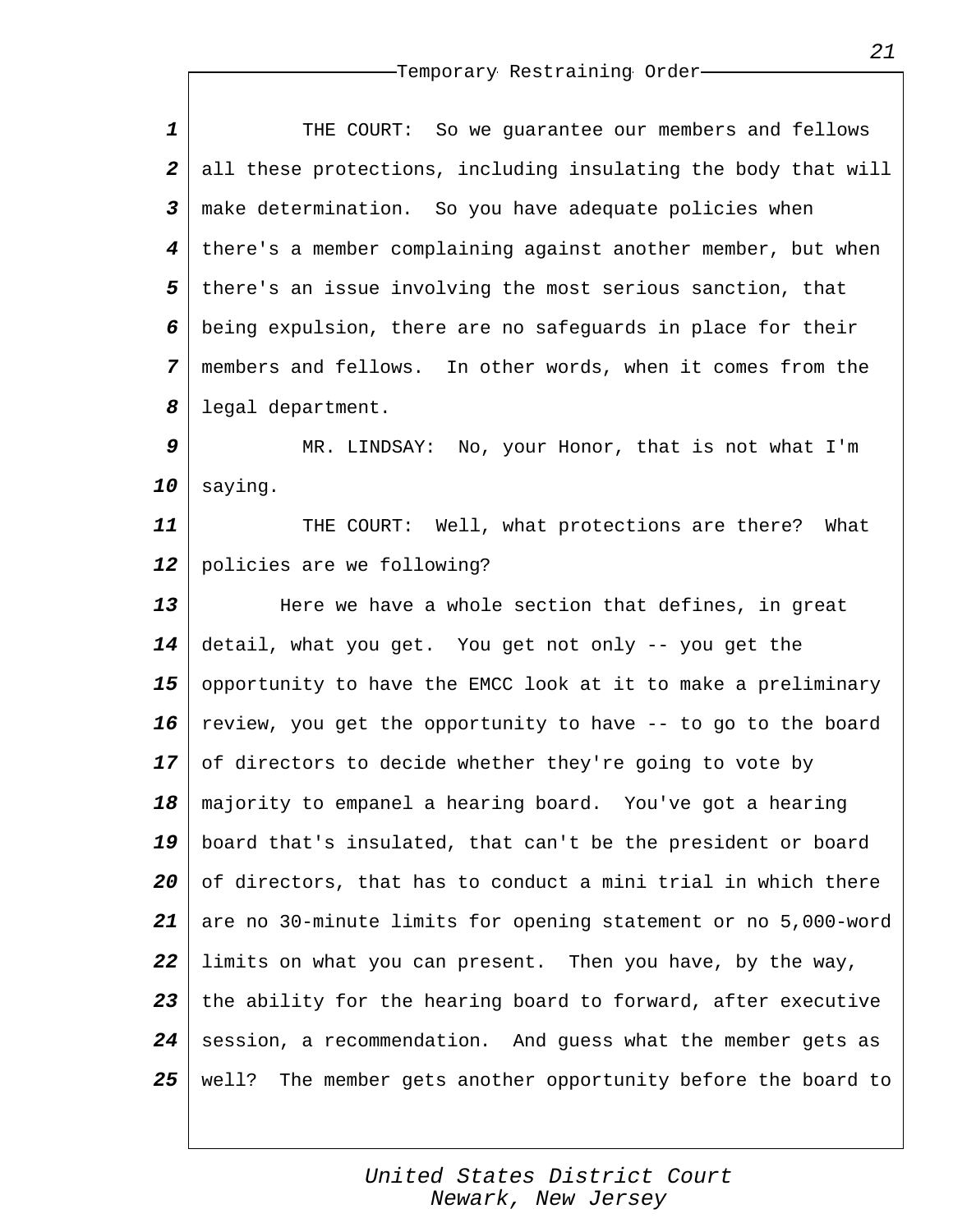|                         | --Temporary Restraining Order-                               |
|-------------------------|--------------------------------------------------------------|
| $\mathbf 1$             | plead his or her case. All these protections when one member |
| $\boldsymbol{2}$        | is going after another.                                      |
| $\overline{\mathbf{3}}$ | But the board, in this instance, and the president, in       |
| 4                       | this instance, can pretty much send him partial information  |
| 5                       | about what the accusations are. I'm going to have to accept  |
| 6                       | the complaint as it appears, right? I'm not picking one side |
| $\overline{7}$          | or the other.                                                |
| 8                       | MR. LINDSAY: Right.                                          |
| 9                       | THE COURT: The Court is bound to accept the                  |
| 10                      | complaint as it appears, correct?                            |
| 11                      | MR. LINDSAY: For purposes of a Rule 12 motion, that          |
| 12                      | would be correct, your Honor. Not for purposes of a          |
| 13                      | request of fact. That does have to be supported by           |
| 14                      | affidavits.                                                  |
| 15                      | THE COURT: Well, they have, if they've given me the          |
| 16                      | affidavits I need, right?                                    |
| 17                      | MR. LINDSAY: Well, no. If the Court looks at both            |
| 18                      | sides of the affidavits, the Court will find that there are  |
| 19                      | some significant differences in facts. But on this specific  |
| 20                      | point, no, the procedures -- which I think was your Honor's  |
| 21                      | original question -- the board is providing the opportunity  |
| 22                      | for Dr. Xi to be heard. They've provided the opportunity for |
| 23                      | him to submit information in defense, recognizing that even  |
| 24                      | though he is a U.S. resident and has taught in an            |
| 25                      | English-speaking university for decades, they've offered the |
|                         |                                                              |

*United States District Court Newark, New Jersey*

*22*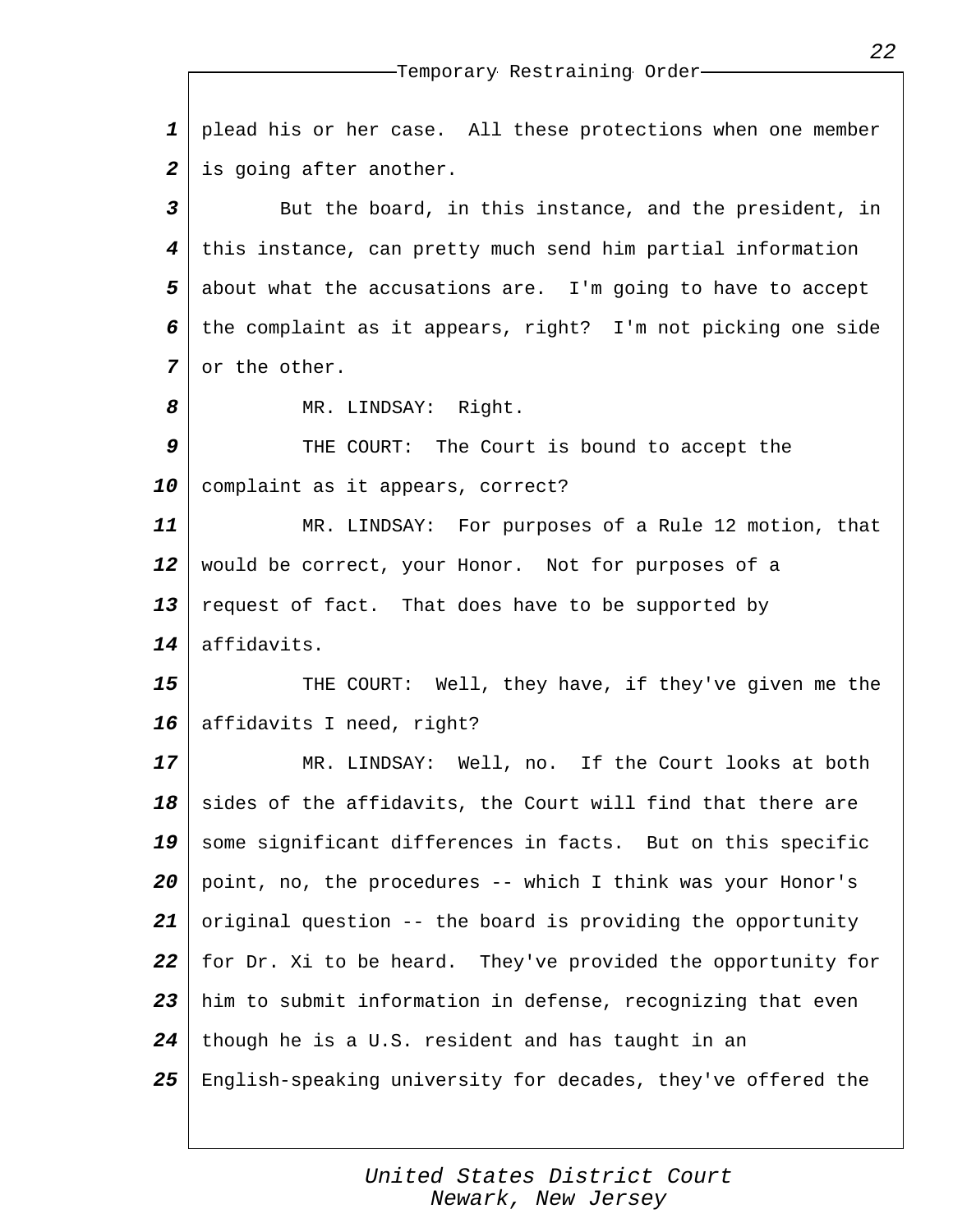*1 2* opportunity for a translator, if that was needed. They offered -- in essence, this is his chance to come forward.

*3 4 5 6 7 8 9* At no point has IEEE said, and when you come forward you are absolutely forbidden from arguing that this procedure is improper and that your complaint -- that the complaint should be directed through the alternative procedure as if it were a member-sourced complaint. He's entirely free to make that argument within the IEEE system. So far he has not chosen to make that argument within the IEEE system.

*10 11 12 13 14 15 16 17 18 19 20* THE COURT: Well, counsel, quite frankly, he's taking issue with your power and your client's ability to unilaterally now select an ad hoc committee that's made up of a president, who we know -- like it or not -- I think the information is before the Court -- that there have been presentations made, there has been slide shows made, there has been arguments made to the very people that are now ultimately supposed to hear him, keep their mind open. It sounds like they're not insulated from this process, as they would have been insulated had they followed the bylaws in a formal complaint.

*21 22 23 24 25* MR. LINDSAY: Yes, your Honor, the implications of what you have just said is that a board of directors, which is charged of protecting the treasury of this nonprofit organization, should be completely shielded from information that one of its trusted volunteers has, over a decade-long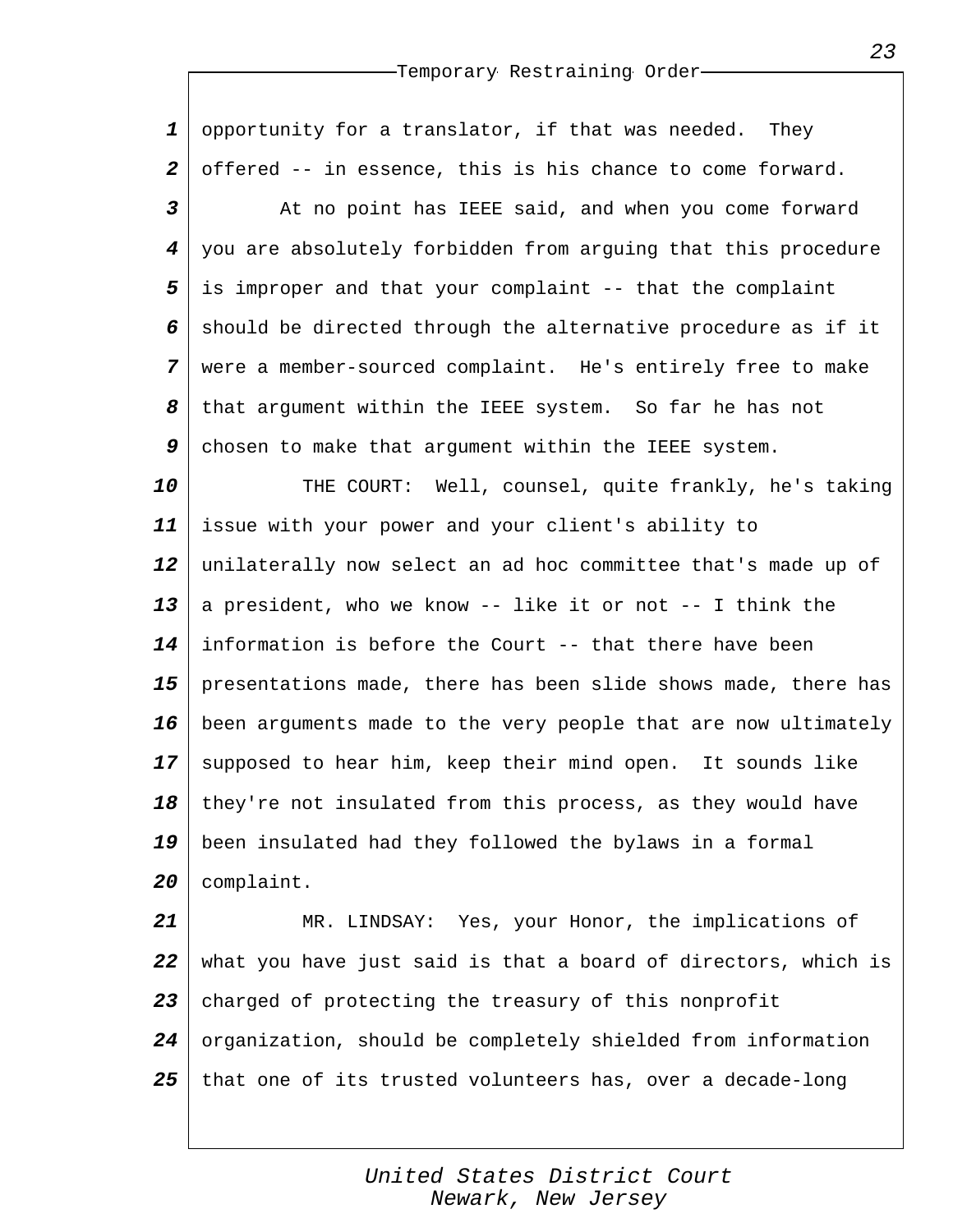*1 2 3 4* period, has been stealing money from IEEE. That would be thoroughly irresponsible and a violation of the duties of the directors, their fiduciary duties under New York State law, to take care of the treasury of the organization.

*5 6 7 8* So it cannot be the case that the board should not have received information about a significant problem -- and it's not the just the dollars of this one individual -- they have controls --

*9 10 11 12 13 14 15 16 17* THE COURT: They could have received -- MR. LINDSAY: -- What do they need to do? THE COURT: Okay. They could have, and again, I don't know, I'm dealing with -- I don't know the merits. We're not getting into the merits of whether this money was taken or not. I'm not interested in the merits right now. And I understand that you have a \$6.4 million budget you're concerned that this man will be able to control come January 1st, 2018.

*18 19 20 21 22 23 24* But what obviously is perplexing to me is the manner in which this information has come about. Because this information was well within the board of directors' and the president's knowledge when they received the subpoena over two years ago. And I think they had good, I think, reason and cause to pursue an investigation and pursue a forensic analysis of the information.

*25*

Where you lose me is that all of a sudden there doesn't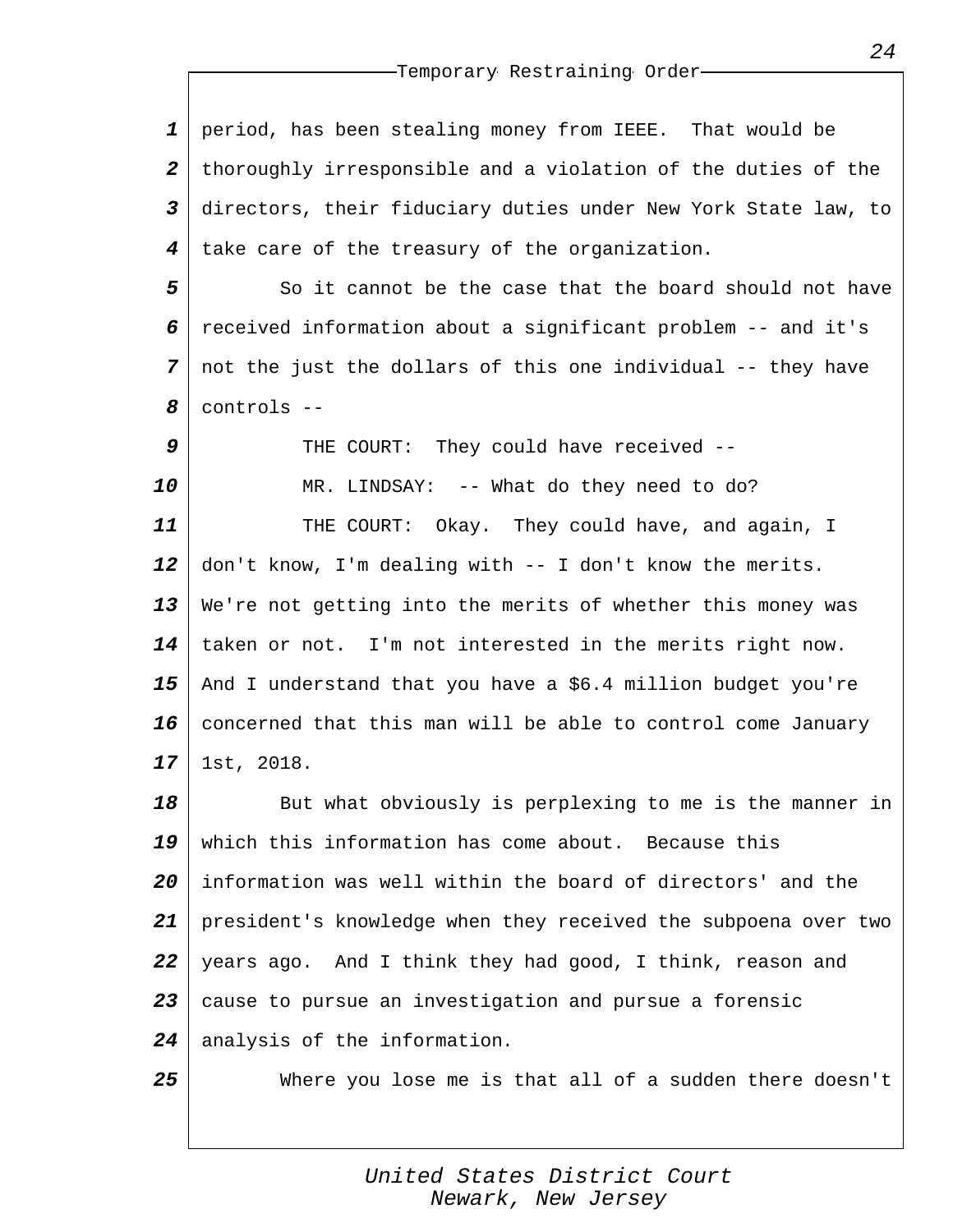*1 2 3 4* seem to be the following of the very principles that are laid out in a constitution, its bylaws and policies, of which your client sent to him in the first place in the very first letter that prompted all of this.

*5 6* So I understand fiduciary duties, counsel, but it's not like you were hit with this six days ago.

So let's continue.

*7*

*8 9 10* Anything else you want to place on the record before I give the plaintiff an opportunity to supplement via oral argument? Anything you've raised?

*11 12 13 14* Counsel, you're looking at me like somehow you're confused as to what I'm asking you to do. Why don't we go over your -- since I read it in great detail -- your positions, and if you want to supplement, you supplement.

*15 16 17* So we basically start with the first proposition that this Court lacks standing because there's a failure somehow to exhaust the administrative remedies.

*18 19 20 21 22 23 24 25* I can tell you, counsel, having reviewed the law in this case, I'm not really moved by this. The authority cited deals with federal agencies and, quite frankly, this has nothing to do with the APA. I'm not too concerned about the exhaustion. I also think it's a nonsensical proposition to argue that the very procedure you're implementing of which he takes issue with because it's contrary, in his opinion, to the very policies and procedures, he has to follow those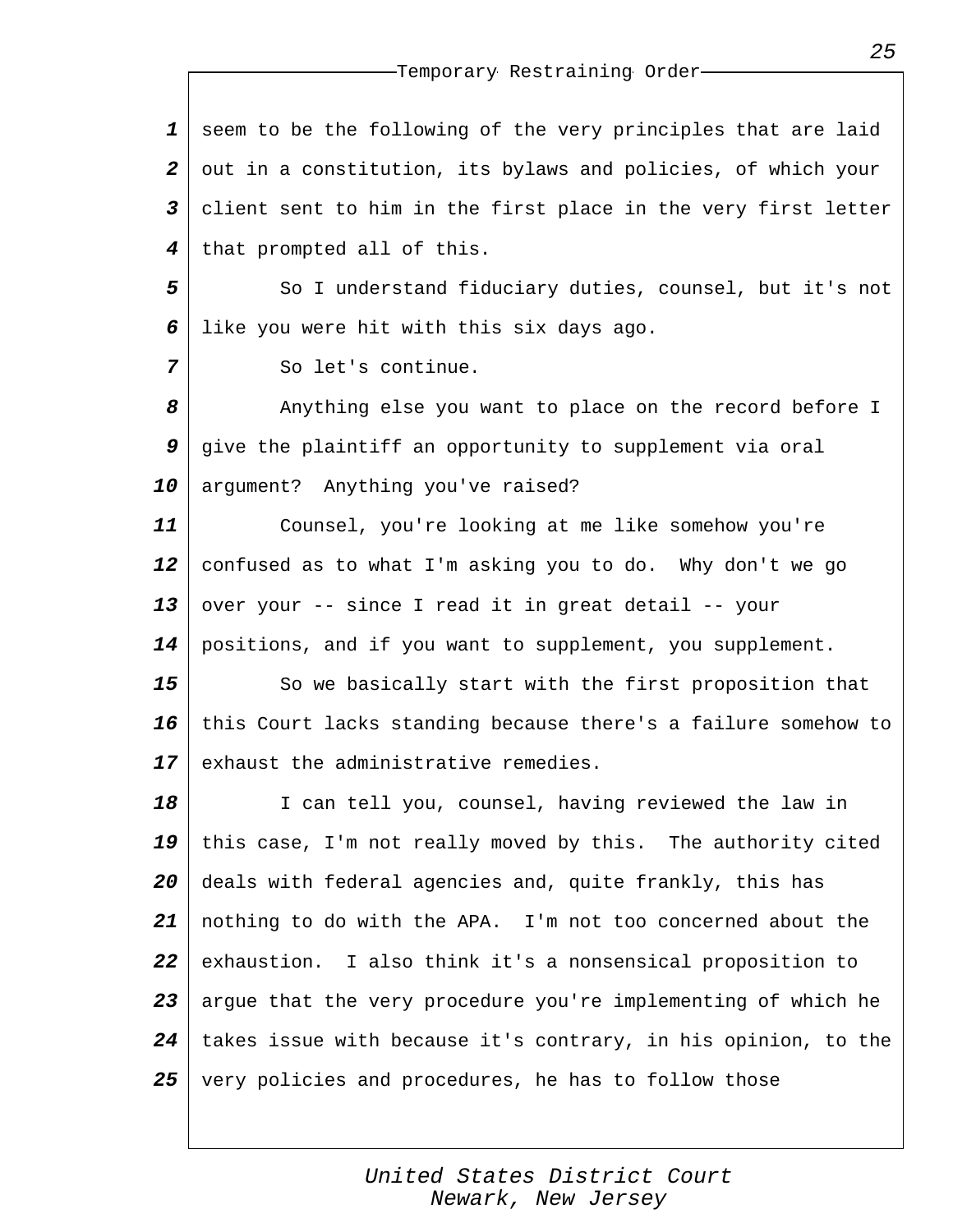*1 2 3* procedures in order to then exhaust those administrative remedies. That doesn't make sense to me. And I, quite frankly, don't need further argument on that.

*4 5 6 7 8* Let's talk about irreparable harm being established. I've read that, and I've read the exhibits. This was not the first step. This is your last chance. Come this day, if you don't come, we're making a decision, that decision is final and you can't appeal. It sounds kind of final to me.

*9 10 11 12 13 14 15* Also, I'd like to hear you on the idea, and, quite frankly, the notion by plaintiff that you have certain rights under -- now, I assume that you say you wouldn't be doing this, but they seem to have an opportunity, if indeed there is cause found and decisions made by this ad hoc committee, that they could advise the membership immediately that he's being expelled.

*16 17* MR. LINDSAY: I'm sorry, I missed the first part of that.

*18 19* THE COURT: That indeed, after this final hearing -- MR. LINDSAY: Yes.

*20 21 22 23 24* THE COURT: -- and there was a determination made by the president, the president-elect and indeed the past-president, that they would have the ability, if they ruled accordingly, to advise membership of this expulsion, would they not?

*25*

MR. LINDSAY: They have the authority under the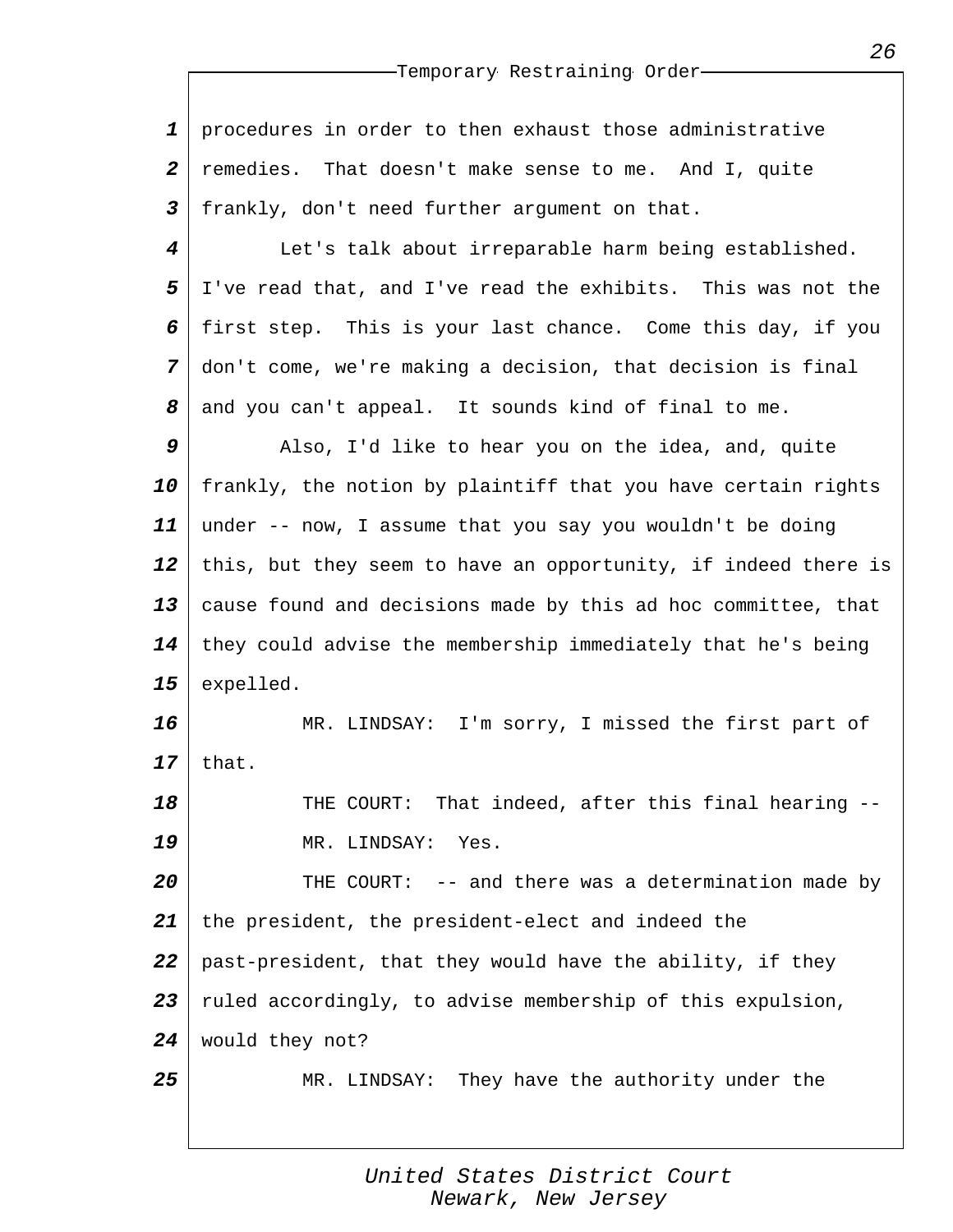|                  | -Temporary Restraining Order-                                  |
|------------------|----------------------------------------------------------------|
|                  |                                                                |
| $\mathbf 1$      | bylaws to do that, yes.                                        |
| $\boldsymbol{2}$ | THE COURT: All right. So basic --                              |
| $\mathbf{3}$     | MR. LINDSAY: If there's a decision they will, in               |
| 4                | fact, do that.                                                 |
| 5                | THE COURT: Well, they pretty much indicated you show           |
| 6                | up and present the evidence or, if you don't, we're moving     |
| 7                | forward.                                                       |
| 8                | MR. LINDSAY: Yes. But moving forward does not mean             |
| 9                | -- well -- there needs to be some explanation of why Dr. Xi    |
| 10               | would not be assuming the presidency of the robotics society,  |
| 11               | which would be the context of his expulsion, but that          |
| 12               | statement doesn't have to be a -- you know -- a very long,     |
| 13               | detailed statement of the reasons.                             |
| 14               | So if your Honor is saying that there is some risk that        |
| 15               | Dr. Xi might suffer from public statements, that's a different |
| 16               | issue from what happens with the decision making. And yes, it  |
| 17               | is true that if Dr. Xi -- what the letter says -- that if      |
| 18               | Dr. Xi does not show up, then the decision -- then the three   |
| 19               | presidents would make the decision at that time, and yes, that |
| 20               | decision would be final. It doesn't tell you what the          |
| 21               | decision would be, but it does tell that you decision would be |
| 22               | final.                                                         |
| 23               | THE COURT: So he's got to wait until you decide                |
| 24               | whether you're going to advise -- how do we unring that bell?  |
| 25               | How does one unring that bell once you send notice to the bar  |
|                  |                                                                |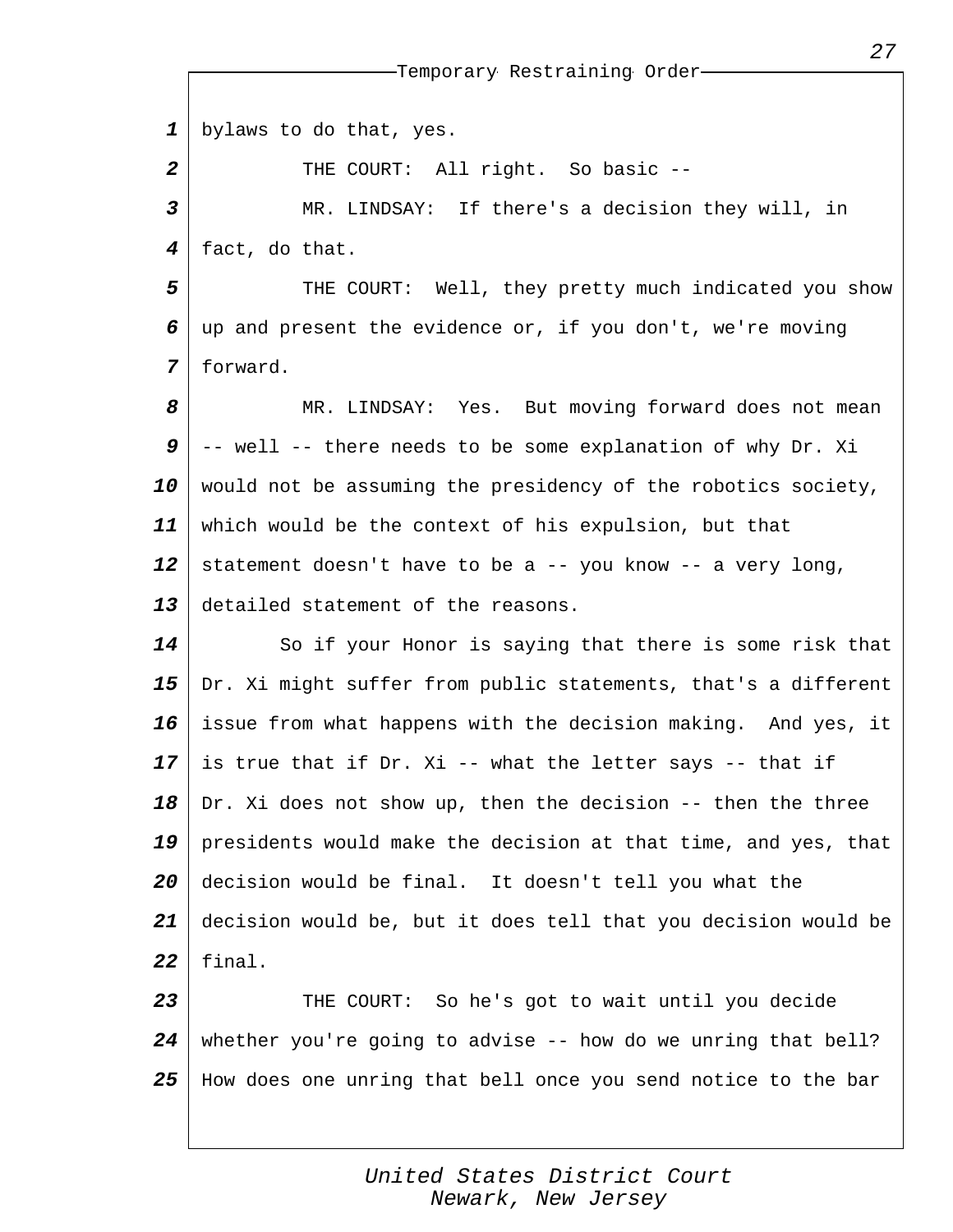*1 2 3 4 5 6 7 8 9 10 11 12 13 14 15 16 17 18 19 20 21 22 23 24 25* Temporary Restraining Order -- to its members, rather? MR. LINDSAY: If it's done. THE COURT: If it's done, how do you unring that bell? MR. LINDSAY: Presumably, he files the same lawsuit. THE COURT: Reputation's done, though, no? We have to wait until you send a letter for there to be irreparable harm? MR. LINDSAY: For him to have suffered harm there has to have been an adverse decision, which there hasn't been yet. And your Honor is asking how big will that harm be, and the answer is that's still within control. THE COURT: Okay. MR. LINDSAY: And frankly, that's something where -- IEEE has no desire to unnecessarily damage the reputation of Dr. Xi. And, frankly, if this could have been done, you know, privately, that would have been fine by IEEE, but that is not the option that has been chosen by either side. THE COURT: I think there was -- I think the letters speak for themselves in that respect. I'll leave it at that. Okay. If I'm not with you -- and I'm going to want counsel for the plaintiff to address irreparable harm as to the points raised in pages 14 and 15 of defense counsel's opposition brief. With respect to the current procedures being offered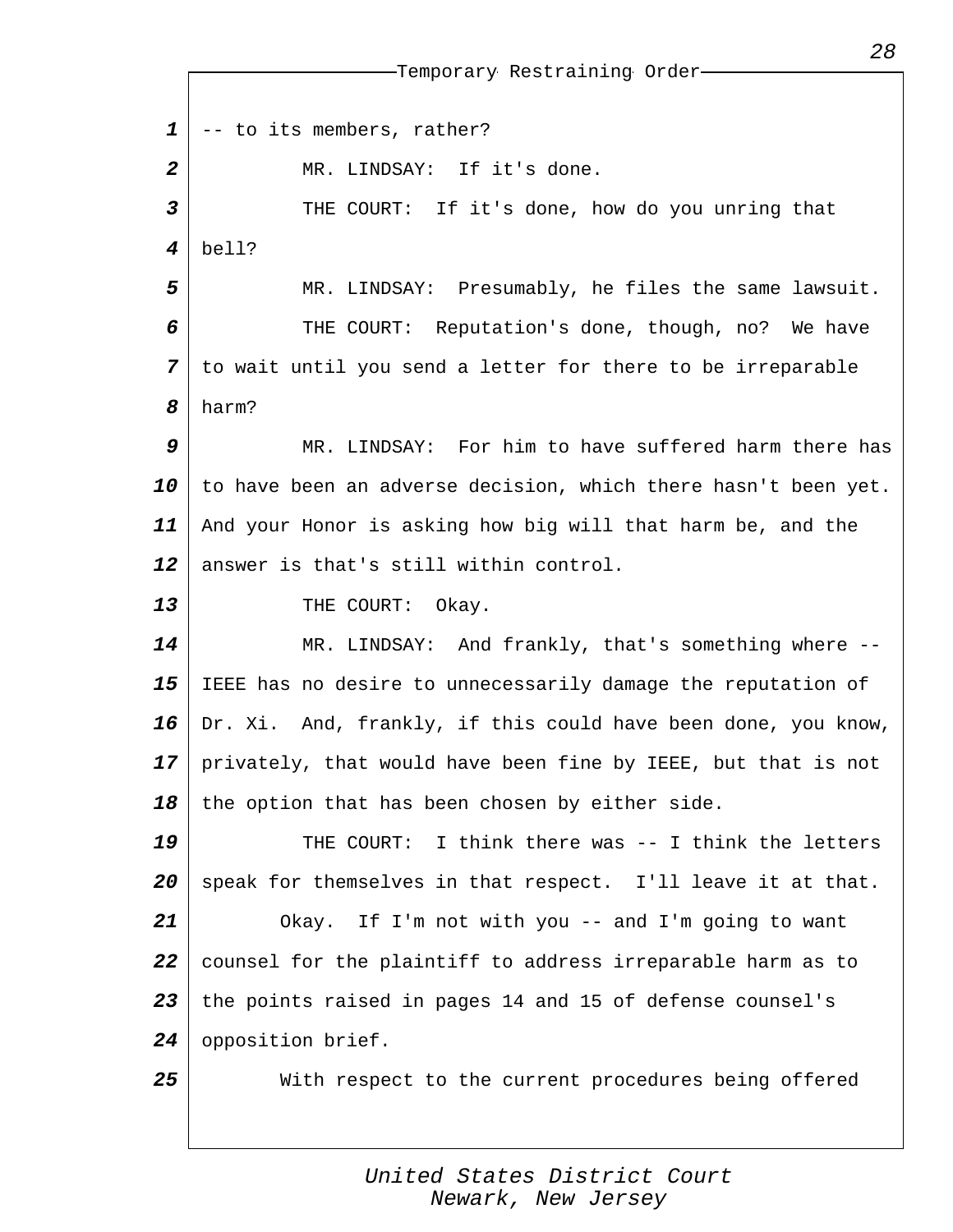*1 2 3* that are adequate, you say the process would be conducted in private, and you say that the defendant has received all the relevant documents as it relates to the charges, correct?

*4 5 6* MR. LINDSAY: He has received those portions of the presentation that relate to him, as opposed to any more general issues about IEEE accounting, internal controls.

*7 8* THE COURT: All right. I don't think he agrees with you, but we'll hear him on that.

*9 10 11 12 13* You then go on to say that -- obviously, plaintiff has not pointed -- on page 17 of your brief -- to any statutory or constitutional violations. You say that IEEE is a private actor. No violations of 5th or 14th amendment -- on page 18 of your brief, and no conflict of interest.

*14 15 16 17 18* Finally, you say -- on page 19 of your brief -- that the bylaws and constitution provide for -- provide IEEE with the authority to provide its ad hoc disciplinary committee, which it already has, and you already indicate who the members of that committee are.

*19 20 21 22 23 24* Anything else that you want to address with respect to your opposition, your points, or address any other points raised during our dialogue this afternoon? MR. LINDSAY: No, I think that's it, your Honor. THE COURT: All right. Great. MR. LINDSAY: Thank you.

*25* THE COURT: Counsel.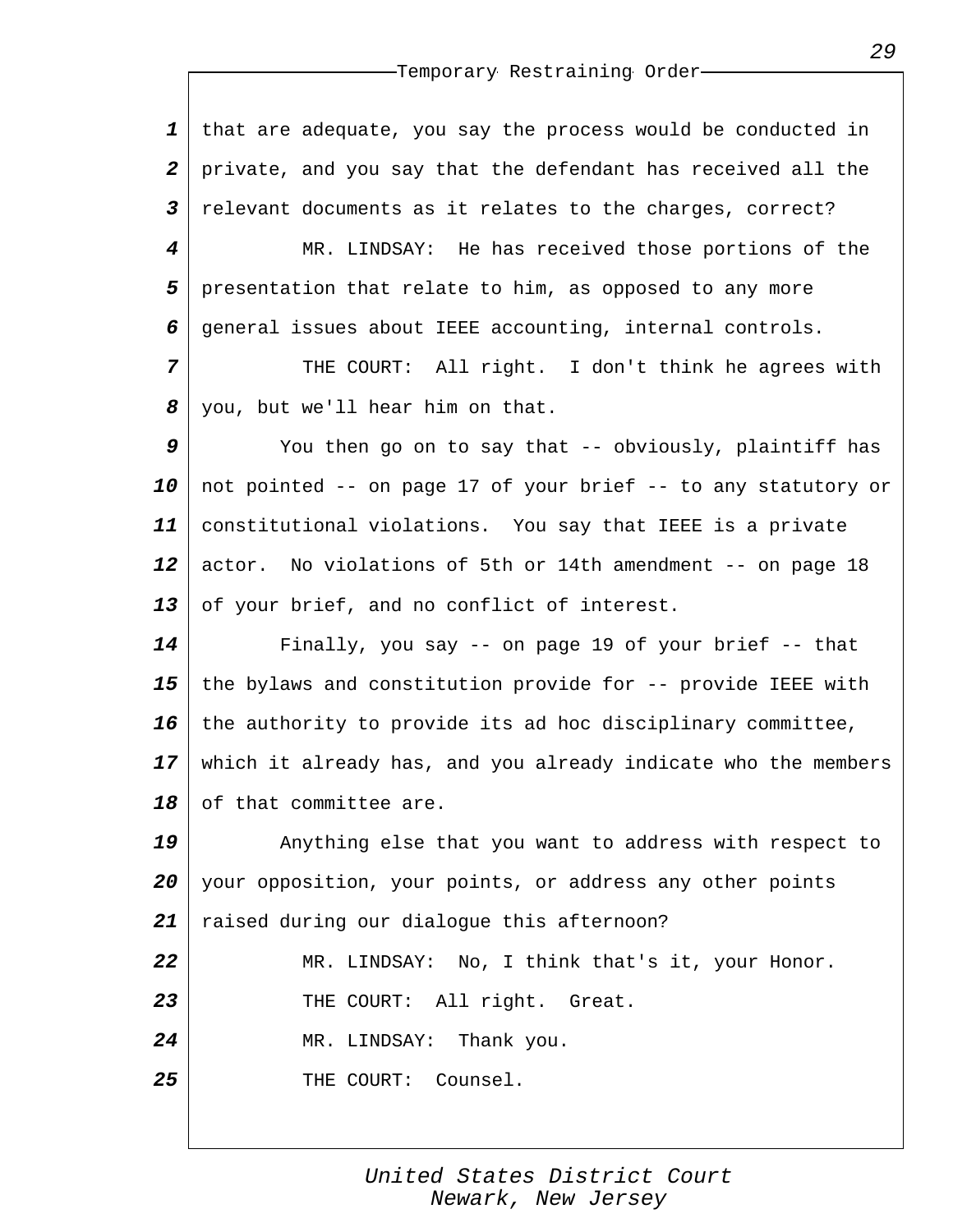MR. VERNON: Thank you, your Honor.

*1*

*2 3 4* THE COURT: I may interrupt you as well. I apologize to both sides, but I'm the kind of person that likes to cut to the chase and get to the issue at hand here.

*5 6 7 8 9 10 11 12 13* The problem we have here, they seem to say this is a member-to-member issue, this policy, this bylaw, which I agree with you is rather detailed and affords members and fellows great protection when it's one member complaining about another member. And I agree with you that -- you know -- I was even surprised to hear that the accused member gets another bite at the apple even after a full trial and after a decision to, again, argue his or her position and what would be the appropriate sanction.

*14 15 16 17 18 19 20 21 22* It is a rather detailed process and I'm hearing, as wonderful as it sounds, your client is not afforded those protections because this did not come to them via a complaint of a member in good standing but, instead, came out of the legal department and deals with an issue with respect to siphoning of funds and other conduct that is unbecoming, obviously, a member and future president of this association. MR. VERNON: Okay. THE COURT: So is that the case? Does all this go

*23 24 25* out the window because it came through the legal department, because they believe that time is of the essence, exigent circumstances warranted, and they have the ability, based on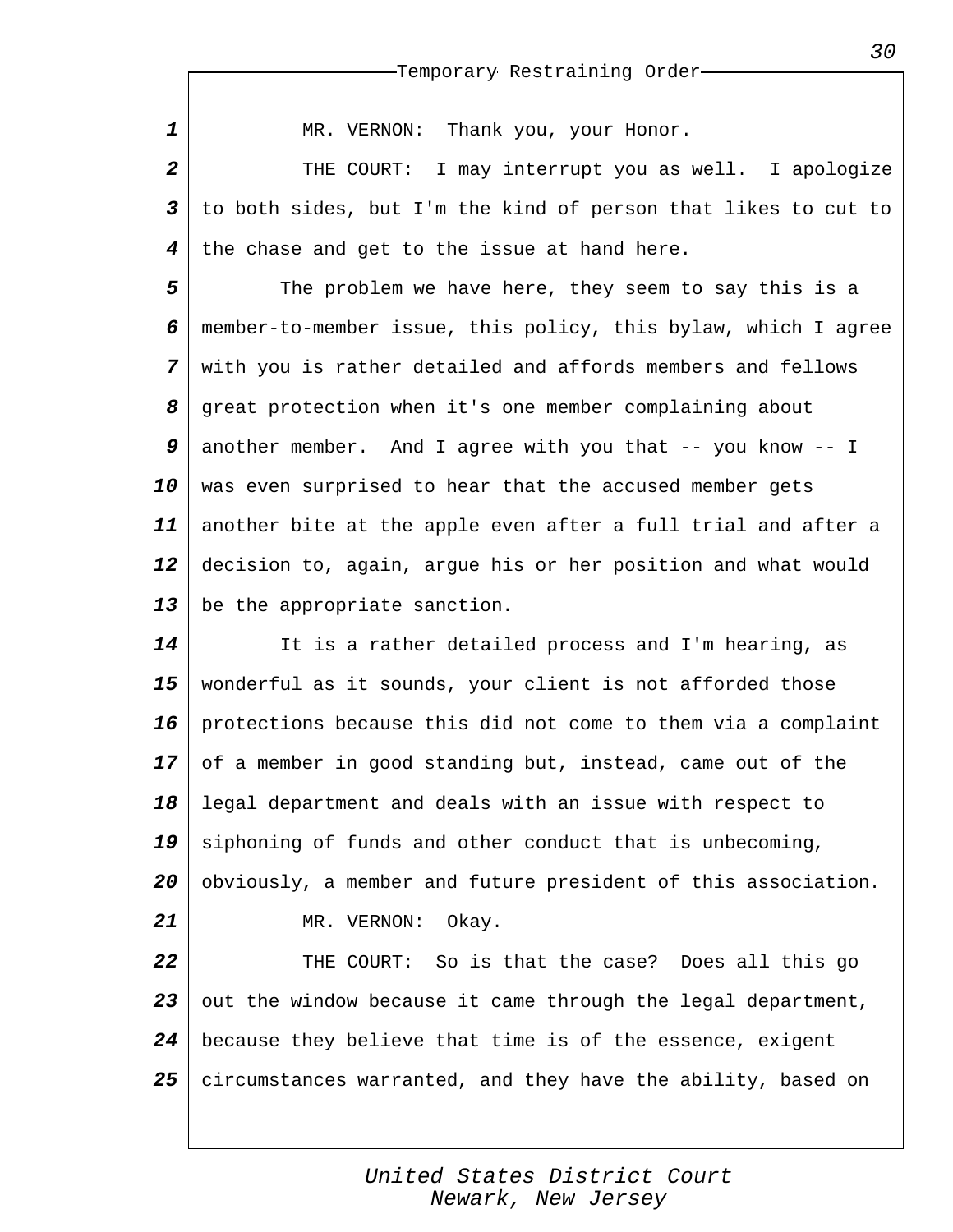*1 2* their position, to appoint this ad hoc committee and they're not doing anything wrong? What say you?

*3 4 5 6 7 8* MR. VERNON: No, your Honor, they don't have the power to do this because there's nothing in the constitution or bylaws that permits them to do this, and there are things in the constitution and bylaws that specifically speak to the process that has to be followed, and I think that's one of the issues that the Court identified.

*9 10 11 12 13 14 15* The process that you detailed is important, and it's specifically important here because the EMCC -- I'm sort of borrowing your use of the acronym -- is tasked with determining whether there is cause to dismiss someone. They claim in their letter that they believe there may be cause. The EMCC is the body or committee that the bylaws say has to make that determination.

*16 17 18 19 20 21* And I know they cited to a portion of the constitution, for example, that gives them the power to establish committees, but in section 8 of the constitution, it specifically says you can designate committees as set forth in the bylaws and constitution, which is what the bylaws do; they designate this Ethics and Member Conduct Committee.

*22 23 24 25* The other argument they've made is they have this general power to create an ad hoc committee, but the language that they left out, it says, only to the extent not appropriate -- appropriate -- I'm sorry -- to be addressed by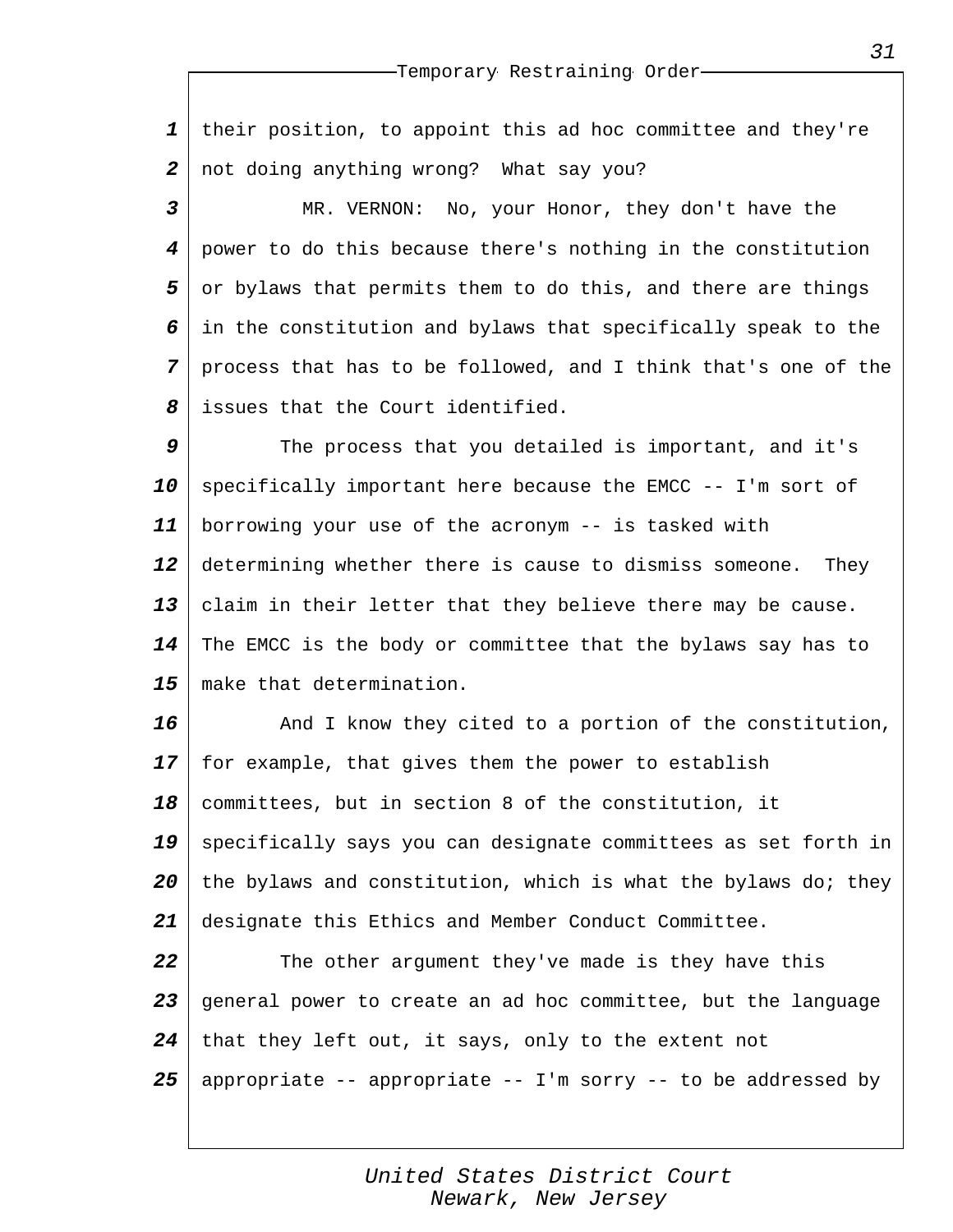*1* an ongoing committee. And this is bylaw I-304.

*2 3 4* So, again, we submit, that this is a matter that would be appropriately addressed by the Ethics and Member Conduct Committee.

*5 6 7 8 9 10* The reason that this process is so important, especially to Dr. Xi in this situation, is that it protects somebody from loose statements and innuendoes forming the statement for discipline. This discipline -- and we detail this in the affidavit and our brief -- would completely destroy Dr. Xi's life work.

*11 12 13 14 15 16 17* Now, Miss Lach made the comment that he stole a million dollars from the organization. Counsel and one of the defendants, who, as we mentioned in our brief, is also on this supposed presidential committee, has said he's stolen hundreds of thousands of dollars. And Dr. Xi said, What are you referring to? What specifics are you referring to? They refused to give him any information. And I think --

*18 19* THE COURT: I just heard counsel a minute ago that you've gotten all the information, and you're on notice.

*20 21 22 23 24 25* So here is where I was reading the briefs and saying, are these two ships passing in the night? Has your client received the accusations as well as the supporting documentation to best put him, one, on notice, and help him defend against this should this Court put you on notice? MR. VERNON: Absolutely not.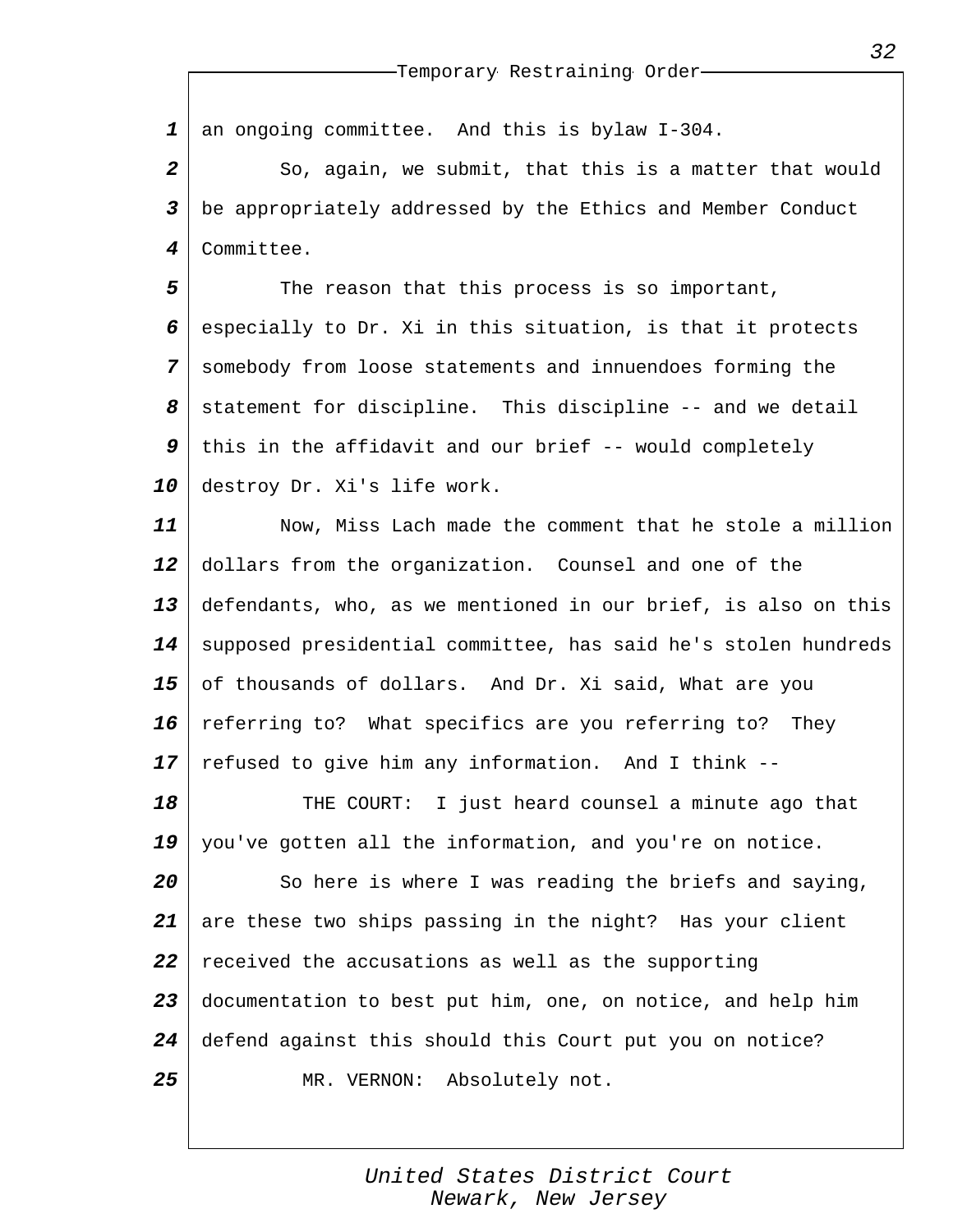THE COURT: What did you receive?

*1*

*25*

*2 3 4 5 6 7 8 9 10 11 12 13 14 15 16 17 18* MR. VERNON: All we received was the letter, the August 2nd letter that informed us of the charges, generally speaking, and the exhibits that they attached to their brief, which are portions of the Power Point presentation and a very small portion of the Grant Thornton report. And as we point out in our letter in response to them, one, the exhibits don't give any specifics, the Grant Thornton part -- the Grant Thornton report -- I'm sorry -- is particularly concerning because they've redacted things like employee interviews, there's a section -- you can tell this from the cover of the report, it has the table of contents, things like culture, IEEE culture, which, as we've submitted and others have said, Dr. Xi's practice of submitting receipts -- and this is what he's told them all along -- is consistent with what others have done. And this is where we run into this issue here. The only information we received is attached to their response.

*19 20 21 22 23 24* As we sit here today, even though we filed the complaint in our motion, you have -- there were allegations there were three flights to Hong Kong in a week, one duplicative reimbursement and his post conference expenses, which were to be expected, but they were too high. That's the information they've given us.

What did the receipts actually say on them? What did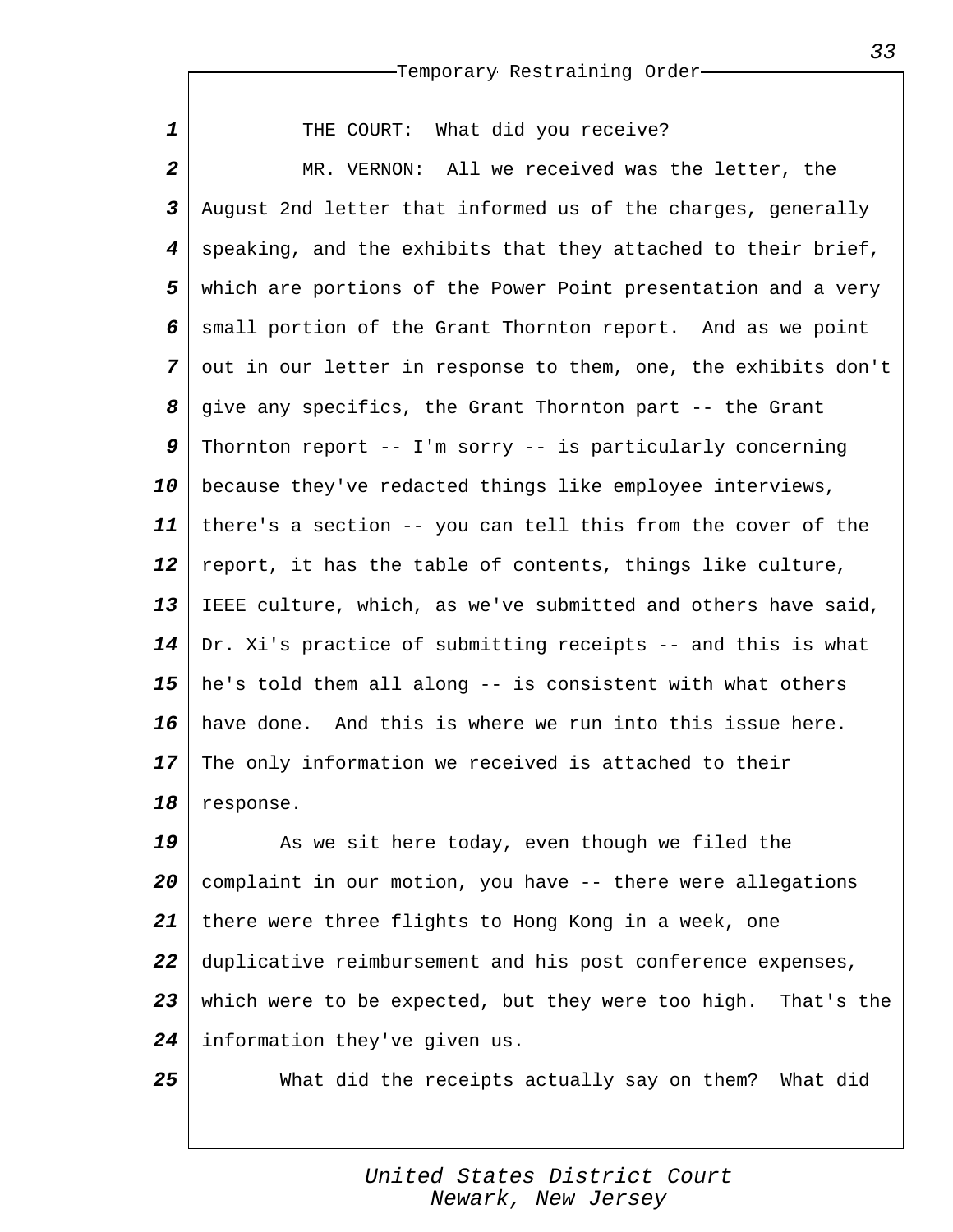*1 2 3 4 5* the explanatory notes that Dr. Xi's office submitted with the receipts say? Did he change his changed travel plans? Were these for student volunteers? Was this where we had to block book a hotel for the entire stay of the conference? So in this --

*6 7 8* THE COURT: Where was the information regarding the allegations? How was that presented to your client? In what form?

*9 10 11 12 13 14* MR. VERNON: Just in the form of this letter. So it was not sworn, it didn't have any of the information stating what bylaw was allegedly violated. It was just what they've attached to the response to their brief, which is the August 2nd letter, the two portions of a Power Point presentation which we discovered --

*15 16* THE COURT: You didn't get the total Power Point presentation?

MR. VERNON: No.

*17*

*20*

*18 19* THE COURT: You got a letter and some conduct referenced in the August 2nd letter?

MR. VERNON: Yes.

*21 22 23* THE COURT: And you've got the allegations contained in the opposition brief? MR. VERNON: Yes, that's it. And as I said --

*24 25* THE COURT: You got portions of the Grant Thornton report?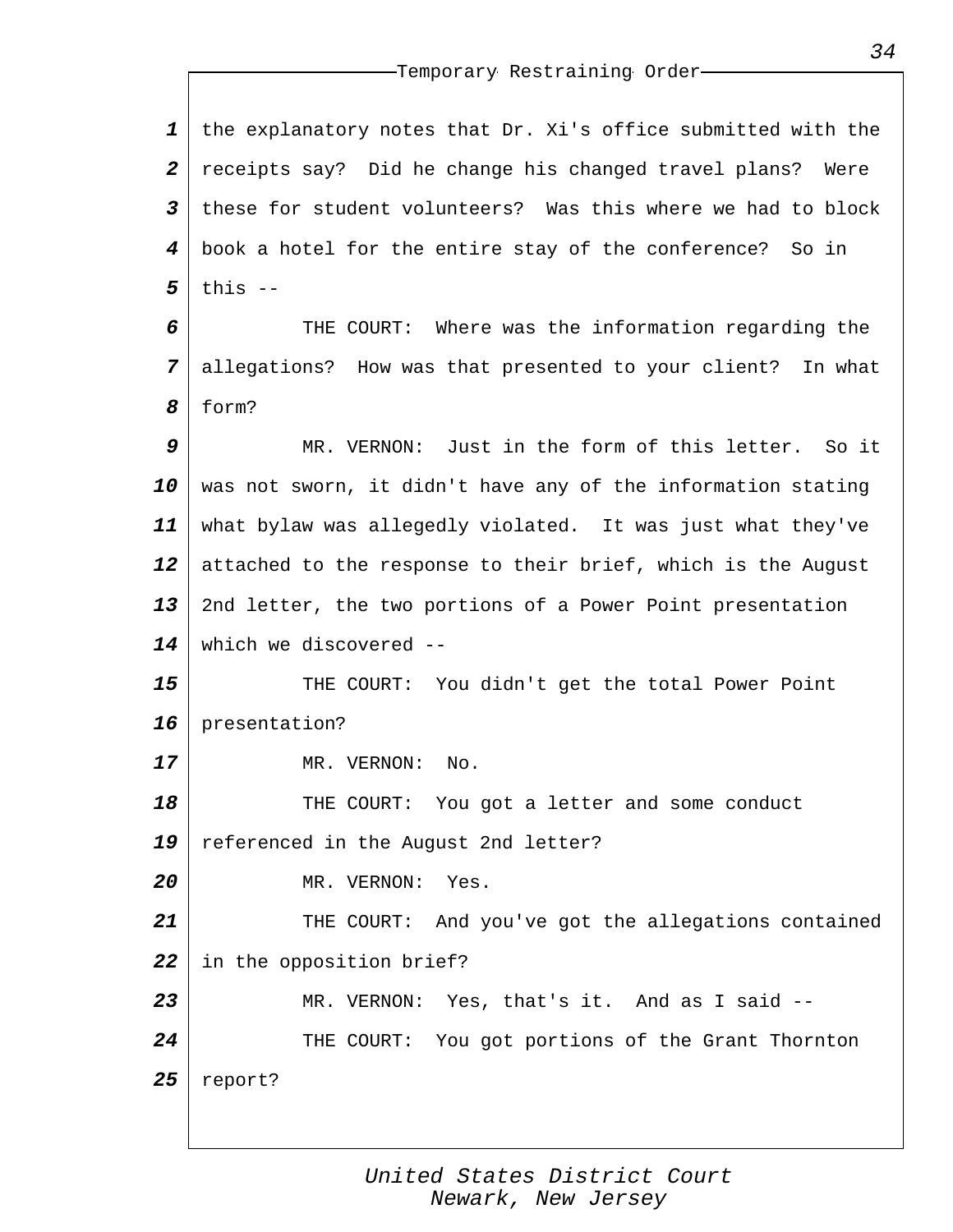|              | -Temporary Restraining Order-                                |
|--------------|--------------------------------------------------------------|
|              |                                                              |
| $\mathbf{1}$ | MR. VERNON:<br>Yes.                                          |
| 2            | THE COURT:<br>You say they're redacted.                      |
| 3            | There are significant portions missing.<br>MR. VERNON:       |
| 4            | This isn't enough notice for your client?<br>THE COURT:      |
| 5            | MR. VERNON: Our client still doesn't know what he's          |
| 6            | been accused of doing and his office -- when I say "his      |
| 7            | office" -- it was his secretary -- submitted probably        |
| 8            | thousands of receipts over a few-year span with explanatory  |
| 9            | notes, which they -- IEEE acknowledges in their response --  |
| 10           | and then a conference treasurer received all of that         |
| 11           | information and approved it at the time.                     |
| 12           | So we've -- Dr. Xi -- I say "we" -- Dr. Xi provided the      |
| 13           | receipts and notes saying this is what the receipt was for.  |
| 14           | And somebody from IEEE read it and approved it.              |
| 15           | What they're saying now is there seems to be some            |
| 16           | anomalies -- they haven't even told us what receipts are     |
| 17           | involved. Dr. Xi doesn't know how to respond.                |
| 18           | THE COURT: They say you have a right to briefing.            |
| 19           | MR. SCHUMACHER: We don't even know what to put in a          |
| 20           | brief. They haven't given us briefs, the sworn statement --  |
| 21           | right now what they've identified in a brief, I don't think  |
| 22           | that's theft. It's certainly not theft of a million dollars, |
| 23           | and it's certainly not theft of \$200,000. We haven't been   |
| 24           | given information which can even support such a base claim   |
| 25           | about somebody. So we can't respond.                         |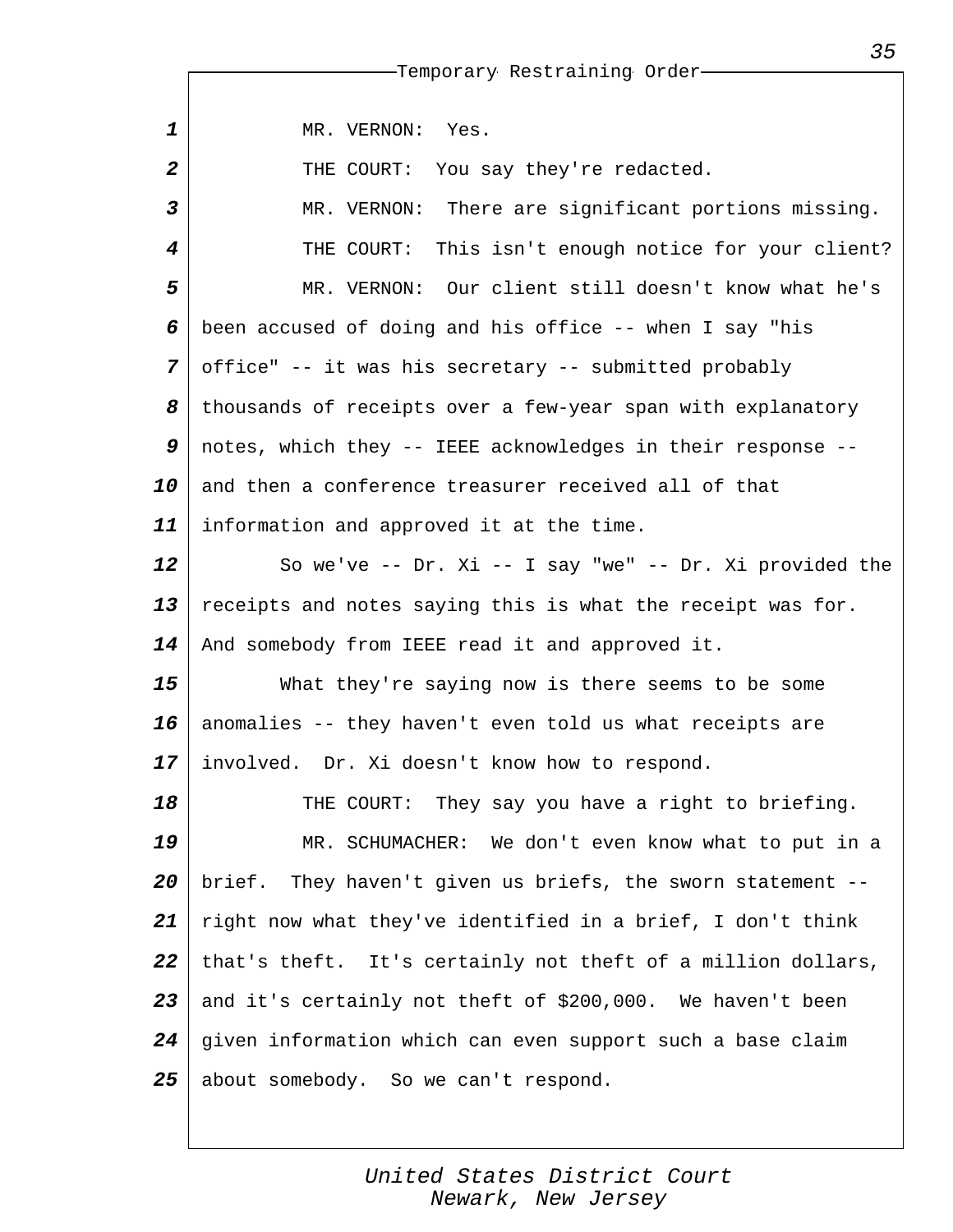*1 2 3 4 5 6 7 8 9 10 11 12* THE COURT: What about responding -- we would note that you've been given 5,000 words, approximately 10 pages single-spaced. You've also got -- isn't that enough to respond to what you have? What are you responding to? MR. VERNON: The best we can do is provide the response -- there's nothing to respond to substantively. The best we can do is provide the response to the procedure they've proposed, and I think the Court has picked up on the many problems we have with that. And we provided that response by way of letter which is attached to our brief as exhibit E, and that is our August 29th letter where we raised a number of these concerns.

*13 14 15 16 17 18 19 20 21* So -- first of all, we don't have a sworn complaint. We don't have the documentary support that would go with the complaint. We don't have any explanation of what procedure we've allegedly violated. The only information we have is that they think there was one duplicative reimbursement - things that the IEEE approved many years ago and that we gave them all the information at the time. And they haven't even given us the specifics about the actual receipts, so we don't have the information to respond to.

*22 23 24 25* THE COURT: So let me ask you a question that I find curious. So one thing counsel keeps talking about, the member-to-member protection, the need so that one member might try to disparage another member for an economic benefit, you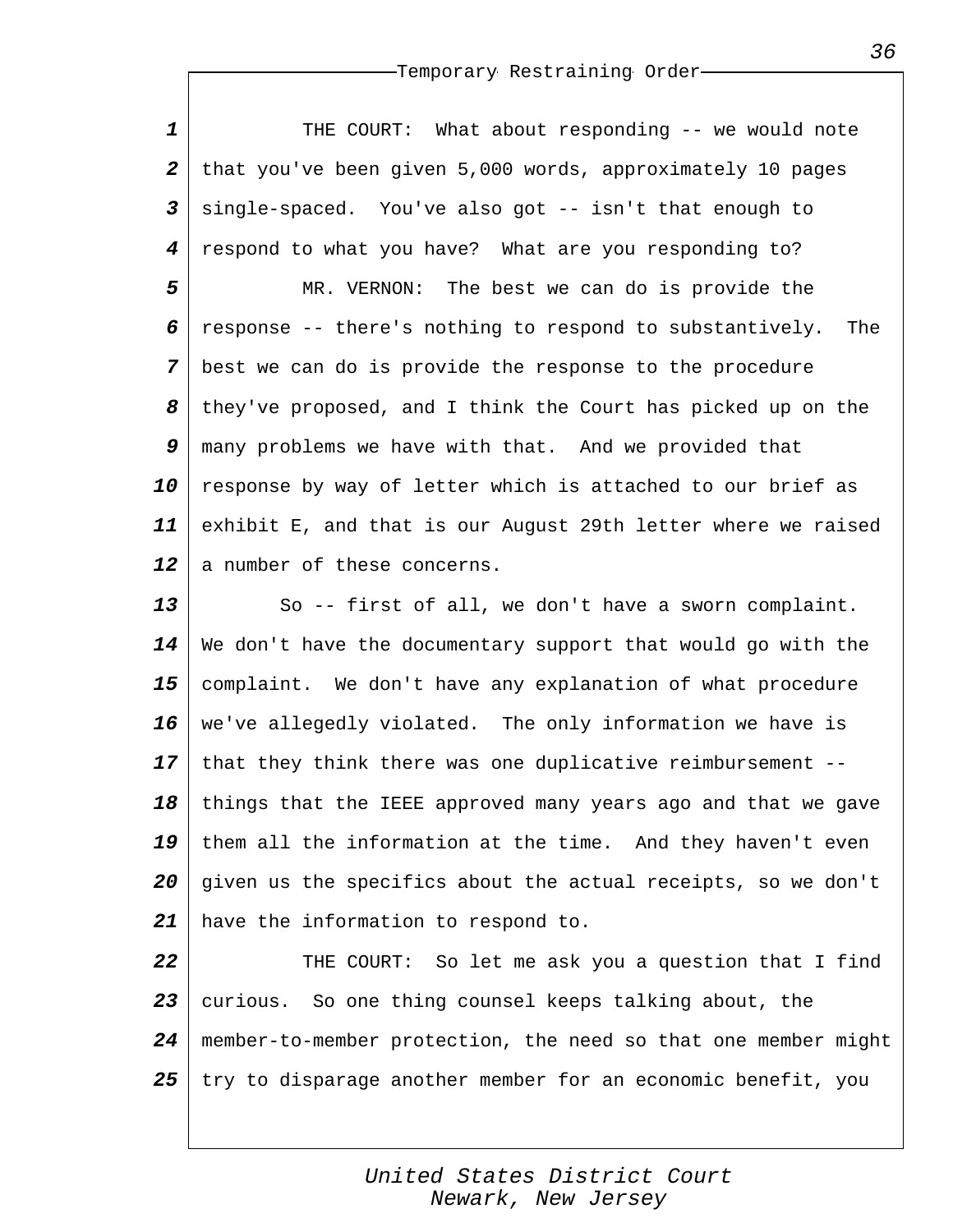*1 2 3 4* know, that idea. Do you accept that the bylaws as written and the protections as included in the constitution bylaws and policies? Do you say that that is only exclusively protection afforded to a member-to-member accusation?

*5 6 7 8 9 10 11 12* MR. VERNON: No, not at all. There's a specific section in the bylaws that deals with member discipline. They said in the letter they want to discipline this member and determine if there's cause to discipline him. So they're referring to the bylaws  $-$ - I want to say when it suits them but it sounds too ad hominem. They're referring to the bylaws when it suits what they want to do, but they disregard what we say are the most important part of them.

*13 14 15 16 17 18* THE COURT: Well, they're saying that they're authorized -- assuming that I buy that they're authorized and there's something specifically, at the moment, they've been able to cite to me -- which I haven't seen -- I somewhat see it's silent, that this wasn't contemplated when the bylaws were written.

*19 20 21* Let's talk about the adequacy. That's what we've been doing. So you say you don't really have specific notice as to what the accusations and allegations are?

MR. VERNON: Yes.

*22*

*23 24 25* THE COURT: You say that in order for you to reply in this 5,000-word, approximately 10 pages, response to them - and that's your right to briefing in total -- that you don't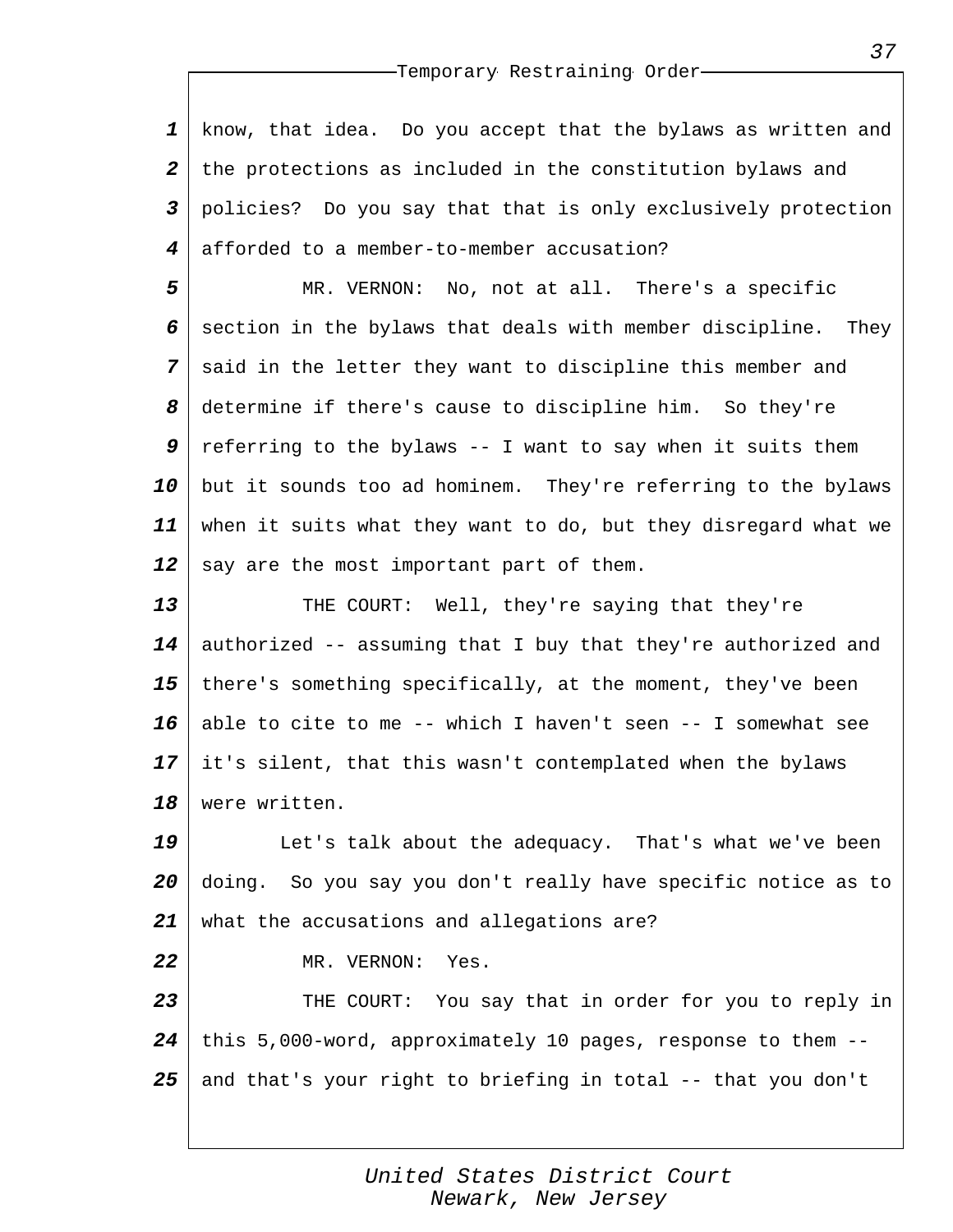*1 2 3 4 5 6 7 8 9 10 11 12 13 14 15 16 17 18 19 20 21 22 23 24 25* even know what to respond to because you're not on notice exactly to what specific allegations there are. You've also been -- counsel says, on page 7 of their opposition -- you have a right to submit documentary evidence. And again, you would say that you don't know what document -- you provided evidence to them. You've cooperated, you say, in the process of this forensic analysis, and I do believe there was some notation that your client may have even been interviewed in this process. But you say, again, in order for you to know what to submit and how to combat and how to confront the allegations, you got to know what they all are, of which you say you don't, right? MR. VERNON: Yes. THE COURT: You have a right to an oral statement of 30 minutes and you have a right to a translator. That's not adequate? MR. VERNON: No. THE COURT: Why? MR. VERNON: Because we still don't know what the allegations are. We still don't have -- they gave us an ultimatum, which is either submit to their process or don't show up and you're going to be expelled. If you submit to their process you're waiving all the rights that are available under the bylaws, which is a sworn complaint, an unbiassed body looking at the facts that is familiar with looking at the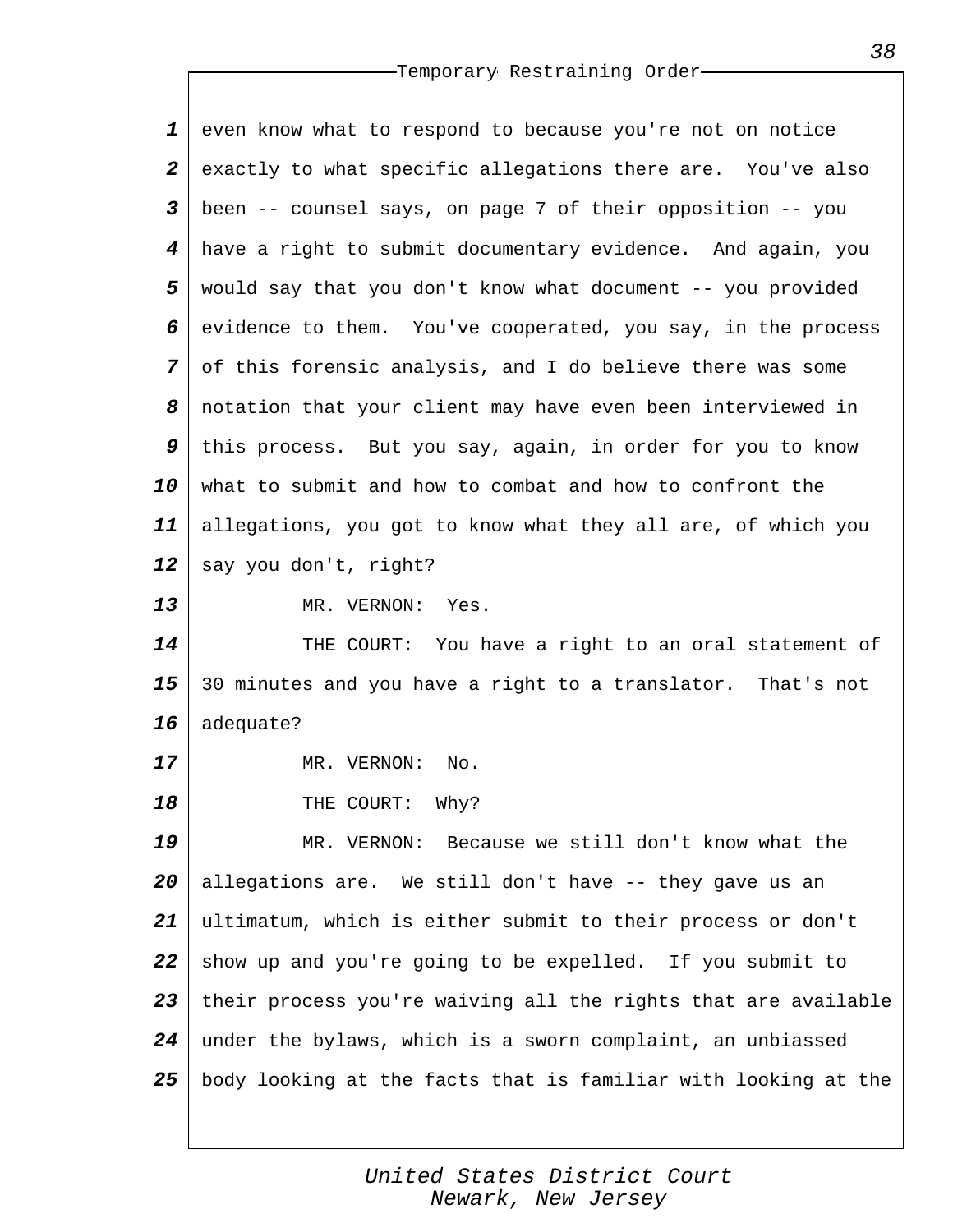*1 2 3 4 5 6 7 8 9 10 11 12 13 14 15 16 17 18 19 20 21 22 23 24 25* facts because -- THE COURT: What about what counsel said the fiduciary duty that the president has to its membership, that they had to have been privy to some of these allegations and that there's nothing wrong with them, obviously, you know, abiding by and following through with their fiduciary duties? MR. VERNON: They also have a fiduciary duty to follow their bylaws because that's the contract with the memberships, that's the constitution, and that forms one of the allegations in our complaint. Because they briefed that as it relates to Dr. Xi, and, frankly, that's something all members are interested in protecting because that is their pact with the organization. THE COURT: Let's talk about irreparable harm. Counsel says it's not right. MR. VERNON: They've given us an ultimatum, it's you waive what you think are your rights, not appealable. You show up, this is your one and only chance,  $5,000$  words. you may get to say a few things but, by the way, it's not adversarial, so you don't need to bring a lawyer. THE COURT: You have a right to a lawyer, apparently. MR. VERNON: They also said you can't file a lawsuit because these bylaws are not enforceable by law. I take offense to the way they tried to railroad Dr. Xi. That's a false statement, that the bylaws are not enforceable.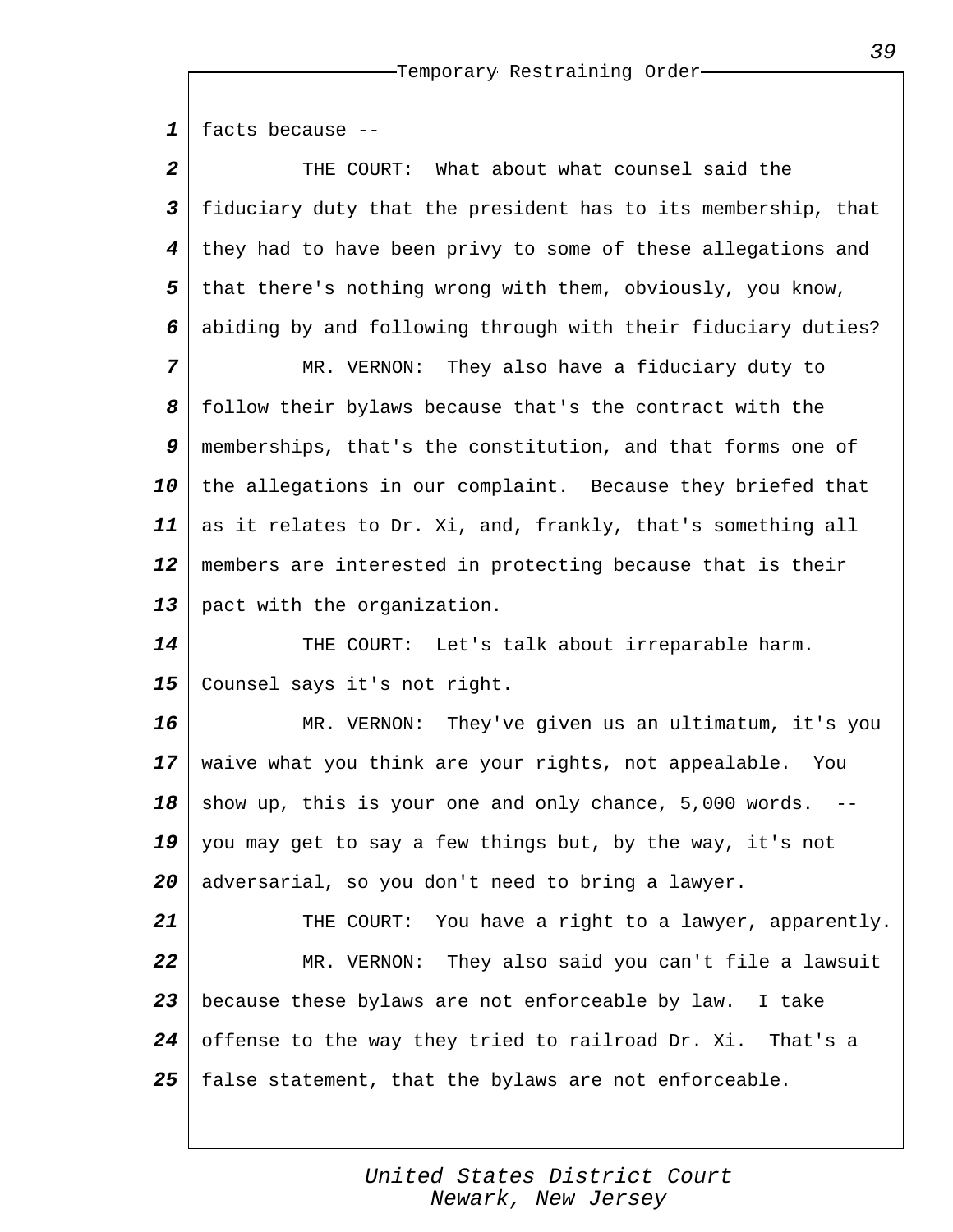*1 2 3 4 5* Then they said, If you file a complaint we're going to file a counterclaim and make a lot of these accusations public, which we submit are unfounded. But -- and, I'm sorry, I just veered off the answer to your question, which is irreparable harm.

*6 7 8 9* They gave us the ultimatum, either you do one, you waive rights and submit to our procedure with this presidential committee that has already heard all these bad facts, or you don't show up and you're expelled.

*10 11 12 13 14 15 16 17* In the first instance, this by definition, that's irreparable harm because we've given up rights, we've given up our ability to appeal, to object. We actually have objected by letter, and we asked them not to hold the hearing, and they refused. They said they're going forward. And then, on the other hand, we have irreparable harm because the argument they seem to be making is, let us make the decision, let us expel you from the organization.

*18 19 20 21 22 23 24 25* They've actually already convened a meeting for August 29th, a special meeting, and my guess is that that was to make an announcement about this issue, which has my client fearful. THE COURT: I think it's probably best that we not speculate as to what they were going to do on August 29th. MR. VERNON: But he -- THE COURT: Do we have to wait for them to decide? Do we have to wait for them to decide what they're going to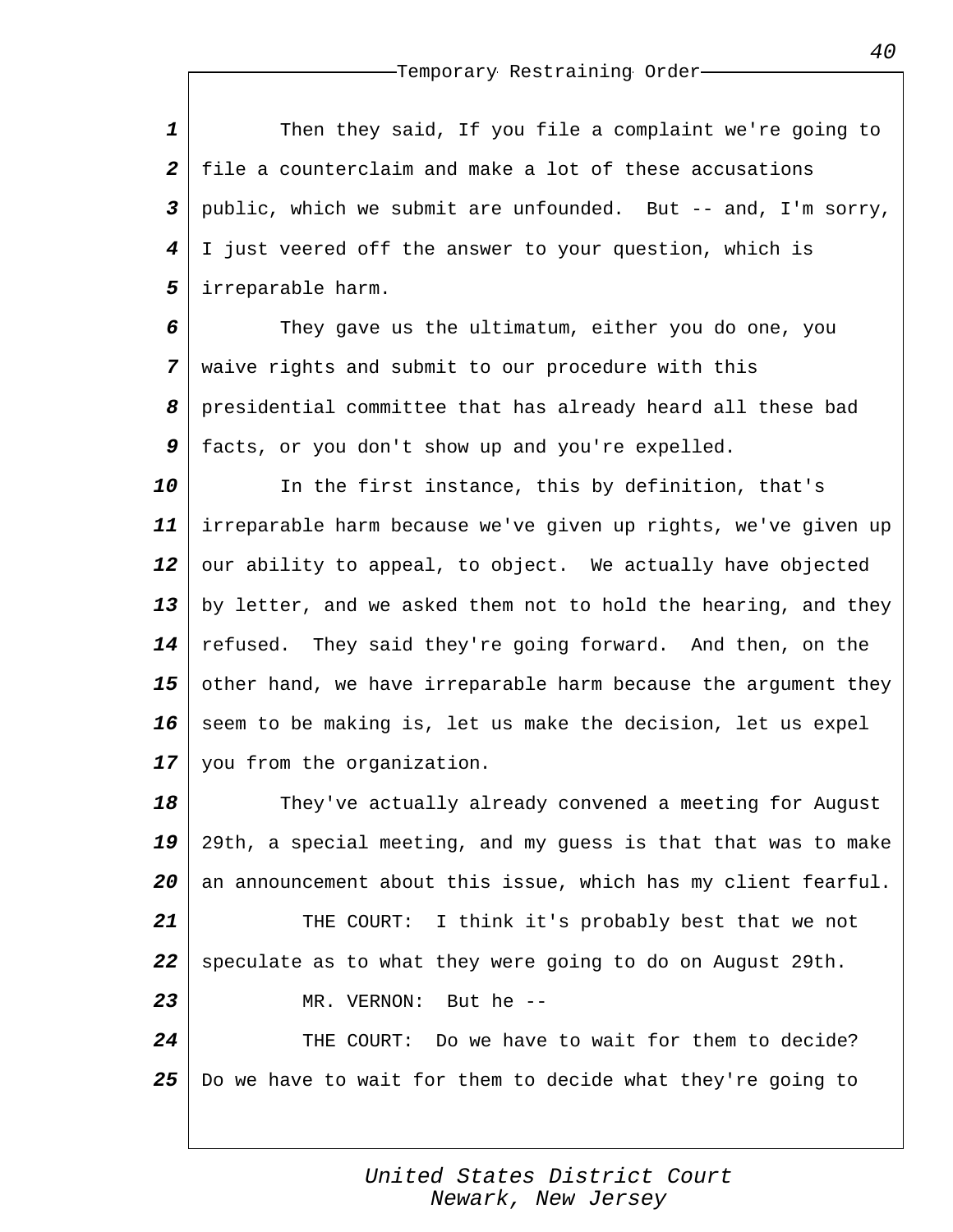*1 2* do? Is your client -- does he have an obligation to wait until injury occurs in this case?

*3 4 5 6 7 8 9 10 11 12 13 14 15 16 17 18 19 20 21 22 23 24 25* MR. VERNON: No, because you can't -- and the expression you used is apt because you can't "unring that bell." Once you come out and expel somebody and say they're not a member and they lose their distinguished status and they're not going to be president because they stole X amount of dollars -- and he didn't have an opportunity to object and he didn't have the opportunity to appear before all the unbiassed committees and the procedures, the damage is already done. Please forgive me, I don't remember my client's age, but he can't go back and rebuild the last so many years. THE COURT: He's been a member since 1989, did he not? MR. VERNON: Yes. THE COURT: He became a fellow in 2007, did he not? MR. VERNON: Yes. THE COURT: He became a fellow, and wasn't easy to become a fellow, was it? MR. VERNON: Not at all. THE COURT: Your letter to them on August 29th - they make a point in saying, you know, we've done this once before. This is a process we have done before and it's been unchallenged. Does that move the ball for them in any way? MR. VERNON: Not at all. And after seeing the way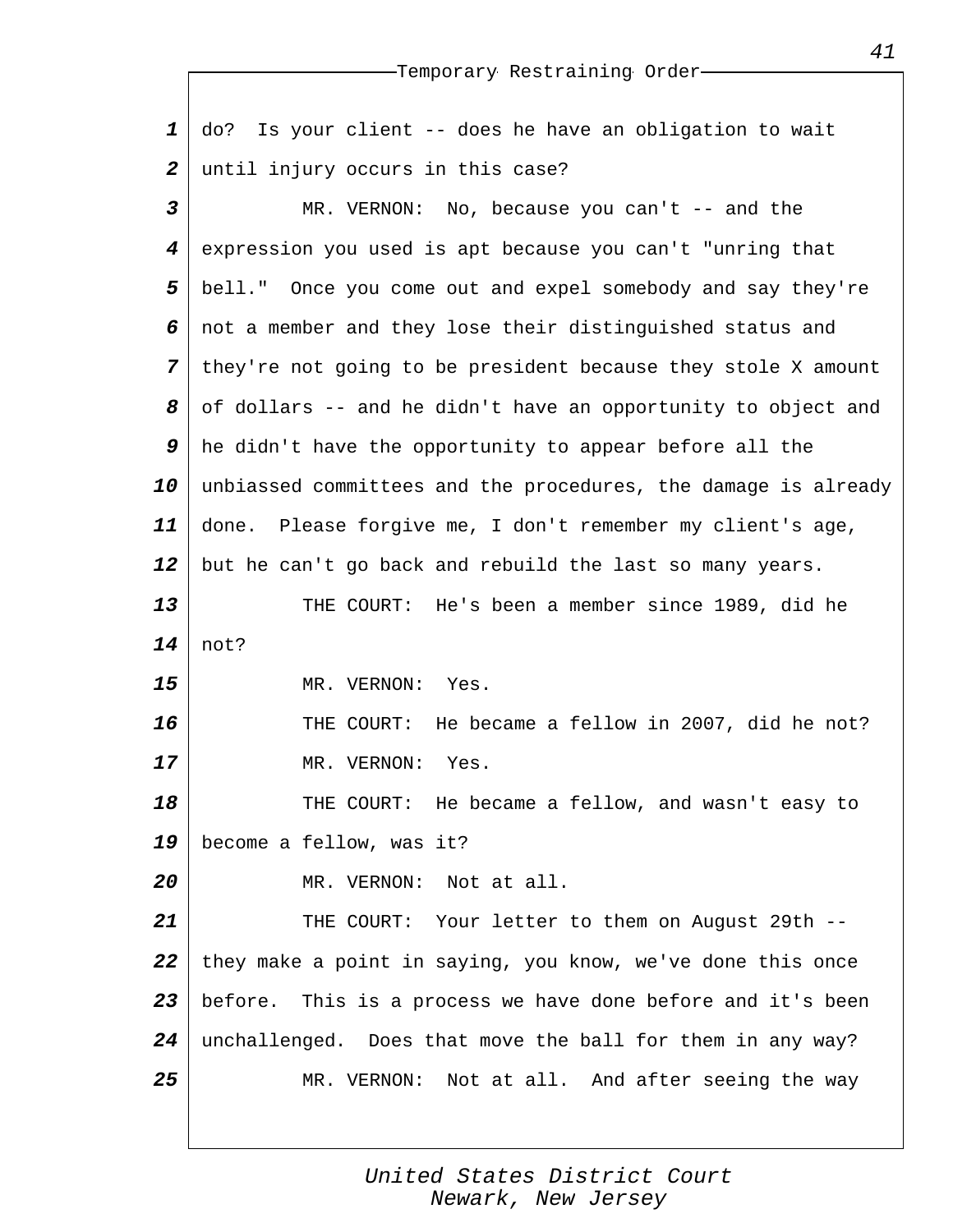*1 2 3 4* that they approached -- the way they wanted to force this proceeding on Dr. Xi, I do feel sorry for a member that's submitted to this procedure before because they certainly didn't have to.

*5 6* THE COURT: But your client put in writing that he's not submitting to this proceeding, correct?

MR. VERNON: Correct.

*7*

*16*

*25*

*8 9 10 11 12* THE COURT: August 29th he says, this letter serves as Dr. Xi's notice to the IEEE that he intends to assert his rights under the IEEE constitution bylaws and policies, that he is prepared to seek judicial intervention if you refuse to recognize those rights.

*13 14 15* This was your client's notice that he, indeed, was invoking the protection of the constitution as well as the bylaws and policies, correct?

MR. VERNON: Yes, your Honor.

*17 18 19 20 21 22* THE COURT: So it's of no moment that we don't know whether that individual that obviously was required -- adhered to these -- to this ad hoc committee, potentially, whether that person, he or she, asserted their rights? MR. VERNON: No. THE COURT: But your client is?

*23 24* MR. VERNON: It wasn't right then, and it isn't right now.

THE COURT: Anything else that you want to address in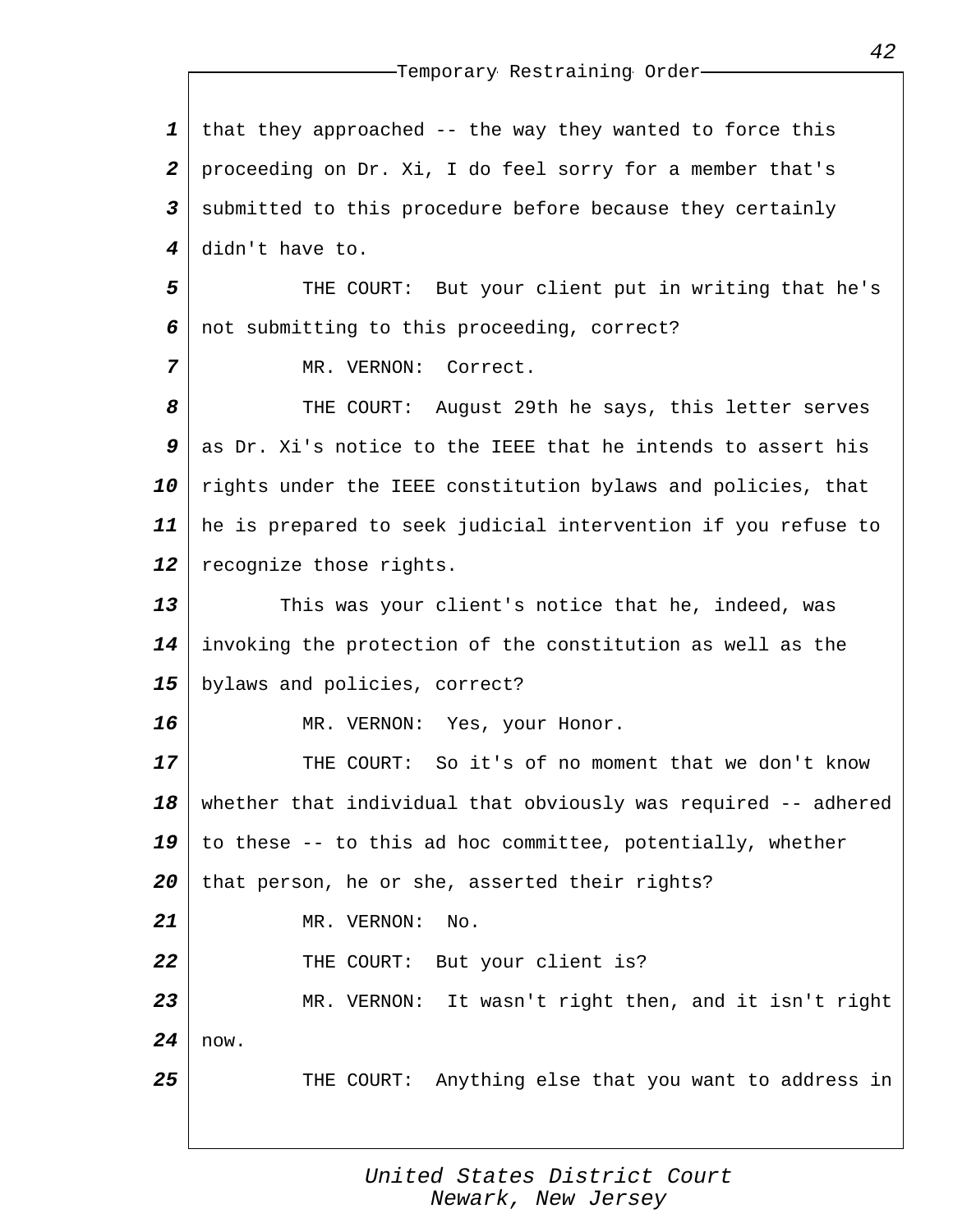*1 2* terms of either the issues raised either in oral argument or in the briefing?

*3 4* Let me just say, counsel -- let's talk about one thing, though.

MR. VERNON: Sure.

*5*

*6 7 8 9* THE COURT: There's a great concern that there's potentially criminal charges that may soon come down against your client. There is a concern that he has the ability to manage \$6.4 million. What are we doing with that?

*10 11 12* MR. VERNON: Well, your Honor -- and again, this is why speculation and innuendo should not be allowed to influence the process.

*13 14 15 16 17* My understanding, on a careful reading of the brief, that a grand jury -- they were served with a grand jury subpoena, a portion of which asks for certain documents which may be relating to Dr. Xi. I can submit to the Court that we have no information that's the case.

*18 19 20 21 22 23 24 25* It's -- it is strictly -- there was apparently -- we haven't seen it, obviously -- some request made for some information relating to something about Dr. Xi. That is not enough to say, grand jury subpoenas are served all the time requesting a lot of information about a lot of people and companies. They haven't said he's the target, which I think is telling, and there's been no evidence of anything coming from that.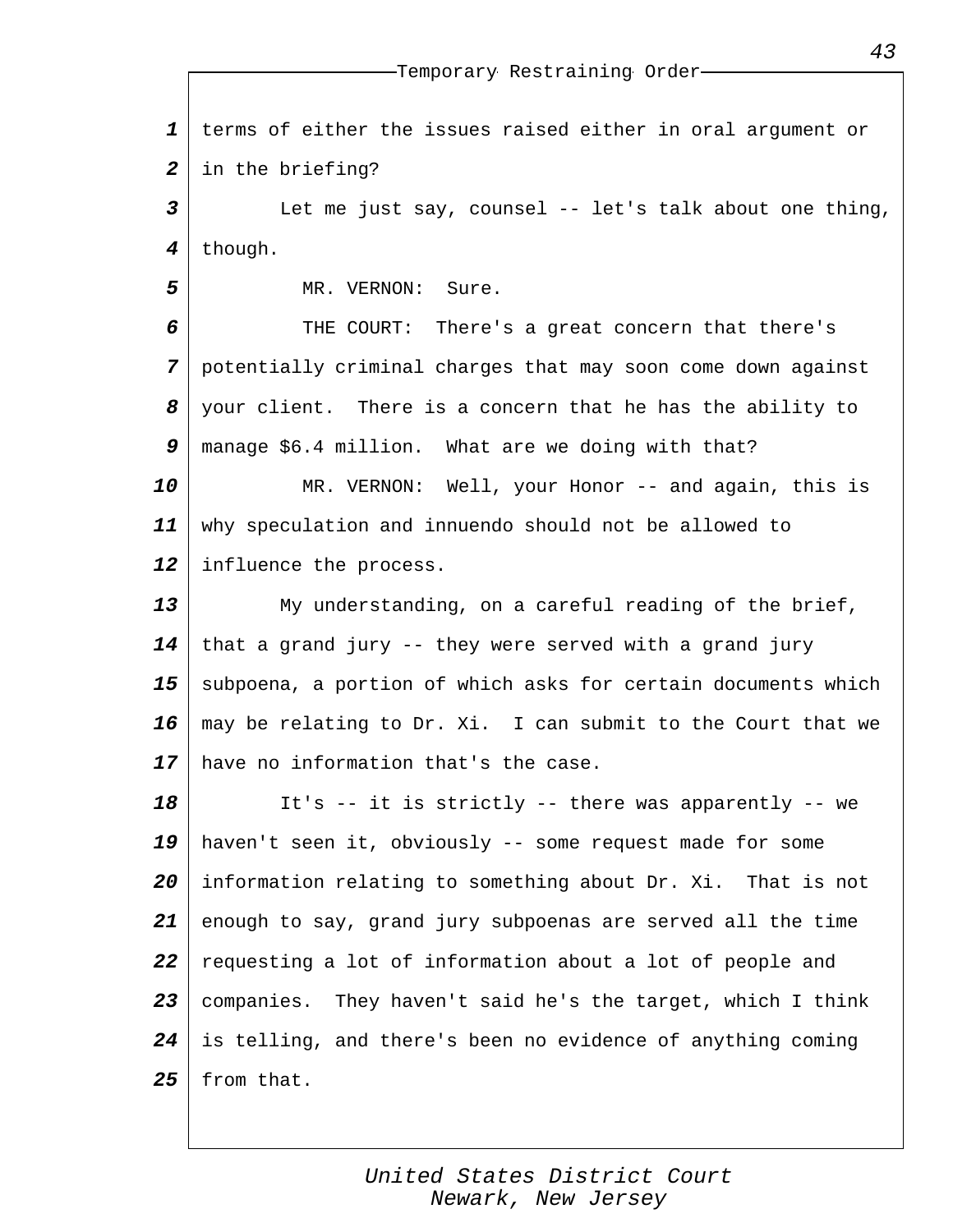*1 2 3 4 5 6* We do know that it appears that the feds will monitor, at times, relationships between entities and Chinese entities as well. So whether it relates to somebody in China or Hong Kong, I'm not sure. We have no information that there's anything pending or coming for Dr. Xi, anything that submits that he's done something wrong.

*7 8 9 10 11 12 13 14 15 16* THE COURT: There is no -- I was looking -- and again, you all have had the benefit of reading all these documents and I've done my best to catch up. There doesn't seem to be a time frame in which, if indeed they were required to follow the bylaws and the procedures set forth in those bylaws and policies, there doesn't seem to be a time frame that all of this has to occur, right? I mean, in fairness - in fairness -- they could institute the very procedures laid out in 110.2, .3, .4 and .5, and if they did that, arguably, it can be done in the next few month, could it not?

*17 18 19 20 21 22 23* MR. VERNON: If they were to prepare the complaint then the Ethics and Member Conduct Committee could determine whether there's any issue with the timeliness, and I think there are provisions in there to protect the members that say after a certain period of time -- I think it's maybe two years -- the ethics committee may decide you're not going to proceed on a time basis.

*24 25* THE COURT: In other words, this doesn't seem to - for example, there isn't a requirement that the charged member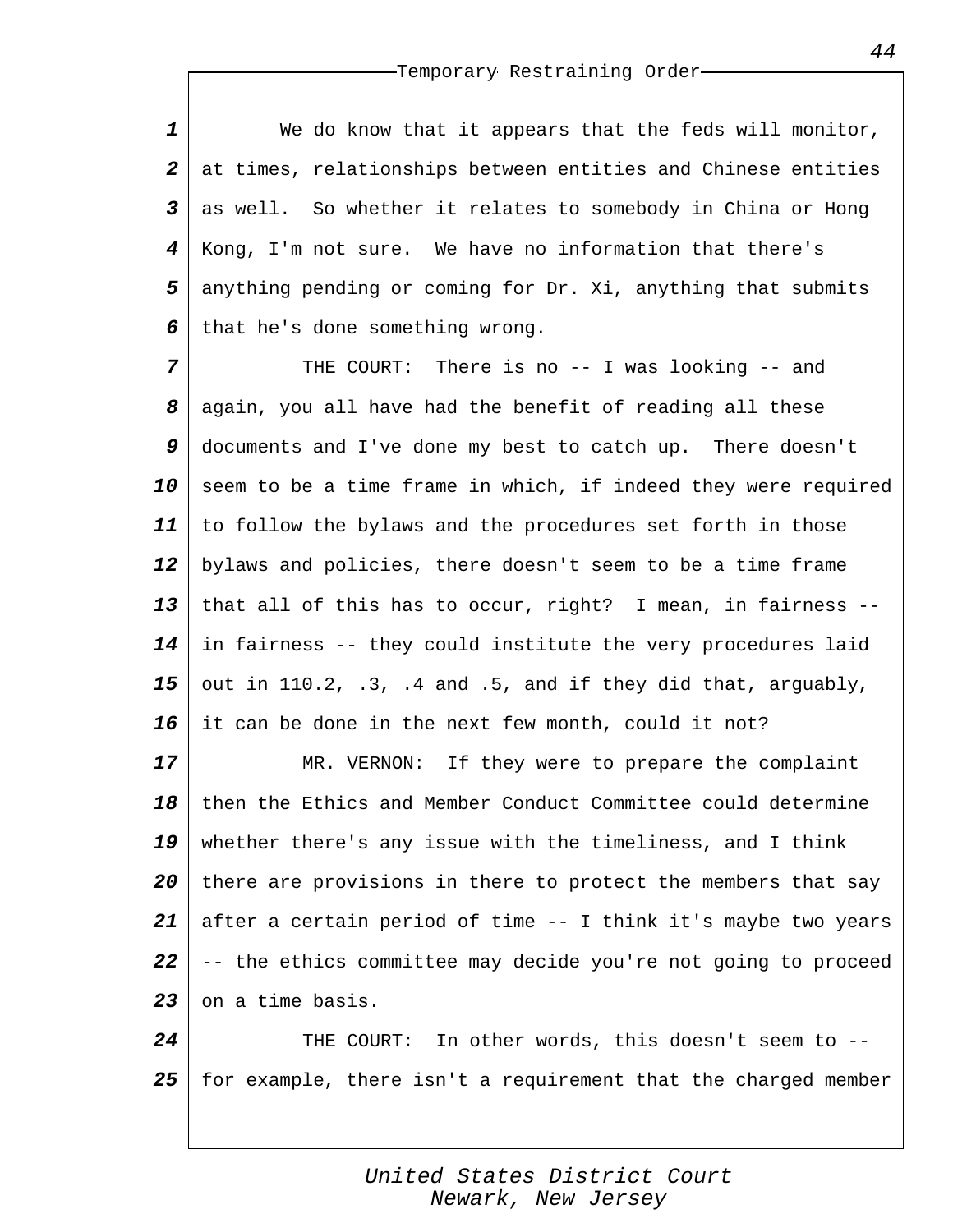| 1                | be given 60 days to respond or 30 -- I mean this all can       |
|------------------|----------------------------------------------------------------|
| $\boldsymbol{2}$ | happen rather expeditiously?                                   |
| 3                | MR. VERNON: It can if they want to.                            |
| 4                | THE COURT: Which can be problematic. One thing they            |
| 5                | say, obviously, there are members -- it's international, so in |
| 6                | order to get these members together and convene special        |
| 7                | meetings, that it is not simply done -- there are a number of  |
| 8                | schedules and time -- obviously, time zones, et cetera, to be  |
| 9                | concerned about.                                               |
| 10               | MR. VERNON: They made a presentation to the board in           |
| 11               | January, and as the Court pointed out, they were not in any    |
| 12               | great rush to act. And to send us a letter on August 2nd, and  |
| 13               | say that his one and final shot is September 28th, I think     |
| 14               | that's completely unreasonable, given the amount of time they  |
| 15               | had to look at these allegations.                              |
| 16               | THE COURT: Counsel, you seem to be asking for two              |
| 17               | different remedies, and I'm trying to understand what you're   |
| 18               | seeking.                                                       |
| 19               | In your order -- well, you seem to seek an order               |
| 20               | compelling IEEE to follow bylaws but, actually, in its         |
| 21               | proposed -- in your proposed order you basically are asking to |
| 22               | hold off on the 9/28 hearing. What are you looking for here    |
| 23               | from me?                                                       |
| 24               | The immediate relief is to certainly<br>MR. VERNON:            |
| 25               | hold off on the 9/28 hearing because it's something that we    |
|                  |                                                                |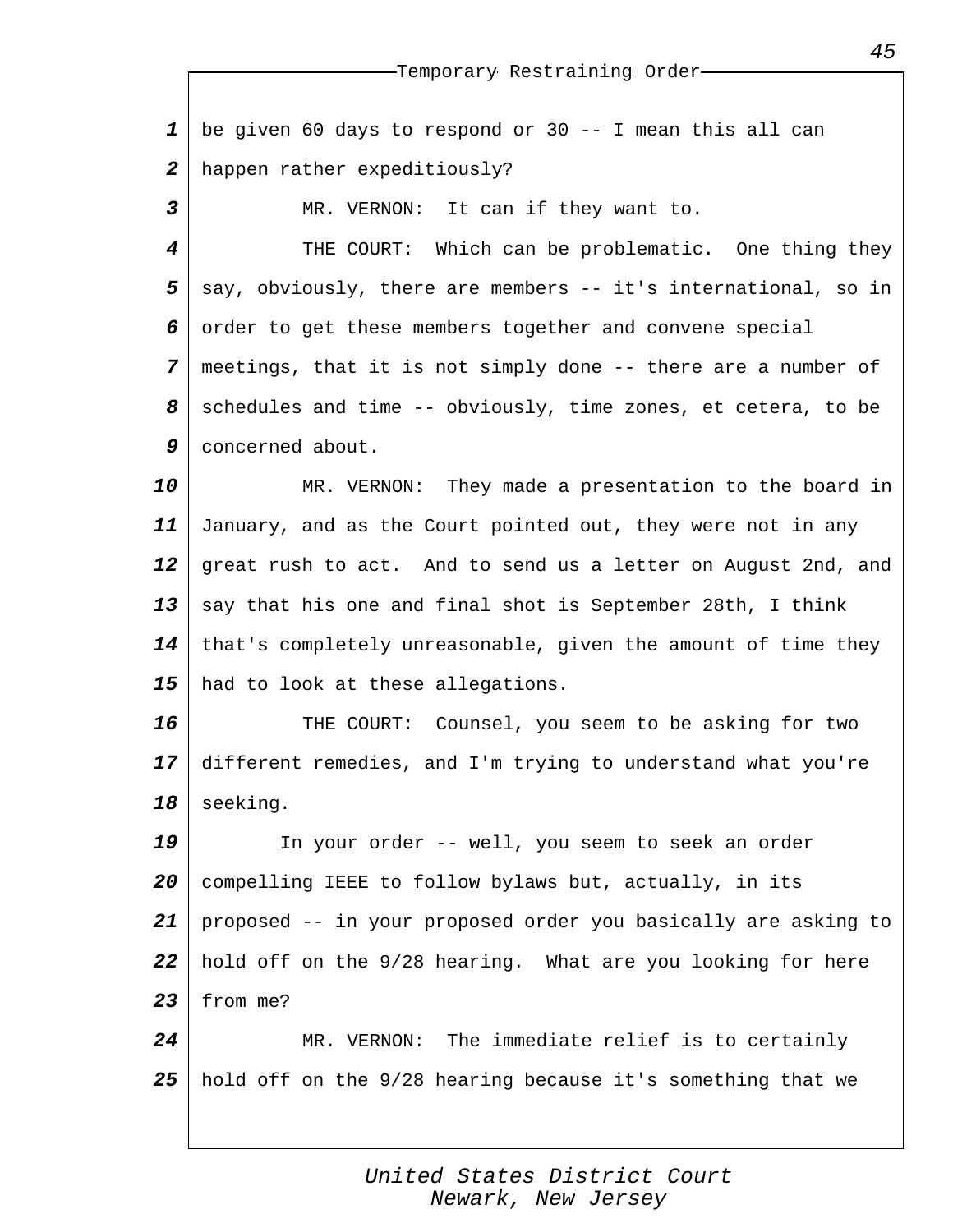| think -- I mean there's irreparable harm that can happen.       |
|-----------------------------------------------------------------|
| It's not going to be a fair proceeding, given what's required   |
| in the bylaws. So, yes, there's a request that this 28th        |
| hearing not happen, and there's also a request that they be     |
| ordered to follow their bylaws.                                 |
| THE COURT: Do I have the authority to order them to             |
| follow their bylaws?                                            |
| MR. VERNON: One of the things we asked for in the               |
| complaint is the declaration that the bylaws apply to this      |
| situation. Whether that's something you would address at the    |
| TRO stage or at a later stage --                                |
| THE COURT:<br>Probably a later stage.                           |
| MR. VERNON: I don't have the authority to tell a                |
| judge something --                                              |
| THE COURT: No, no, I want you all to tell me when               |
| you think I don't have the authority to do something, and,      |
| obviously, I want you to use this time to tell me what it is    |
| you're relying on.                                              |
| The problem I have, right now I am faced with what              |
| feels like a moving target from the defense. It's silent.<br>It |
| doesn't say, we can't do it, this is only member-to-member      |
| charging. There's just an uneasiness that I feel in allowing,   |
| quite frankly, the hearing to go on the 28th, I'll be very      |
| honest, and I'll lay out my ruling in a moment. But I am not    |
| sure that I have the authority to order them to follow the      |
|                                                                 |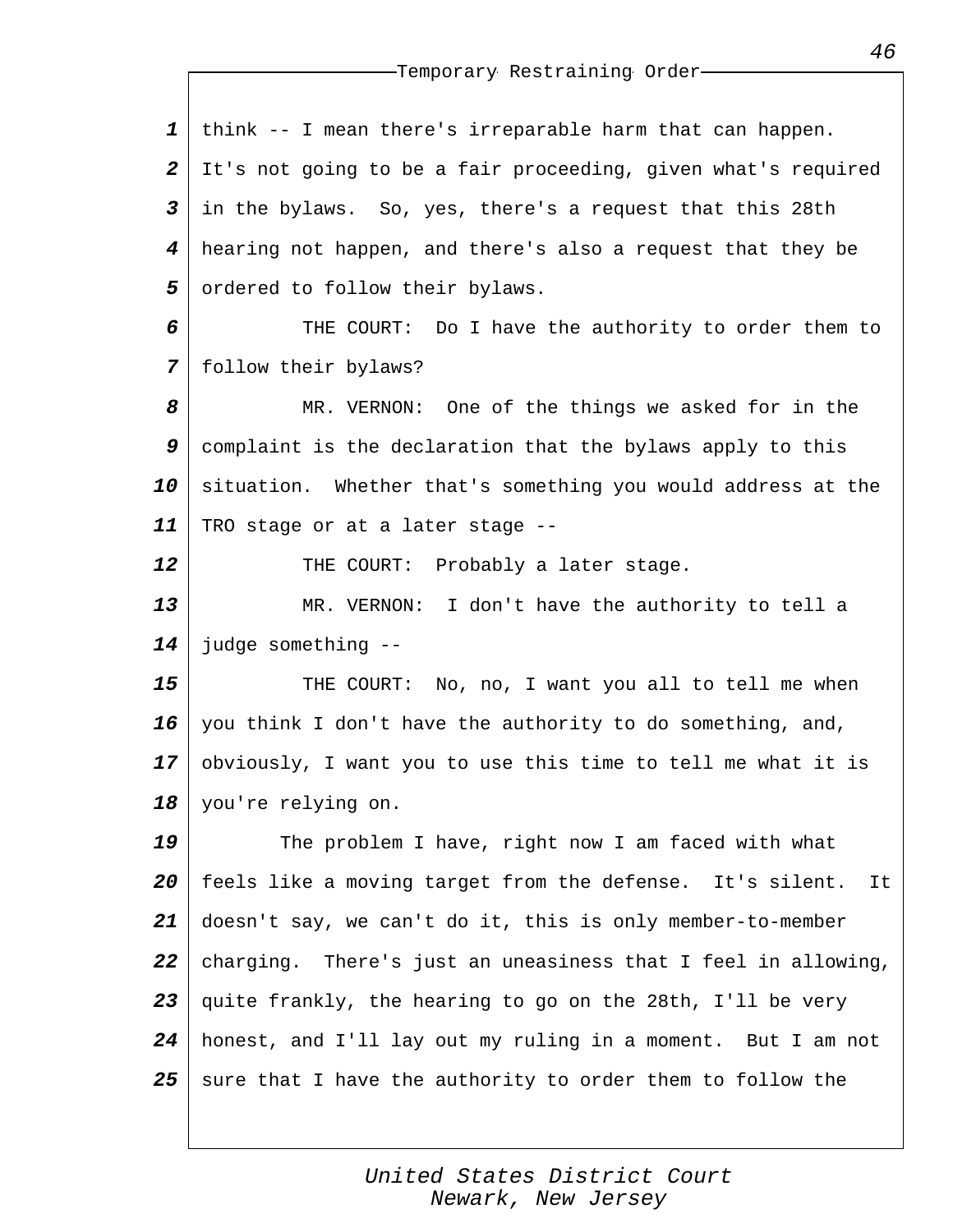*1 2 3 4* bylaws, but that's something we'll have to address at a later point in time. But for the time being, I'm prepared to issue a ruling, if either side wants to place anything else on the record.

MR. VERNON: Thank you, your Honor.

*6 7* MR. LINDSAY: Yes, your Honor. I do want to put a few more things on the record.

THE COURT: Sure.

*5*

*8*

*9 10 11* MR. LINDSAY: First, the suggestion that Dr. Xi does not know the nature of the allegations against him is simply incorrect. We offer two reasons.

*12 13 14 15 16 17 18 19 20 21 22 23* Number one, they continually cite to an alleged statement by IEEE general counsel Eileen Lach that he was accused of stealing a million dollars. They don't identify their source for that. They simply say, we know this. We assume it's an unauthorized disclosure that was present during a executive session of the board. But, in any event, that statement is demonstrably false because the documents from the meeting -- the meeting that they claim she made that statement at -- said that the amount he was reimbursed for, total, was \$1 million. And nobody ever suggested that every single penny that Dr. Xi was reimbursed for was a misappropriation. That's clearly not true.

*24 25* THE COURT: But tell me where the notice -- the notice, where this man, that was a member of your organization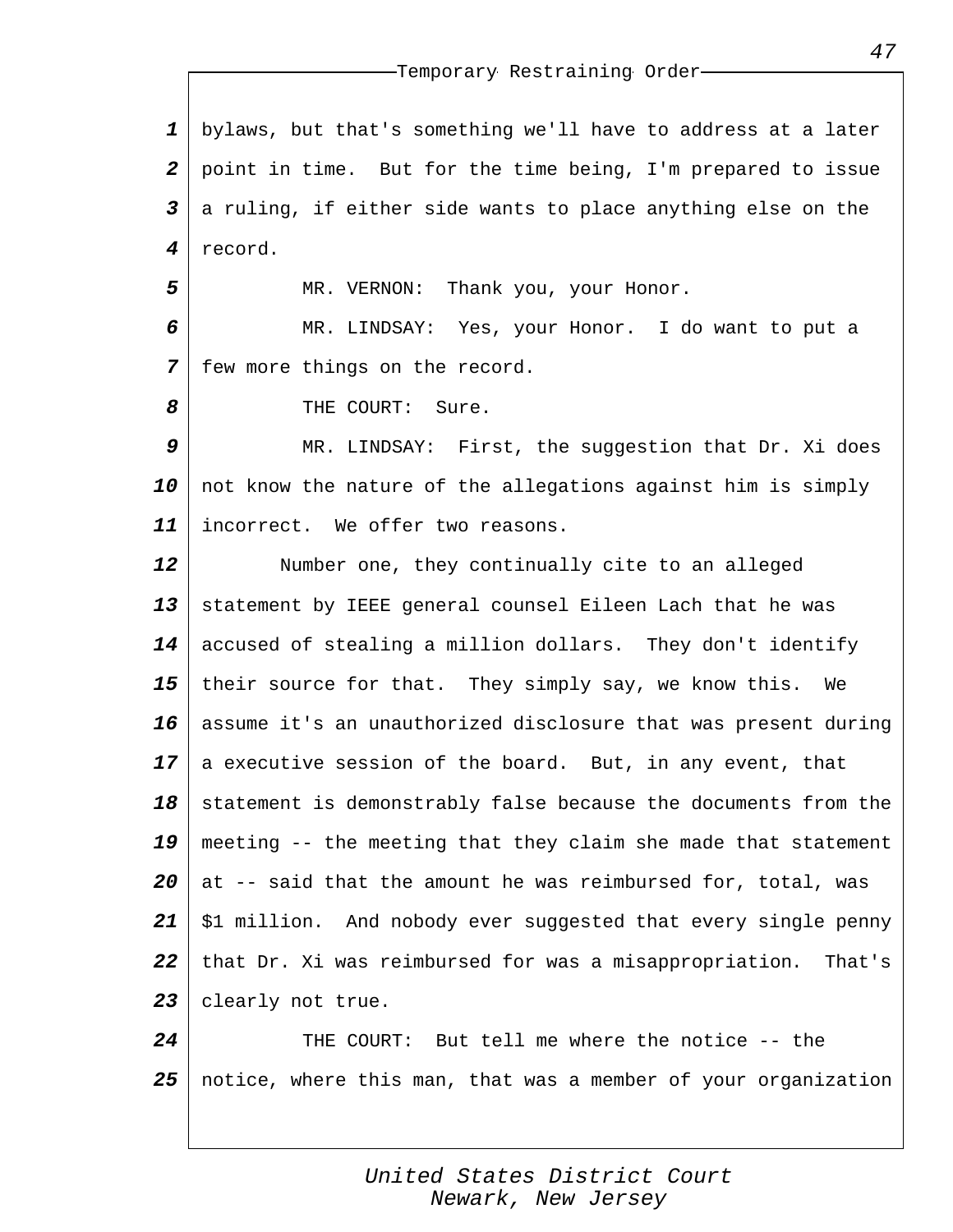*1 2 3 4 5 6 7 8 9 10 11 12 13 14 15 16 17 18 19 20 21 22 23 24 25* Temporary Restraining Order since 1989, and a fellow since 2007, tell me the notice you're giving this man so he can adequately prepare a defense to the charges? What are you citing to? MR. LINDSAY: I invite your attention to exhibit A to our motion in opposition. THE COURT: You're supposed to have a copy for me. MR. LINDSAY: I do, your Honor. (Document handed to the Court.) THE COURT: Okay. This is a chart. MR. LINDSAY: And that chart, your Honor, shows - it's a graphical representation that shows different kinds of problems in the -- THE COURT: Where does it say -- what's the problem -- MR. LINDSAY: It shows -- if you look at the key in the upper left-hand corner, it shows conflicting dates and locations. So, for example, on the bottom of page 8, center right, you will see that Dr. Xi obtained reimbursement for a flight on October 27, from Beijing to Taipei, and on October 28th, from Beijing to Detroit, indicating that, you know, there's is a problem, he couldn't have been going to two places in approximately that same time. You will also see, I believe we gave another example in our brief -- THE COURT: No, no, no. I want to know what he was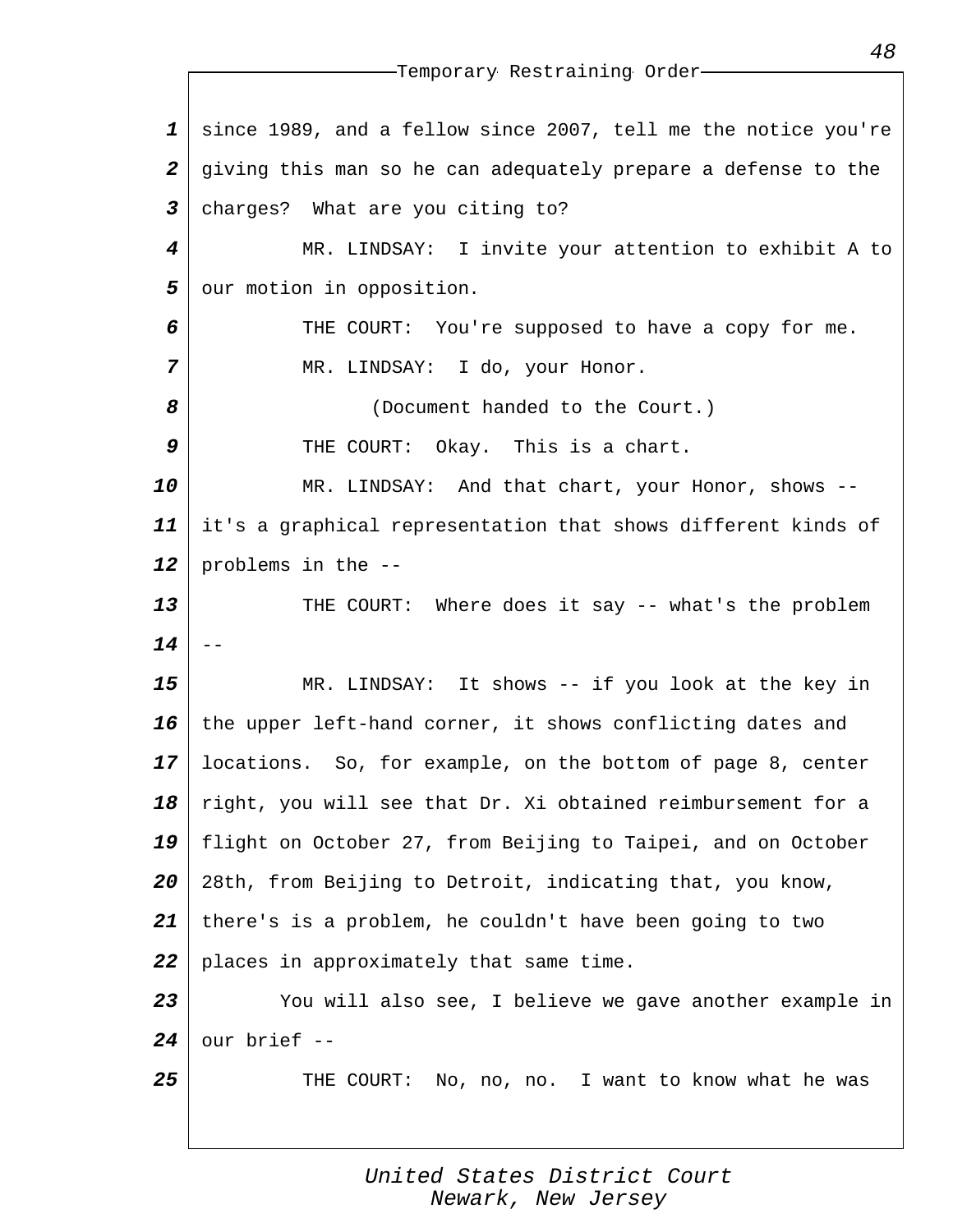*1 2 3 4 5 6 7 8 9 10 11 12 13 14 15 16 17 18 19 20 21 22 23 24 25* Temporary Restraining Order given to prepare for this hearing. MR. LINDSAY: He was given this, your Honor. THE COURT: Okay. So this outlines very clearly for him what the problems are? MR. LINDSAY: It illustrates the problems, yes, your Honor. Then, if I may invite your attention to exhibit C, in that same notebook -- THE COURT: Mr. Vernon, I'm going to want you to address this, okay? MR. VERNON: Yes. MR. LINDSAY: Exhibit C identifies -- it totals up - and, again, this is for the one conference -- this is all that IEEE had the papers to complete an analysis for because Dr. Xi continues not to have submitted the documentation. But in any event -- THE COURT: Let's stop you there. So are you alleging that he is uncooperative? MR. LINDSAY: Yes. THE COURT: So is that another allegation that will be lodged against him? MR. LINDSAY: It's not an allegation that will be lodged against him, no, your Honor. It's the absence of paper  $-$ THE COURT: So tell me -- counsel, you are a very skilled lawyer. I would like you to tell me -- please list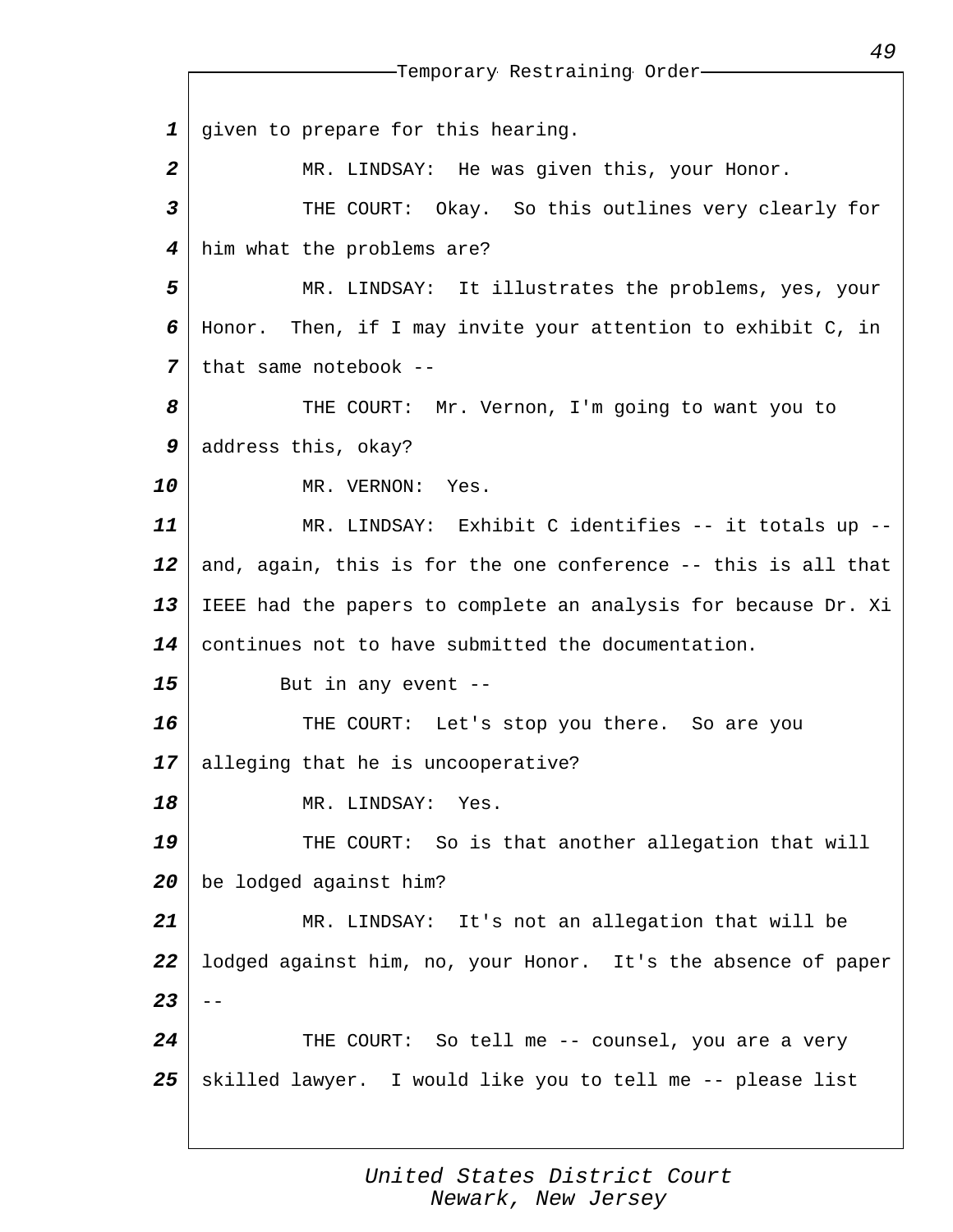*1 2 3 4 5 6 7 8 9 10 11 12 13 14 15 16 17 18 19 20 21 22 23 24 25* for me all of the allegations that Mr. Xi is going to have to respond to. MR. LINDSAY: The allegations are that he has improperly obtained reimbursement for expenses during the period 2008 to 2015. The summary of how those reimbursed expenses were categorized appears in exhibit C to the complaint, which, again, was provided to the plaintiff. THE COURT: So all of the expenses submitted here were improperly submitted and reimbursed? MR. LINDSAY: No, your Honor. In exhibit C, it distinguishes between those are inappropriate receipts and those that are the remaining receipts. THE COURT: Tell me where. All of them? MR. LINDSAY: Exhibit C. THE COURT: I'm on there. MR. LINDSAY: Does your Honor have chart 4? THE COURT: I'm here. All of these are the inappropriate ones? MR. LINDSAY: Yes. THE COURT: So it's 1.9 million? MR. LINDSAY: No, your Honor. That's not the correct -- page number -- MR. EWING: Page 18, very small --MR. LINDSAY: It's the fine print at the right-hand part of the chart.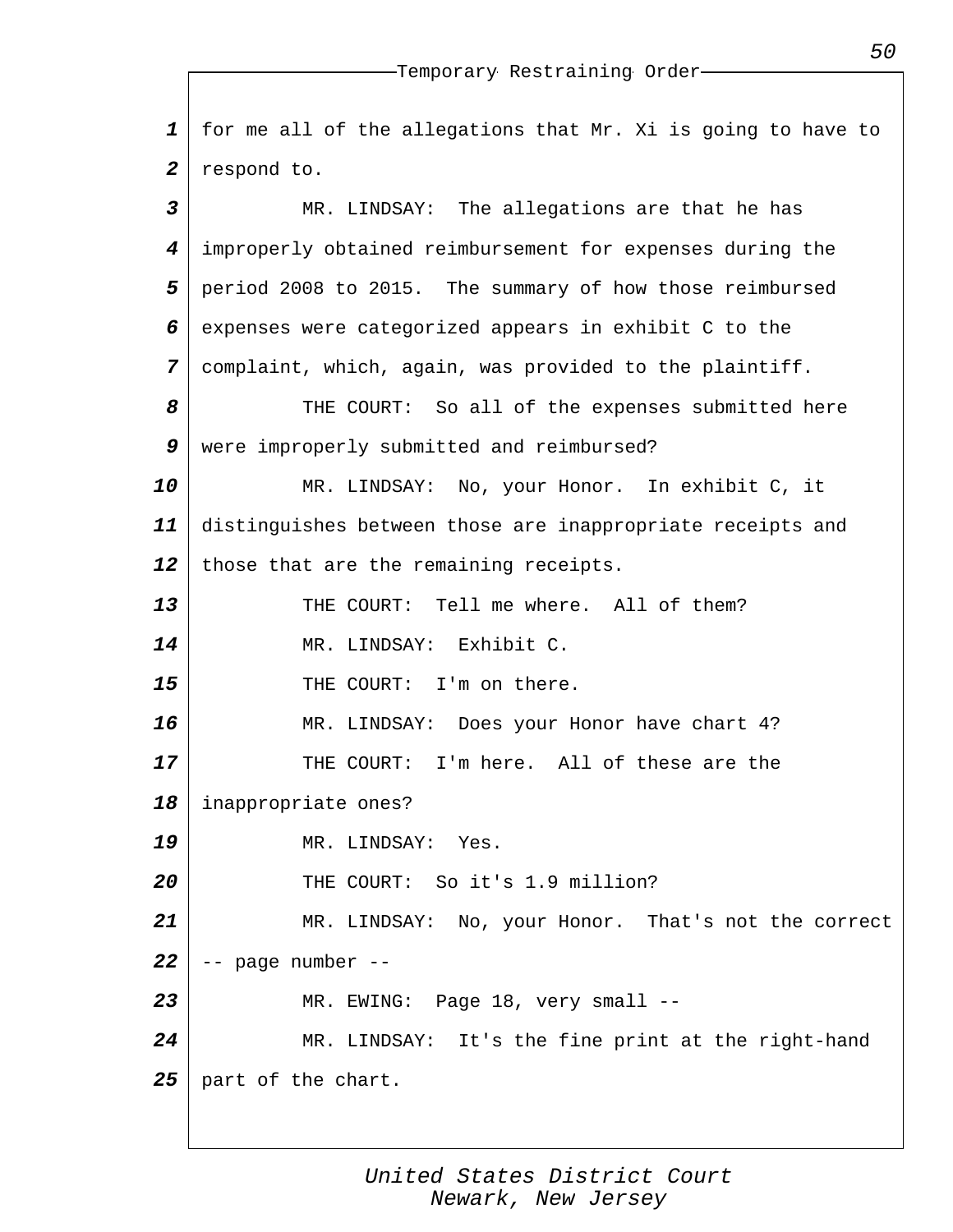| $\mathbf{1}$   | THE COURT: Eighteen, okay. So it's the \$183,147?              |
|----------------|----------------------------------------------------------------|
| $\overline{a}$ | MR. LINDSAY: No, those -- those are the receipts to            |
| $\mathbf{3}$   | which there is no question. If you look above that --          |
| 4              | THE COURT: This is what he was given to decipher,              |
| 5              | with nothing in writing? This is what he was given to figure   |
| 6              | it out?                                                        |
| 7              | MR. LINDSAY: Yes.                                              |
| 8              | THE COURT: These are the read --                               |
| 9              | MR. LINDSAY: This is what he was given, as well as             |
| 10             | the letter; yes, your Honor.                                   |
| 11             | THE COURT: I'm having trouble following you. Okay.             |
| 12             | Continue making your record.                                   |
| 13             | MR. LINDSAY: If you look at that page, you'll see              |
| 14             | the total for this one conference of 474,000 and change for    |
| 15             | reimbursement, and then it details the categories of problems  |
| 16             | within his receipts. So, for example, the conflicting dates    |
| 17             | and locations that I just provided, that accounts for 4.1      |
| 18             | percent of his receipts, duplicative reimbursed accounts for   |
| 19             | 3.2 percent. Before ICRA, so in other words, excluding         |
| 20             | meetings that it's clear that he shouldn't been attending      |
| 21             | accounts for 29 percent, and meetings that, or expenses that   |
| 22             | were incurred after the conference accounted for 24 percent of |
| 23             | the total receipts. And that's where we get to the issue of    |
| 24             | the volume of receipts, for which there's clearly an issue.    |
| 25             | Second point that I want to make clear -- I do want to         |
|                |                                                                |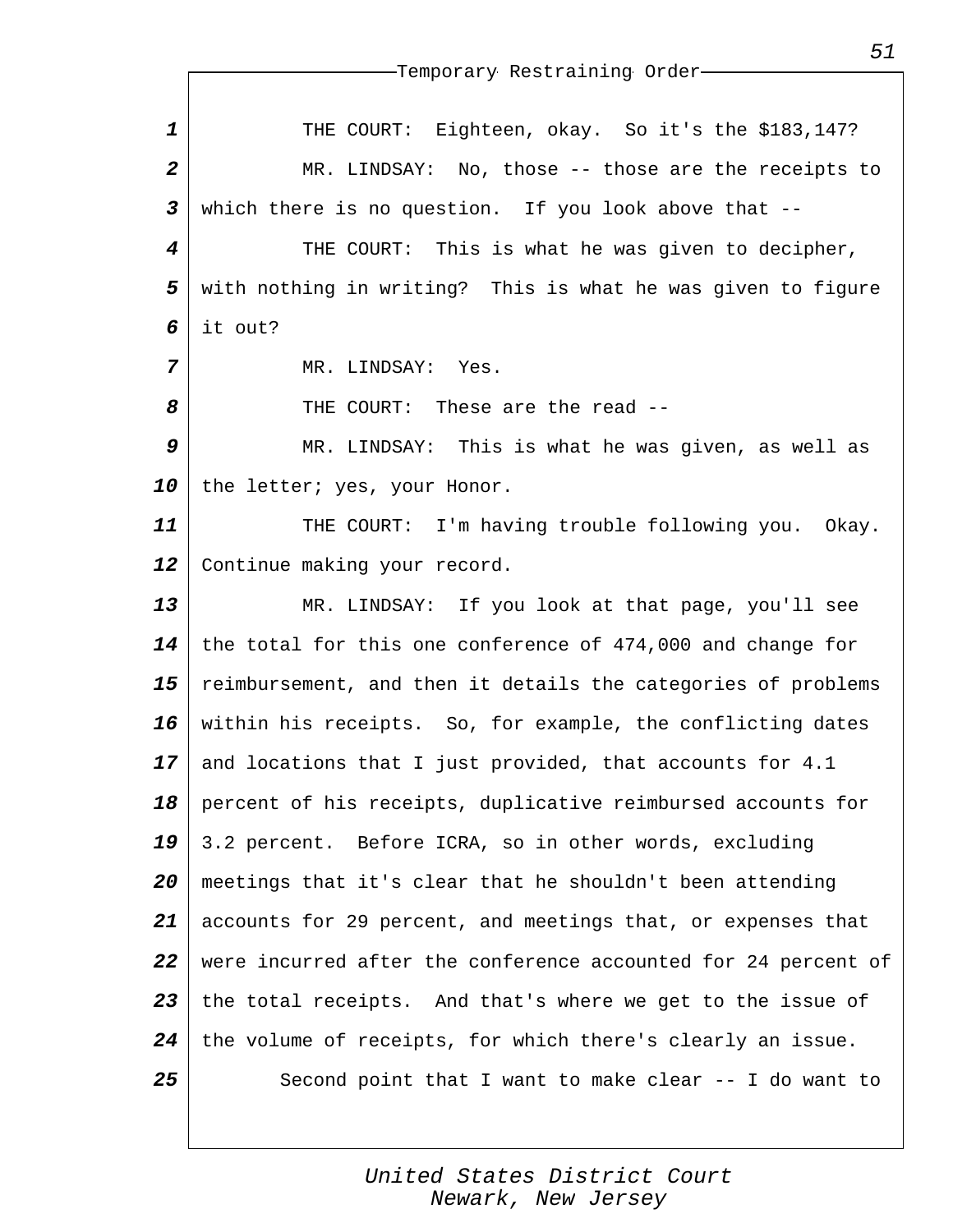*1 2 3 4 5 6* be clear on one point, there's been some argument as to the finality or appealability of the decision of the IEEE board of directors. Regardless of whether the process is the process that IEEE has set forth for this matter or the member-originating complaint, member conduct committee process, the decision of the board of directors is final.

*7 8 9 10* Now, if someone wants to say that despite the finality of that decision I am going to bring a lawsuit, they're free to say that, but the difference in finality -- there's no difference in finality as between those.

*11 12 13 14 15 16 17* THE COURT: Yeah, well, the finality as laid out in the bylaws allow for there to be a process in which the member -- or the accused member to, obviously, hear all the evidence, have the evidence presented in a trial, be able to present it to an insulated body, not the board of directors or the president. It allows for safeguards, and it allows the process to play out.

*18 19 20 21 22 23* If, in the end, the board of directors decides that based on what the hearing board had written in a formal report after again hearing from the accused member, they decide that expulsion is the appropriate remedy and stripping him of his title of becoming president and everything else, you're right, but that's after the process has played out.

*24 25* MR. LINDSAY: Yes, there is a difference in process. But either way, it gets to a final decision by the board of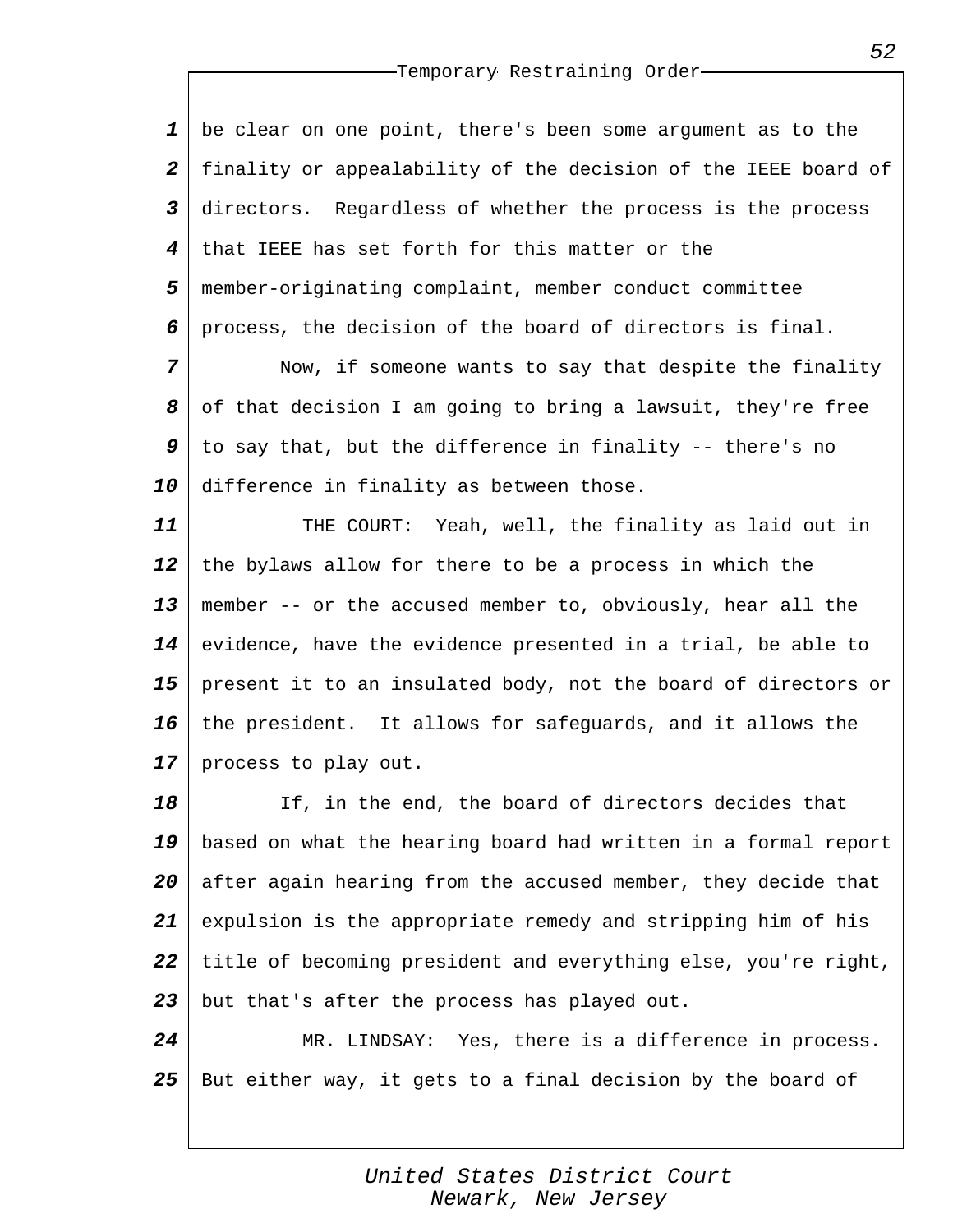*1 2* directors because that's the top-most decision maker within the organization.

*3 4 5 6 7 8 9 10* Mr. Vernon has also raised questions about the grand jury subpoena. We had been attempting to cooperate and maintain the confidentiality of grand jury proceedings, but given a choice between protecting that confidentiality and exercising our rights to protect IEEE, I have to choose IEEE, and I will disclose that, yes, the subpoena concerned Dr. Xi and only Dr. Xi. There was nothing else. It's all about Dr. Xi.

*11 12 13 14 15* We inquired whether, frankly, whether IEEE was a target. No, IEEE was not a target. The only target of that grand jury subpoena was Dr. Xi. And so I need to offer that to put this into context for your Honor as to why IEEE has chosen to proceed the way it has.

*16 17 18 19 20 21 22 23* Now, yes, I do not know what the conclusion of the FBI's investigation is going to be. I do not know what decisions the grand jury will make. That's not our province, and that is not what is driving IEEE's decision-making. Whatever the grand jury does, it will do, and on whatever schedule it determines, but what is driving us is the importance of the role that Dr. Xi proposes to play within our organization.

*24 25* Your Honor also indicated some inclination to issue a temporary restraining order. We want to hear exactly what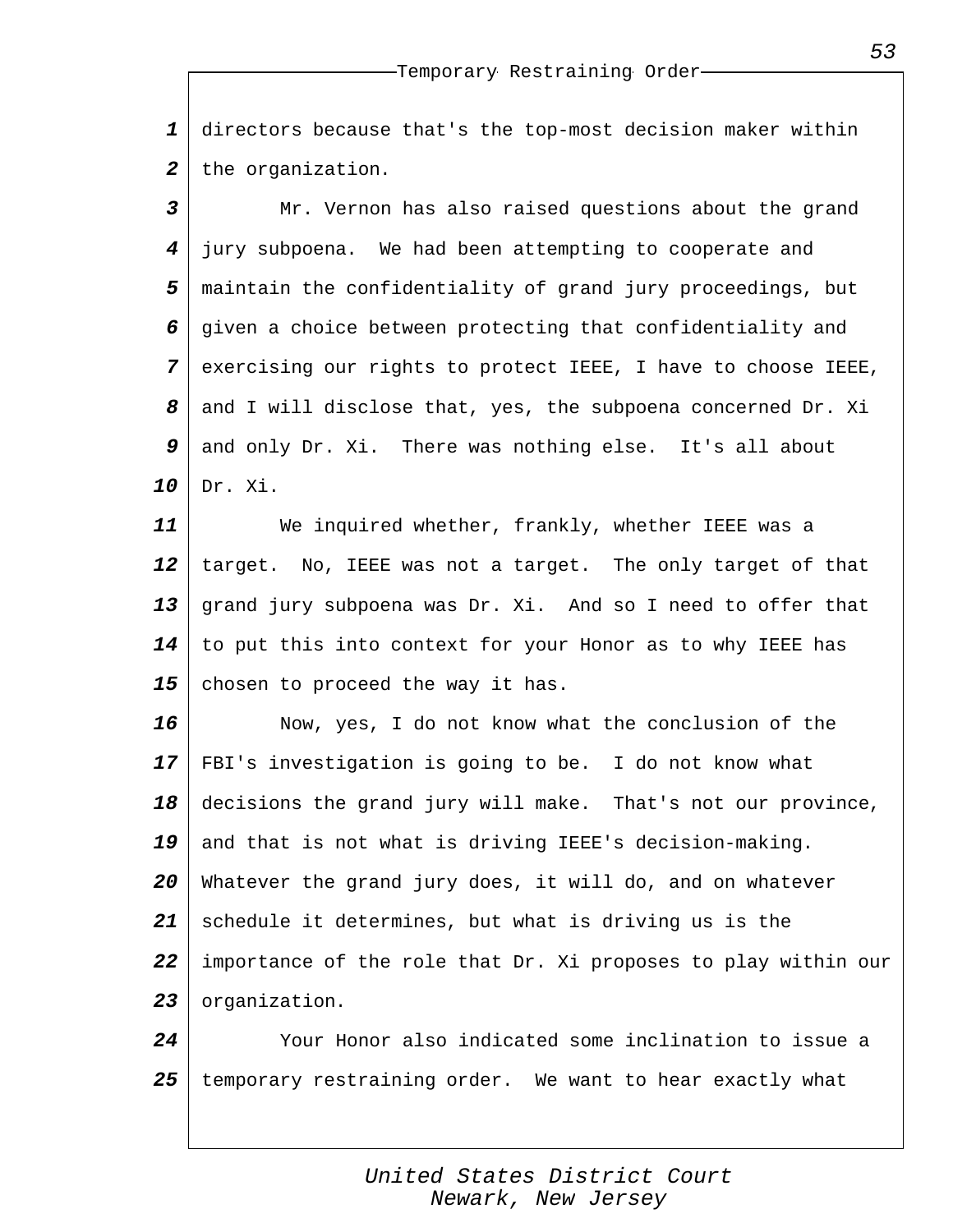*1 2 3 4 5* language it is and exactly what IEEE would be restrained from doing, but we also wanted to raise the question of the bond, and the amount of the bond, of course, will depend upon exactly what it is IEEE is being restrained from doing. THE COURT: Well, let's hear you on it. What would

*6 7* be the appropriate bond? I'll tell you what I'm contemplating, counsel --

MR. LINDSAY: Yes.

*8*

*9 10 11 12 13 14 15 16 17 18 19 20 21 22 23 24 25* THE COURT: -- I'm contemplating, obviously, enjoining IEEE from having this hearing on the 28th, and I, quite frankly, was going to ask the next question, which would be what, if any, discovery would be necessary to move this matter toward the preliminary injunction? And, ultimately, you may decide that, one, in light of the temporary restraints, that you're going to go back and follow the bylaws that need to be followed. I don't know if I can compel you to do that at this time, but it probably would make a whole heck of a lot of sense to do that, but that's up to you and, obviously, IEEE. But if a formal complaint -- which could be easily, in my opinion, based on what I read, be provided, that provides notice, proper notice, not color-coded charts that tell him to figure it out, but that tells him what exactly he's done, one, that warrants complete expulsion from the organization, of which, again, is your right to do. But I think that we have to see what the allegations are and whether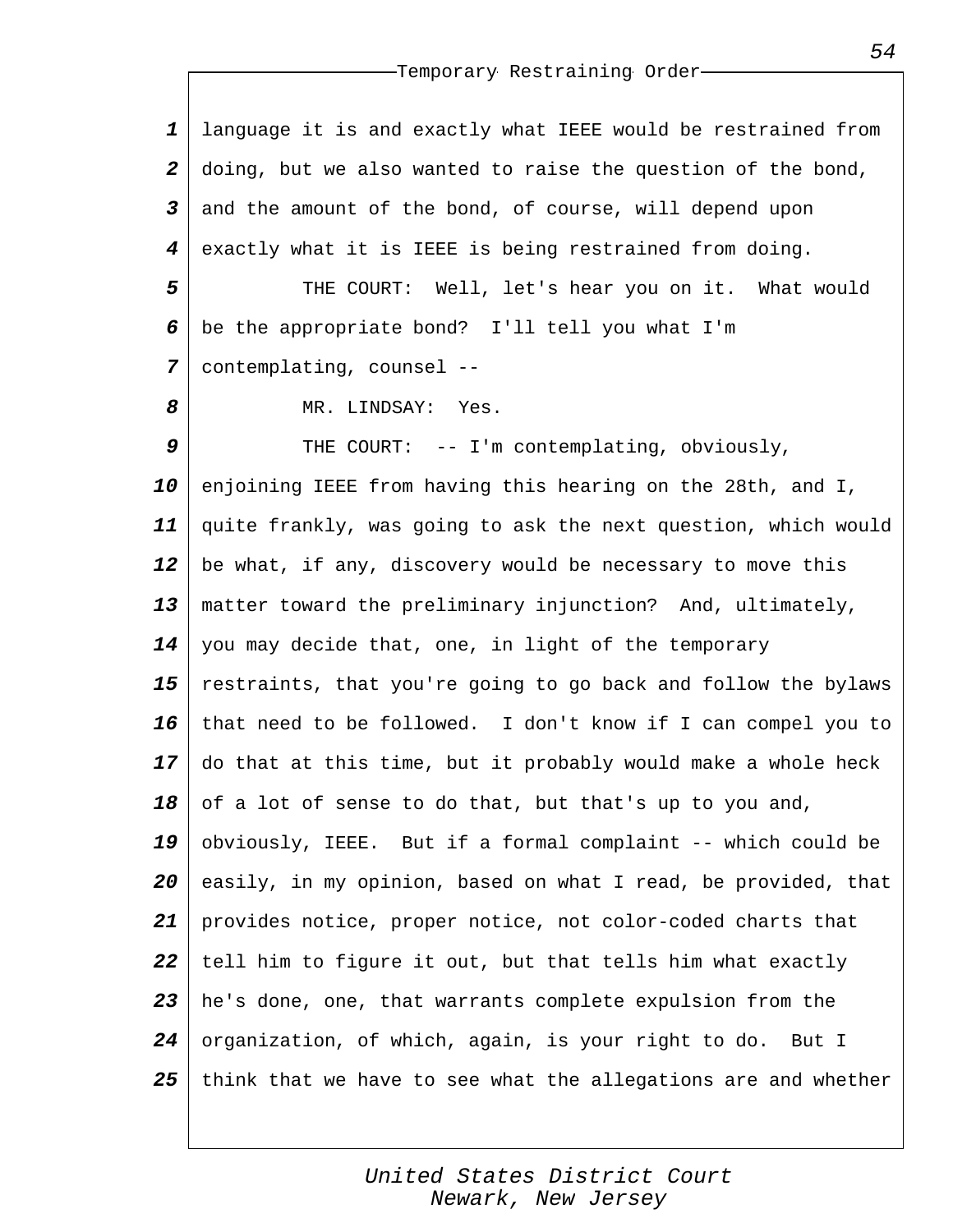*1 2 3 4 5 6 7* the sanctions merit the allegations, whether you intend on stripping him of his title, et cetera. But it would be nice to know exactly what you're claiming he did, whether it be conduct unbecoming a member or fellow, whether it is indeed theft, whether you are accusing him of misappropriation of IEEE funds. Let's lay it out. Let him know what those charges are, and then let the process play out.

*8 9 10 11 12 13 14 15 16 17* If that were to happen before I ever had the ultimate preliminary injunction, that's fine. That's up to you. But based on what you're telling me in terms of fiduciary responsibilities, there are things that we can do to protect IEEE, and that would be something that you would work out with my magistrate judge at a later point in time. These things take a lot longer than, again, all parties would like, that being before the January 1st, 2018 date that he assumes the presidency of the subcommittee, for lack of a better way of saying it.

*18 19 20 21 22 23 24* So I'm willing to work with you. For now, we're not going to have the hearings. We're going to give the parties the time to get the necessary discovery. Give them the unredacted forensic analysis. Let him see what people are saying he did, and we'll take it from there. I, again, question -- I question what authority I do have, and that will be for briefing at another time.

*25*

Do we want safeguards? Do we want bond? Let's talk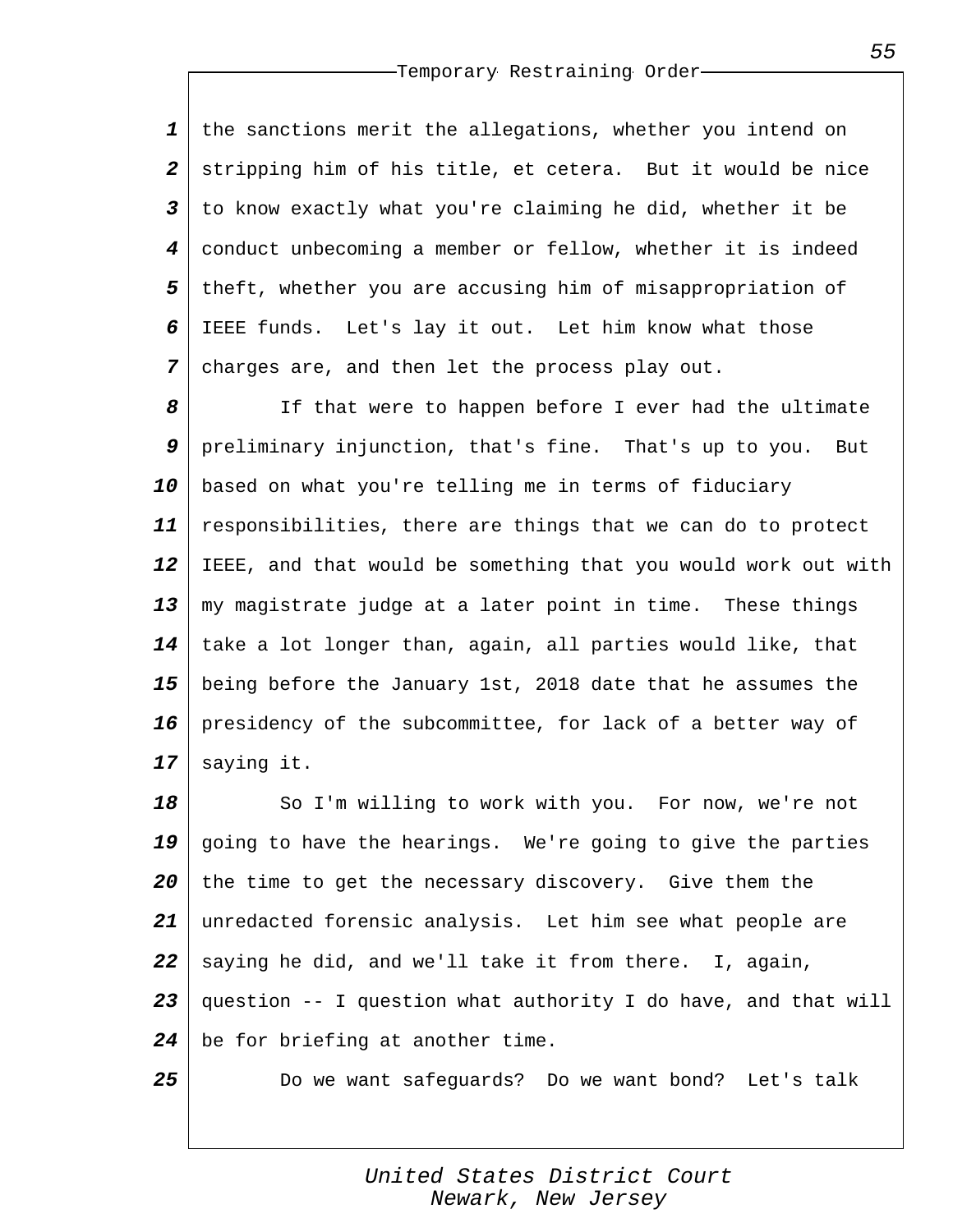*1 2 3 4* about it. What would be the appropriate bond, based on what you're saying? MR. LINDSAY: Again, it depends on what your Honor is going to restrain IEEE from doing. If we separate this into

*5 6 7 8 9 10* three categories, there is the membership in IEEE, there is the IEEE fellowship, there's the presidency of Robotics and Automation Society. For those first two, I'm not going to tell you that there's some threat of irreparable harm to IEEE, other than damage to its own reputation should the allegations indeed be true.

THE COURT: I can't put a number on that.

*12 13* MR. LINDSAY: We're concerned about that third category.

THE COURT: Huh?

*11*

*14*

*17*

*15 16* MR. LINDSAY: We're concerned about that third category.

THE COURT: So what are you saying?

*18 19 20* MR. LINDSAY: So if your Honor's order is that IEEE is restrained from proceeding as to those first two items, then we don't believe any bond would be necessary.

*21 22 23 24 25* If your Honor's order is that IEEE is restrained from taking actions that would either suspend or remove him from the presidency position, that's a different matter because that's the role that has the financial responsibility in it. THE COURT: What's the bond.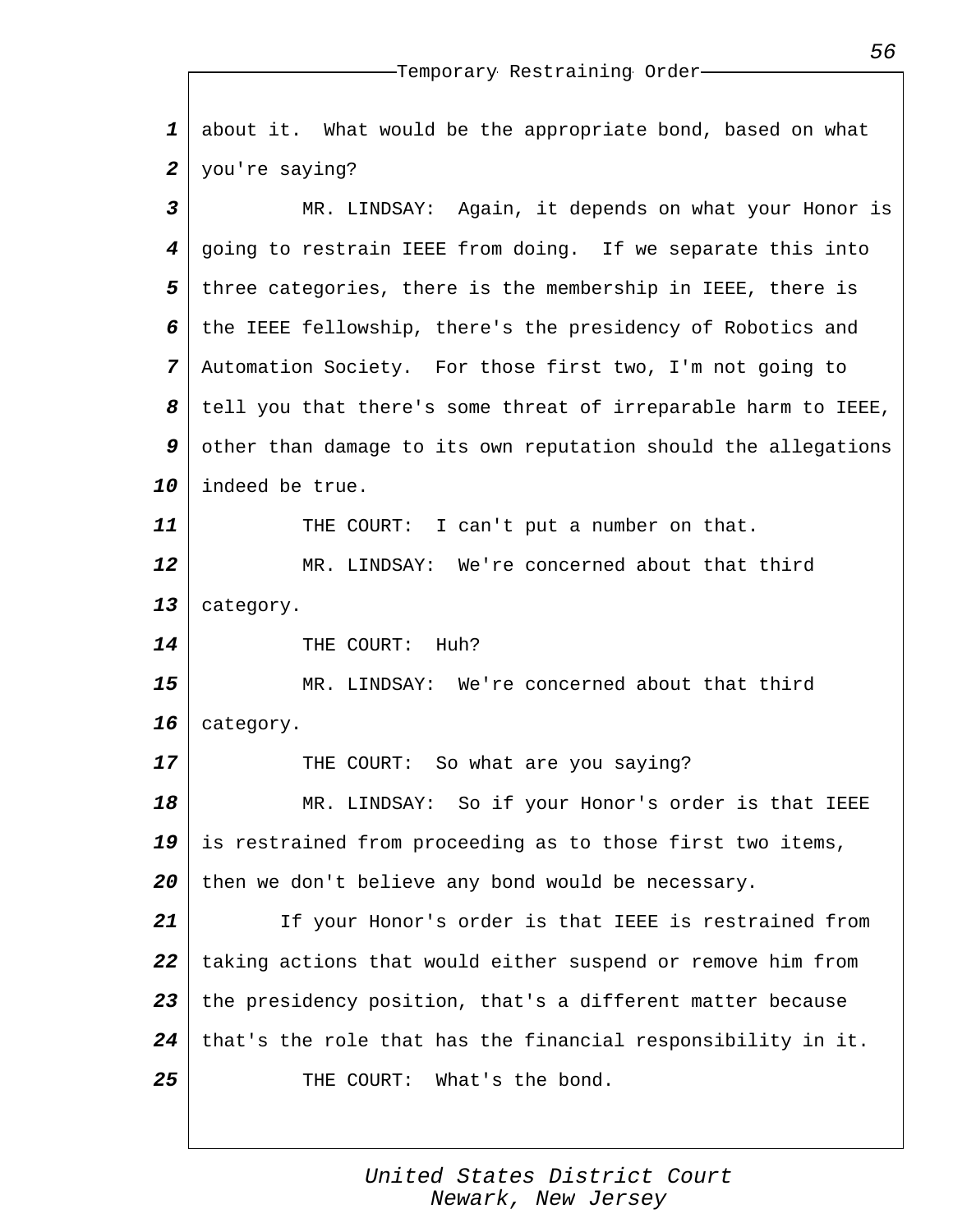|                  | --Temporary Restraining Order-                                 |
|------------------|----------------------------------------------------------------|
|                  |                                                                |
| $\mathbf{1}$     | MR. LINDSAY: \$1 million.                                      |
| $\boldsymbol{2}$ | THE COURT: How do you justify it?                              |
| 3                | MR. LINDSAY: Because the budget is -- the annual               |
| 4                | expenditures are \$6 million and that's, you know, a number we |
| 5                | believe would be a reasonable number given the risks.          |
| 6                | THE COURT: Why can't there be mechanisms put in                |
| 7                | place for an independent financial audit, an independent       |
| 8                | financial representative that would be working with Dr. Xi     |
| 9                | if -- in the event you don't get what you need to get done in  |
| 10               | time to take appropriate action?                               |
| 11               | MR. LINDSAY: That's why I was asking about exactly             |
| 12               | what your Honor is restraining IEEE from doing; because if     |
| 13               | your Honor restrains IEEE from taking any action whatsoever    |
| 14               | with respect to that, then that's where the damage arises.     |
| 15               | THE COURT: No, no --                                           |
| 16               | MR. LINDSAY: If your Honor's order doesn't --                  |
| 17               | THE COURT: I, quite frankly, think if you follow the           |
| 18               | bylaws -- that's what I asked counsel, Mr. Vernon, a moment    |
| 19               | ago.                                                           |
| 20               | There doesn't seem to be a timetable. I don't know.            |
| 21               | He may come back and say they're trying to do this in a week.  |
| 22               | But, obviously, if you follow the bylaws and at that point in  |
| 23               | time that we have a problem that there's been some evidence    |
| 24               | that's been shared with the board of directors as well as the  |
| 25               | president -- and I'm not sure, quite frankly, that you're      |
|                  |                                                                |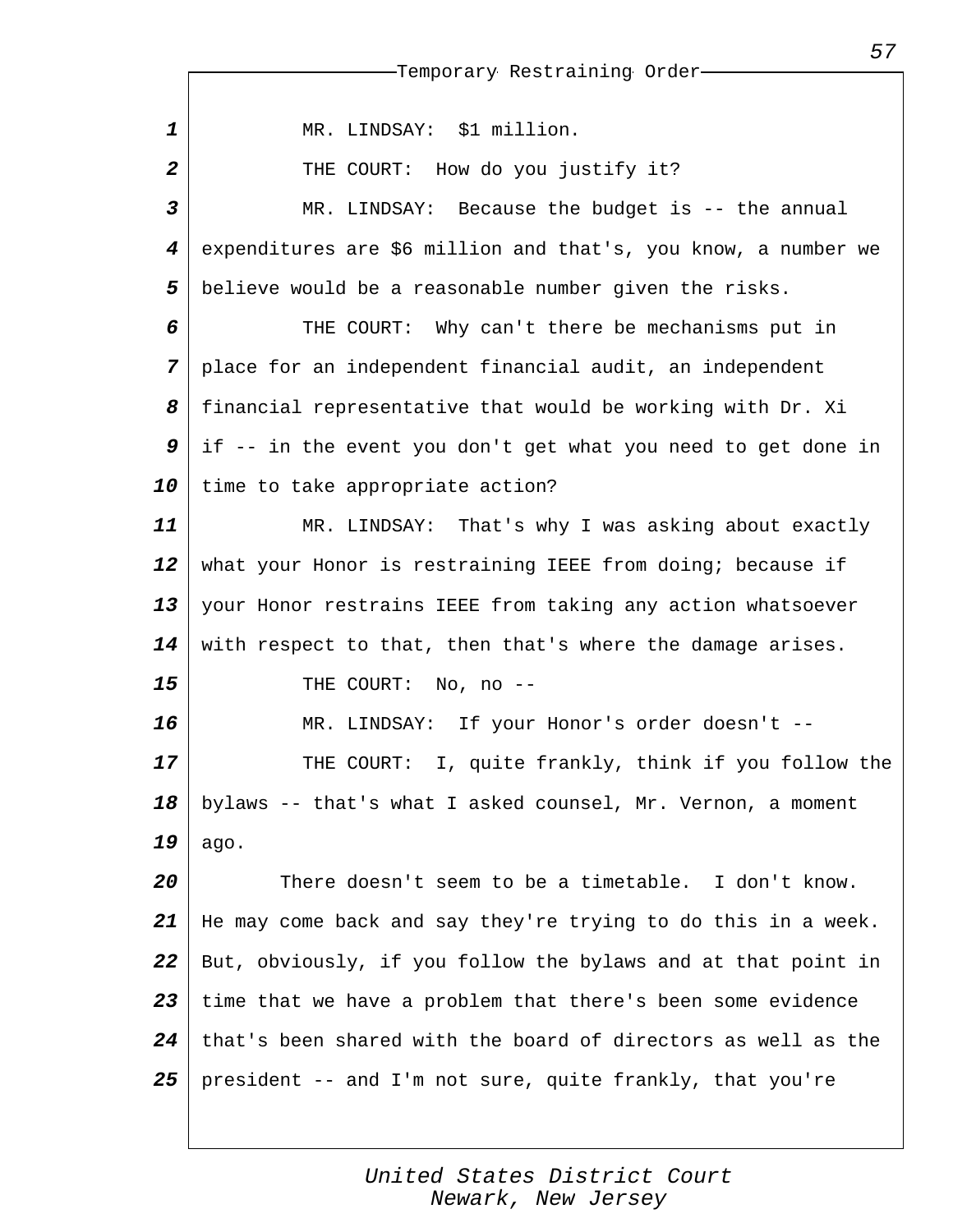*1 2 3 4 5* going to be able to follow the bylaws if indeed there's been evidence -- and that discovery will bear out, I assume -- that they've insulated themselves from this process as it was contemplated by the bylaws. That's a separate issue that we'll have to discuss at a later point in time.

*6 7 8 9 10* But I certainly -- I'm not inclined at this point in time -- maybe this is a point for preliminary injunction hearing to enjoin you all from seeking appropriate action - what you all think is appropriate action against Dr. Xi, but I certainly won't be allowing you to do it on Thursday.

*11 12 13* MR. LINDSAY: All right. I understand, your Honor. THE COURT: Counsel, I'm hearing \$1 million is the appropriate bond. What do you say?

*14 15 16 17 18* MR. VERNON: Your Honor, I don't think a bond is appropriate in these circumstances. And I think I heard counsel say that he agrees, except to the extent they're restrained from -- from having Dr. Xi take over the presidency.

*19 20 21 22 23 24 25* Conceptually, they're making assumption he is going to do something wrong, which I have some difficulty with, but I agree with the Court that we could put some sort of measure in place to monitor the accountability of what he's doing with his budget. That would be far more appropriate than a million-dollar bond, which is almost punitive and inappropriate under the circumstances near. But I think the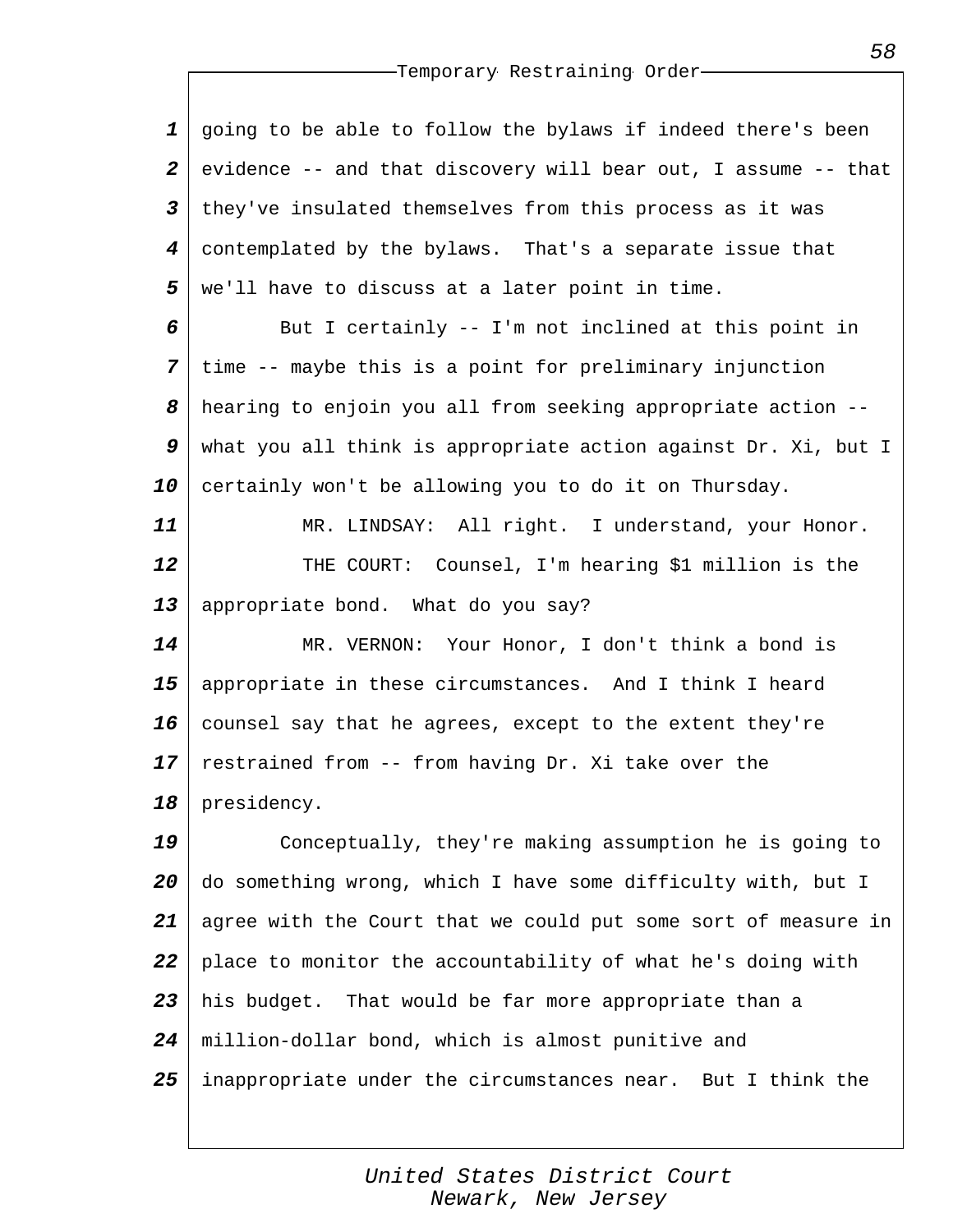| $\mathbf 1$             | organization is well-equipped to put some process or person in |
|-------------------------|----------------------------------------------------------------|
| $\boldsymbol{2}$        | place to keep an eye on the budget, and I know Dr. Xi would    |
| $\overline{\mathbf{3}}$ | not have an issue with that, if it means they're not going to  |
| 4                       | say, We doing this because he stole a million dollar. It's     |
| 5                       | something we'll deal with later.                               |
| 6                       | THE COURT: I'm going to want to recess on the issue            |
| $\overline{7}$          | of a bond. It wasn't raised in the papers, was it?             |
| 8                       | MR. LINDSAY: No, your Honor.                                   |
| 9                       | MR. VERNON:<br>No.                                             |
| 10                      | THE COURT: And I don't like surprises. In the                  |
| 11                      | future, if we're going to raise issues, raise them in the      |
| 12                      | papers. Supplement them, if you need to, but I would prefer    |
| 13                      | not to be surprised at oral argument.                          |
| 14                      | Let me break a second, consider what I heard, and then         |
| 15                      | I'll come out.                                                 |
| 16                      | THE CLERK: All rise.                                           |
| 17                      | (Recess.)                                                      |
| 18                      | Counsel, I do have a question for you,<br>THE<br>COURT:        |
| 19                      | Mr. Vernon.                                                    |
| 20                      | Mr. Vernon, what's the next step, in your mind?                |
| 21                      | MR. VERNON: Can I approach?                                    |
| 22                      | THE COURT: Please.                                             |
| 23                      | MR. VERNON: So the request is for the order                    |
| 24                      | preventing them from holding a hearing. I know the Court       |
| 25                      | mentioned discovery relating to an injunction hearing, but     |
|                         |                                                                |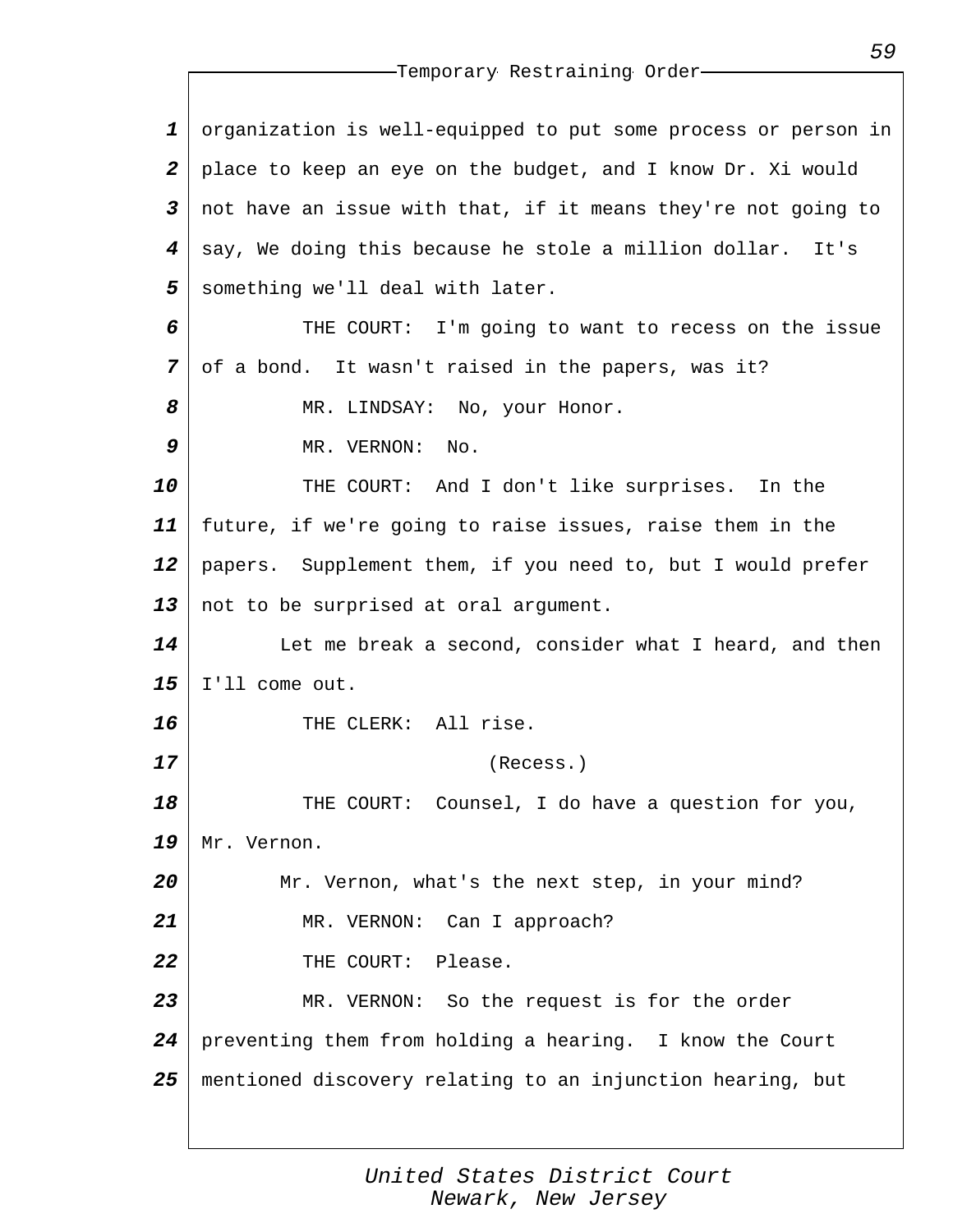| $\mathbf{1}$            | there aren't any fact -- the discovery we would ask for would  |
|-------------------------|----------------------------------------------------------------|
| $\boldsymbol{2}$        | really be what they would include in the complaint, which I    |
| $\overline{\mathbf{3}}$ | assume would be coming pursuant to the bylaws and procedures;  |
| $\boldsymbol{4}$        | and it wouldn't even be appropriate for the injunction because |
| 5                       | the Court isn't deciding, in the injunction, whether Dr. Xi    |
| 6                       | has committed these acts or improper receipts.                 |
| $\overline{7}$          | So unless -- we're asking that the hearing not be              |
| 8                       | allowed to proceed -- that they're enjoined --                 |
| 9                       | THE COURT: All right. Let's start from square --               |
| 10                      | let's start from -- I've already indicated to you that, at     |
| 11                      | least for now, the Court is going to enjoin IEEE from          |
| 12                      | conducting this hearing on the 28th.                           |
| 13                      | MR. VERNON:<br>Yes.                                            |
| 14                      | That's the immediate restraint you<br>THE COURT:               |
| 15                      | sought, and that's what you're going to get, and I'll support  |
| 16                      | my ruling in a moment. But my question is, what's next?        |
| 17                      | There's an issue of a bond, which I'm going to require         |
| 18                      | supplemental briefing on it because it was just raised today.  |
| 19                      | Fine.<br>There's also what happens next.                       |
| 20                      | Now, assuming -- assuming that IEEE decides that               |
| 21                      | they're going to issue a formal complaint, and then your       |
| 22                      | client receives a formal complaint and they begin to follow    |
| 23                      | that which we outlined earlier when we started today, what's   |
| 24                      | next for the Court to have to decide?                          |
| 25                      | I anticipated that question and thought<br>MR. VERNON:         |
|                         |                                                                |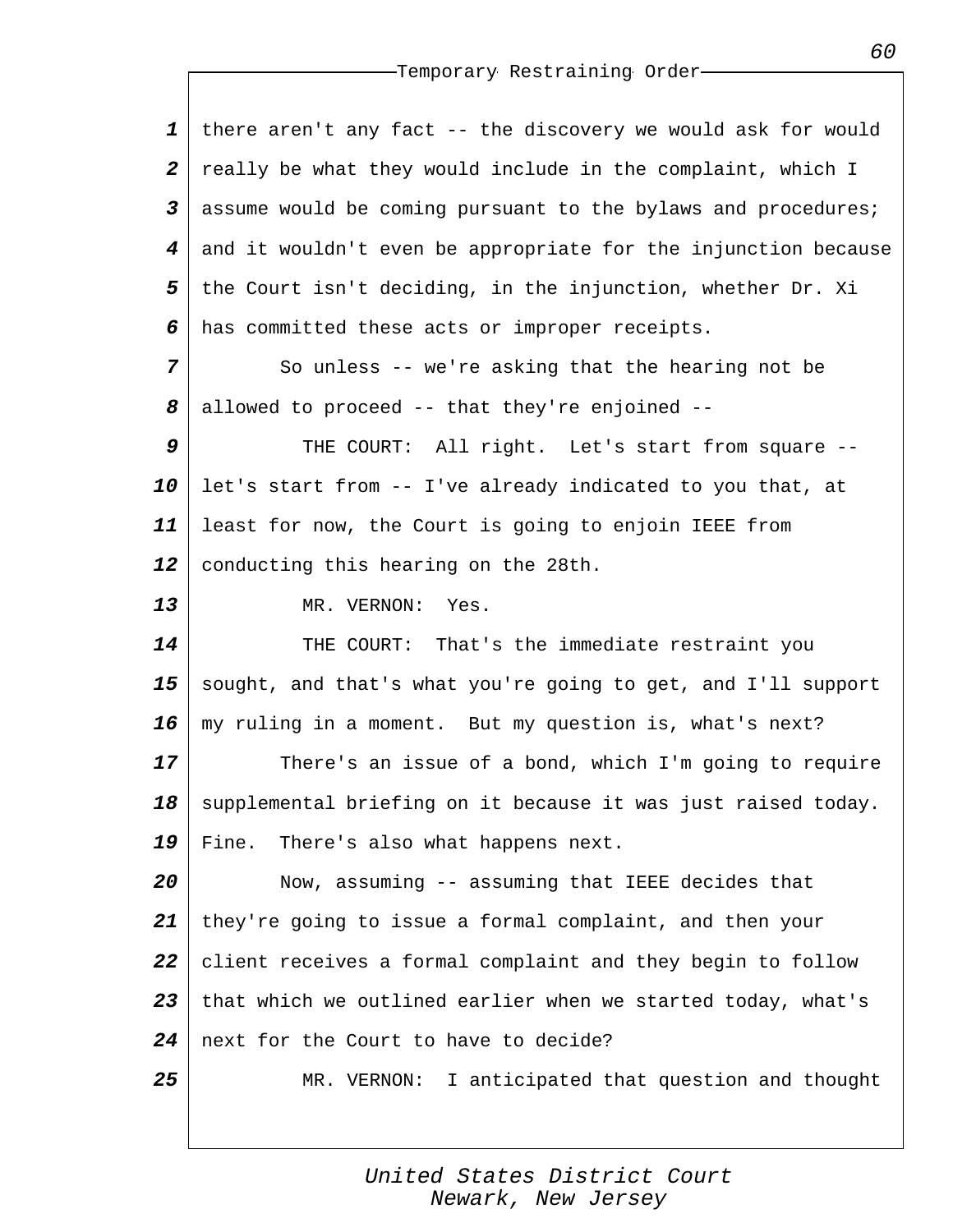*1 2 3 4 5 6 7 8* about it. My -- I anticipate that if they initiate that proceeding the only real issue remaining here would potentially be damages for the breach of fiduciary duty, but I think this case would get resolved as to those issues, probably without prejudice, as that other proceeding takes place. Otherwise, this case -- there would be a motion, a dispositive motion on the issue of whether we can get a declaration that they're required to follow the bylaws.

*9 10 11 12* So if the case is not resolved by them initiating their proceedings under the bylaws, then I anticipate there would be -- likely be a dispositive motion on the issue of the declaration.

*13 14 15 16 17 18 19 20 21* THE COURT: Because, again, the issue of whether this Court could require them to follow the bylaws -- right -- I mean that's an issue that obviously still has to be briefed. I think that counsel has argued -- and obviously I'm paraphrasing here -- but he's arguing that the source matters -- right -- the source matter -- the complaint didn't originate from a member in good standing to another member. If that had happened -- that's the source -- that would then trigger 110 and all the provisions thereafter.

*22 23 24 25* What counsel is arguing is that the source matters in this scenario -- because the source was obviously counsel - counsel's office, based on receipt of a subpoena; and, therefore, because the source is not a member in good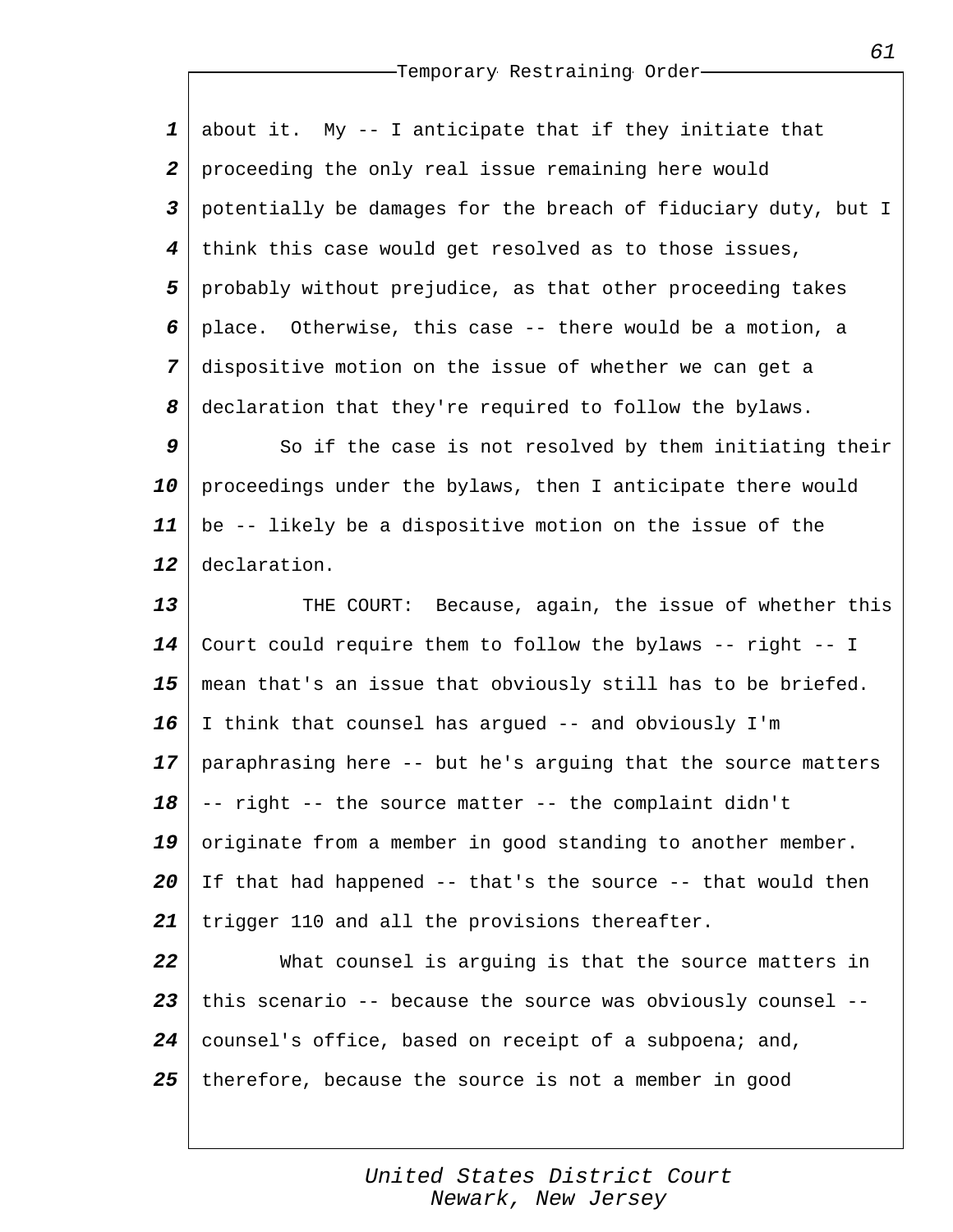*1* standing, those bylaws don't apply.

*2 3 4* The problem I have with counsel's argument is where, if anywhere, can I find anywhere that says the source is the controlling factor, and that's the problem.

*5 6 7 8* Now, they can certainly amend their bylaws at some point because what happens is -- if we're talking about a disciplinary proceeding that triggers 110, and 110 says what you have to do. It's a contract between the parties.

*9 10 11 12 13 14 15* Again, I'm just now looking at this sort of and trying to say what's the next step for us? Because if indeed the Court is not convinced that the source is the determining factor, then, you know, a contract has been made at least between your client and IEEE -- but what happens next if indeed they follow the provisions that are laid out in 110 and 7.10?

*16 17 18 19 20 21 22* MR. VERNON: And I think this matter then either will get resolved between counsel -- unless they -- and this is why I'm thinking it's a dismissal without prejudice -- unless they breach what we say is the contract between the parties. And I don't know if that requires the filing of a new lawsuit, if and when they breach it  $--$  I shouldn't say "when"  $--$  if they breach it.

*23 24* THE COURT: So does my ruling today dispose of the matter in its entirety?

*25*

MR. VERNON: If the Court is enjoining them from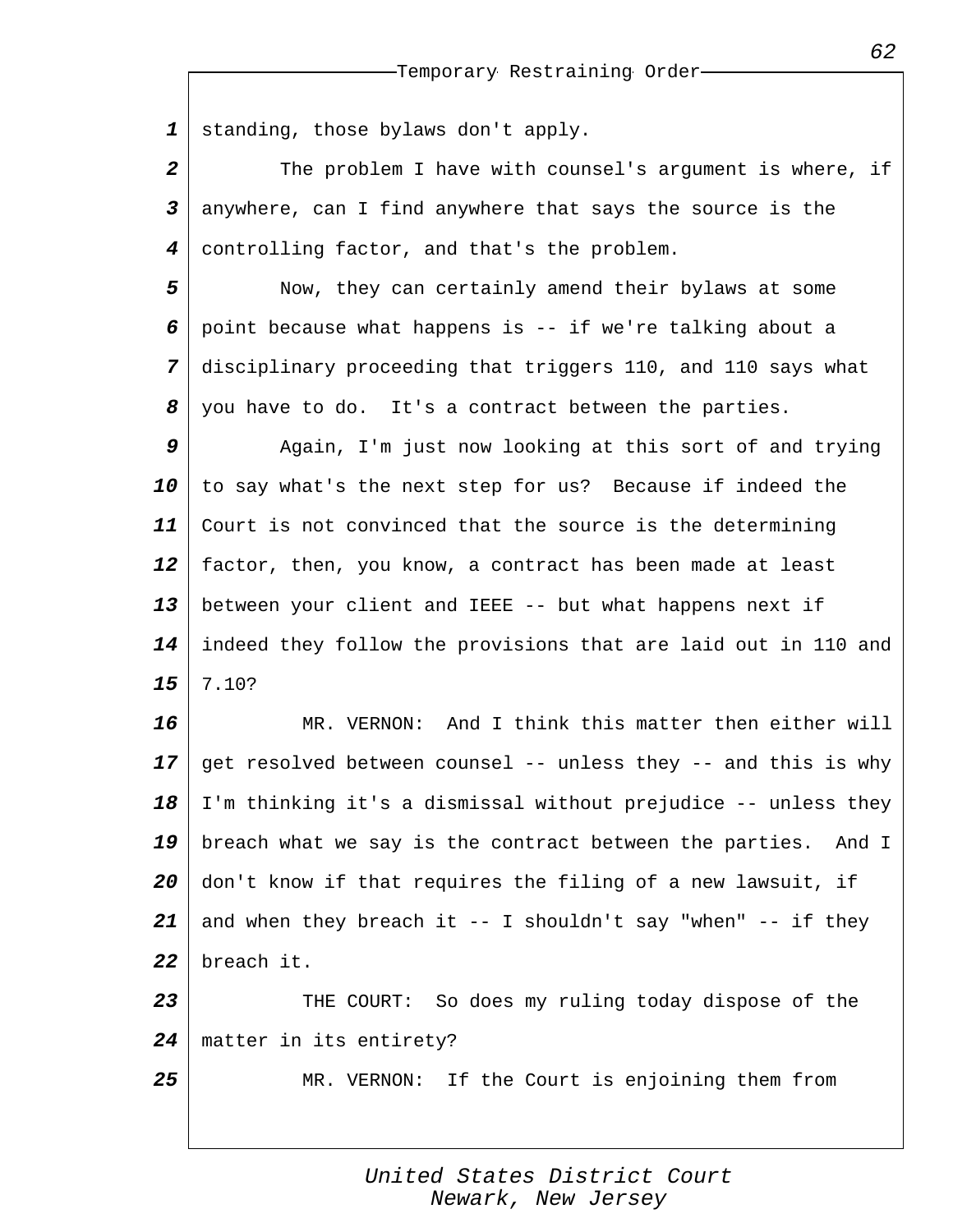*1 2* participating in this hearing, then for the time being -- can I consult?

*3 4 5 6 7 8* THE COURT: I'm going to give you some time to think about it. These are things that we're going to have to figure out because I need to know what the next step is because I'm actually going to require counsel to brief what's the next step and brief the issue of a bond in supplemental briefing because I honestly don't know -- don't know what's next.

*9 10 11 12 13 14 15 16 17 18 19 20 21 22 23 24 25* If indeed they go back and counsel goes back - properly referring to counsel -- I apologize -- if counsel, Mr. Lindsey goes back and says we can't have the hearing on the 28th, and it appears, at least placed on the oral argument, that the Court is viewing this to be a contract, that we are moving to discipline Dr. Xi and, therefore, it's going to be a provision that if indeed we're pursuing some disciplinary proceeding in order to expel Dr. Xi, that very well, as cited in the August 2nd letter, we're in 110 world; and if we're in 110, there are certain provisions within the provisions of 110.1, 110.3, 110.4 that have to be followed. And if they begin to follow those provisions, ultimately -- it may happen well before January 1st, 2018 -- they may give your client all of what you believe he's contracted -- he's obligated, or they're obligated to provide by way of a contract, and I don't necessarily -- unless there's a new lawsuit that there's been some breach of one of these steps.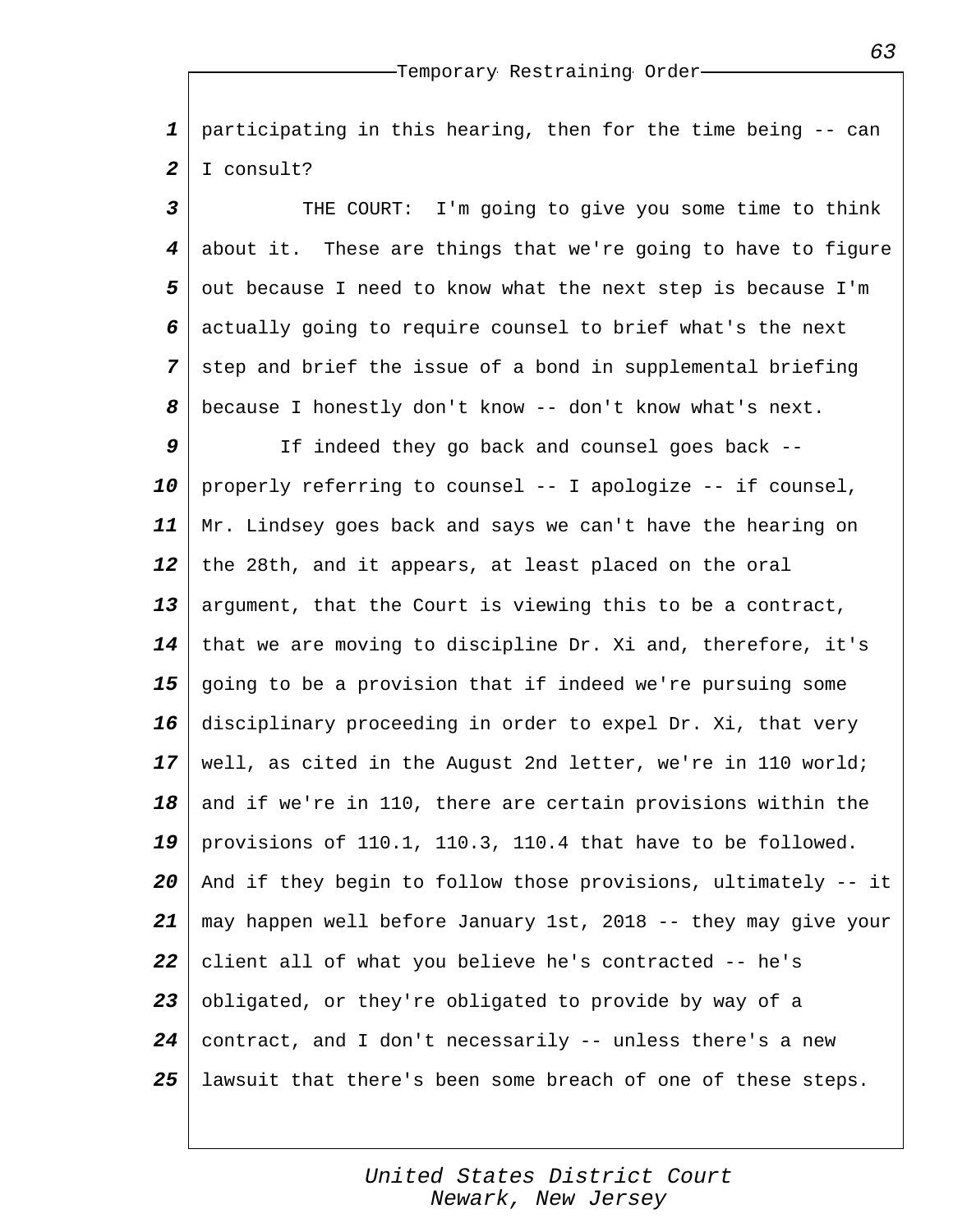|                         | --Temporary Restraining Order-                                 |
|-------------------------|----------------------------------------------------------------|
|                         |                                                                |
| $\mathbf{1}$            | I don't know if this case remains a viable matter for the      |
| $\boldsymbol{2}$        | Court to consider for a future date.                           |
| $\overline{\mathbf{3}}$ | MR. VERNON: I would like to take a moment to                   |
| 4                       | consider that for myself but my suspicion is either the matter |
| 5                       | would be resolved without prejudice or the matter would be     |
| 6                       | stayed pending whatever process we're going through. I know    |
| 7                       | courts often don't like staying matters.                       |
| 8                       | THE COURT: My docket is what it is, as it is.<br>So            |
| 9                       | we'll see what we do.                                          |
| 10                      | I just -- counsel, if you want to respond to any of the        |
| 11                      | questions I just asked Mr. Vernon, we can, but we can think    |
| 12                      | about it and provide the Court further briefing at a           |
| 13                      | subsequent time. What would you prefer, Mr. Lindsay?           |
| 14                      | MR. LINDSAY: I, frankly, have been asking myself the           |
| 15                      | question what comes next.                                      |
| 16                      | THE COURT: The chicken or the egg? I don't know at             |
| 17                      | this point.                                                    |
| 18                      | MR. LINDSAY: Your Honor has given a general sense of           |
| 19                      | what the ruling is going to be and, obviously, I need to take  |
| 20                      | that back to my client. My client is going to make a decision  |
| 21                      | of what it wants to do. I can imagine a number of              |
| 22                      | possibilities which deal with the what-comes-next issue.       |
| 23                      | THE COURT: I look forward to reading your                      |
| 24                      | submissions. Let me rule.                                      |
| 25                      | MR. VERNON: Thank you, your Honor.                             |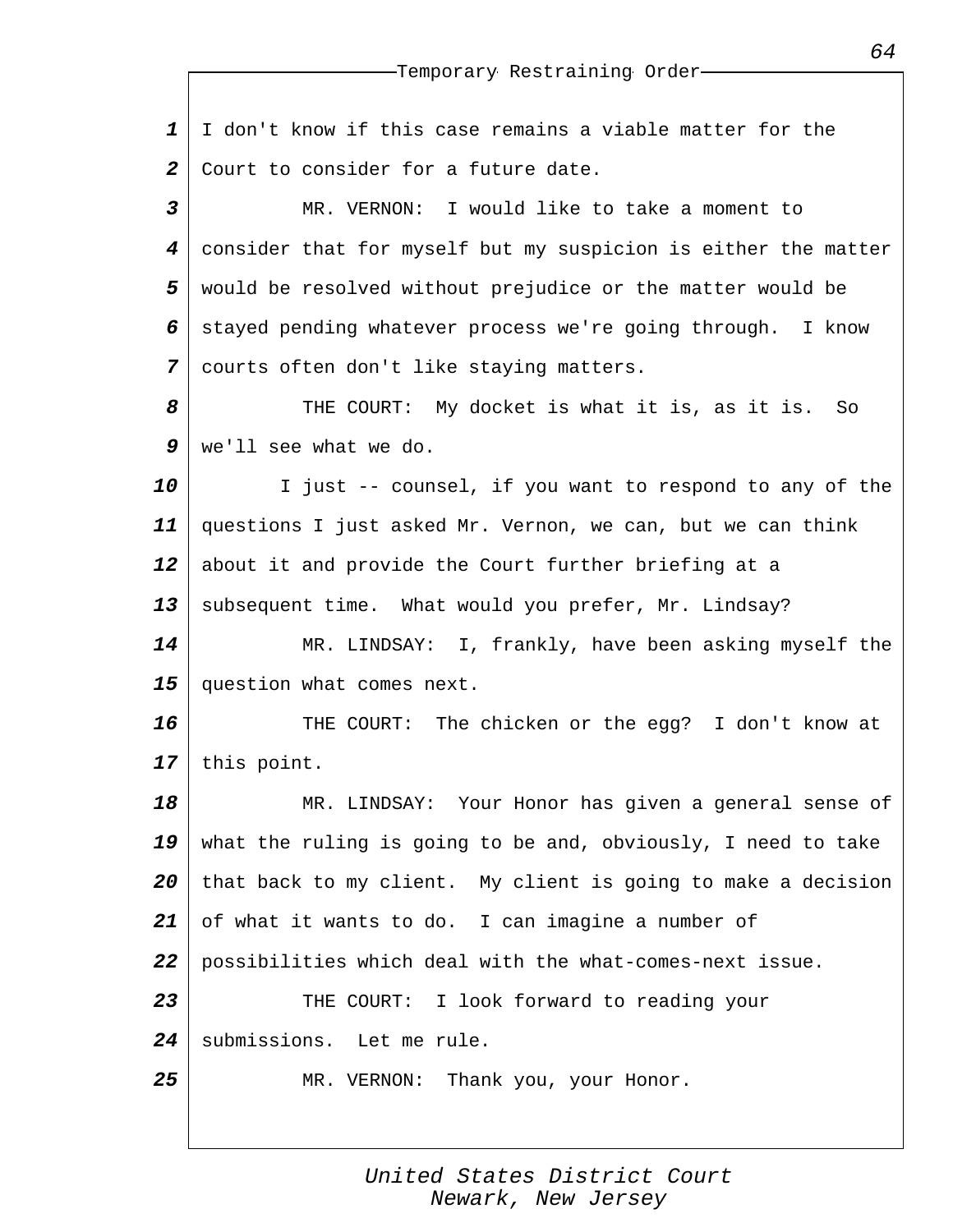| $\mathbf 1$             | THE COURT: Thank you, counsel.                                      |
|-------------------------|---------------------------------------------------------------------|
| $\boldsymbol{2}$        | On September 21st, 2017, plaintiff filed a motion for a             |
| $\overline{\mathbf{3}}$ | temporary restraining order against defendants. Under Federal       |
| 4                       | Rule of Civil Procedure $65(b)$ , the Court may issue a TRO if      |
| 5                       | the moving party shows, $\sqrt{(1)}$ a likelihood of success on the |
| 6                       | merits; (2) that it will suffer irreparable harm if the             |
| 7                       | injunction is denied; (3) that granting preliminary relief          |
| 8                       | will not result in even greater harm to the non-moving party;       |
| 9                       | and (4) that the public interest favors such relief." Kos           |
| 10                      | Pharmaceutical, Inc. v. Andrx Corporation, 369 F.3d, 700, 708       |
| 11                      | (Third Circuit 2004). The grant or denial of a TRO is within        |
| 12                      | the discretion of this Court.                                       |
| 13                      | First, the Court finds that plaintiff has shown a                   |
| 14                      | likelihood of success on the merits of its breach of contract       |
| 15                      | claim. As plaintiff persuasively argues -- and defense do not       |
| 16                      | appear to contest -- the IEEE bylaws are a contract between         |
| 17                      | itself and its members under both New Jersey and New York law.      |
| 18                      | As the parties know, the bylaws provide for specific                |
| 19                      | procedures relating to member discipline in sections I-110.         |
| 20                      | Defendants argue that they need not follow these procedures         |
| 21                      | because the IEEE bylaws and policies are silent with respect        |
| 22                      | to the complaints that are not generated by other IEEE              |
| 23                      | members.                                                            |
| 24                      | It seems, however, that IEEE management, the board of               |
| 25                      | directors and the president initiated the disciplinary              |

*United States District Court Newark, New Jersey*

*65*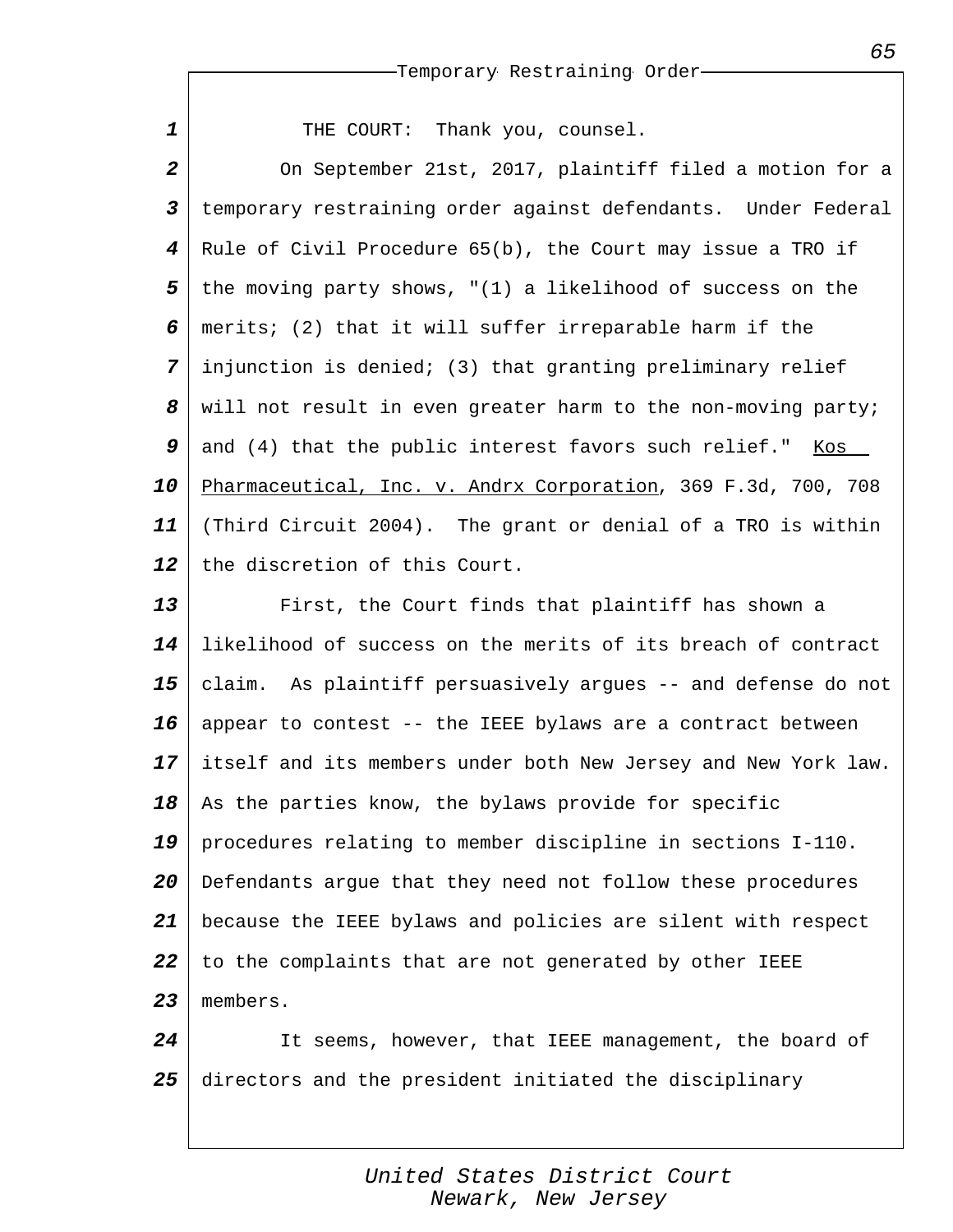*1 2 3 4 5 6* proceedings against plaintiff, and these individuals appear indisputably to be IEEE members. In fact, the president's August 2nd letter to plaintiffs specifically cites section I-110 and even summarizes some portions of the procedures required under that section. (See exhibit A to plaintiff's complaint.)

*7 8 9 10 11 12 13* Nor is the Court convinced that section I-304, paragraph 10 of the bylaws is fatal to plaintiff's breach-of-contract claim at this time. Defendant's reliance on that clause to justify the disciplinary proceedings would seem to swallow "the lengthy and detailed procedure that the bylaws provide for," to use defendant's language. (Defendant's brief at 5).

*14 15 16 17 18 19 20 21 22 23* Although defendants emphasize the seriousness of the allegations against plaintiff, plaintiff faces the harshest potential sanction that may result from defendant's contemplated proceedings: Expulsion of the IEEE, with the attendant loss of being a fellow. The Court is not persuaded at this time such a sanction can be justified by section I-304, paragraph 10, which authorizes the board of directors to appoint ad hoc committees "to address specific issue or activity that is not appropriate to be addressed by an ongoing committee of IEEE."

*24 25* Accordingly, the Court finds that plaintiff has met his burden of showing that his odds of prevailing on this claim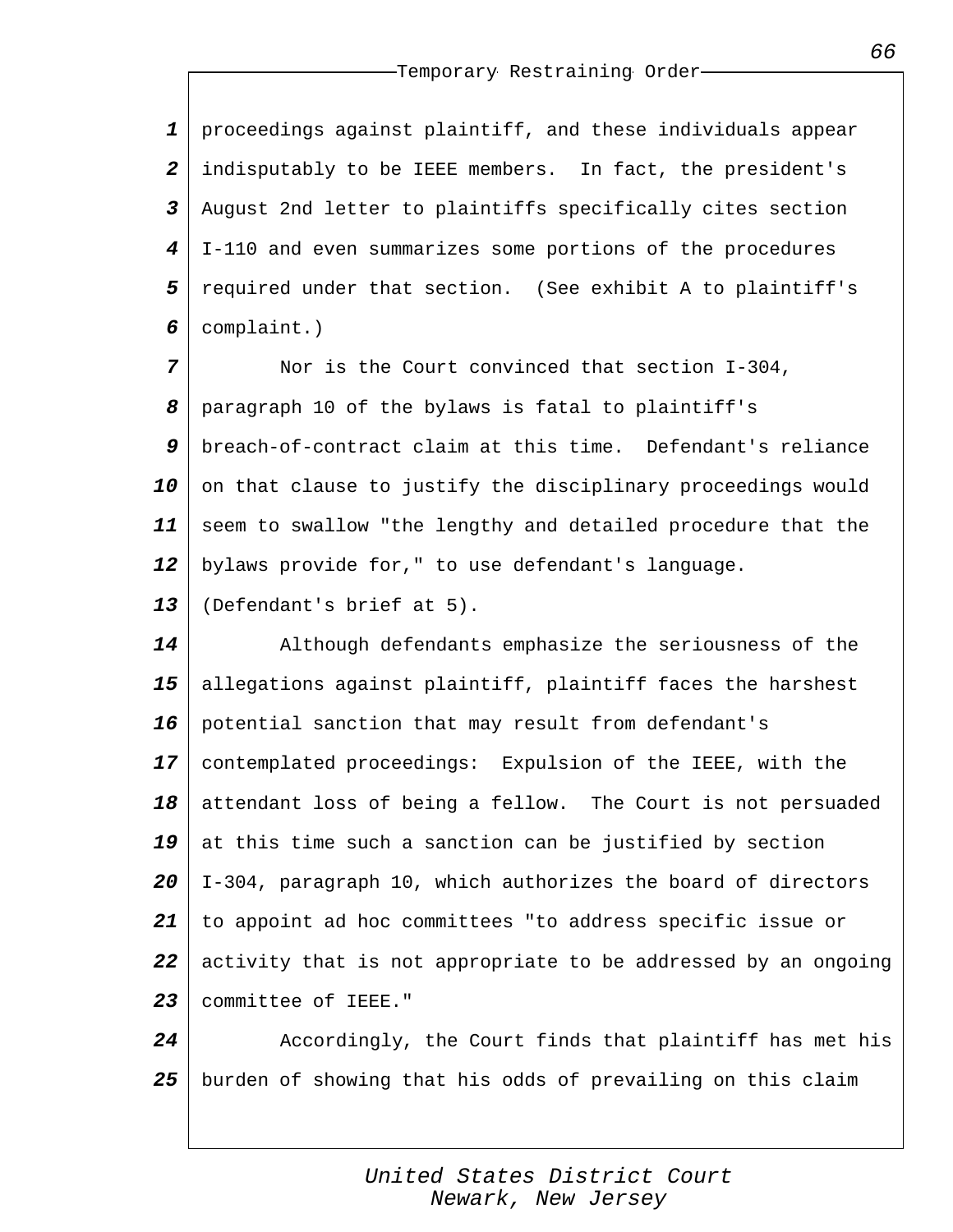*1 2 3 4* are significantly better than negligible, and he need not establish that it is more likely than not that he will prevail. See Reilly v. City of Harrisburg, 858 F.3d 173, 179 (Third Circuit 2017).

*5 6 7 8 9 10 11 12 13 14 15 16 17* Second, as to irreparable harm, the Court agrees with the plaintiff that he will suffer irreparable harm absent temporary restraints. If plaintiff follows the contemplated schedule, he will have to attend the September 28th meeting without having had the benefit of the lengthy and detailed procedures under the bylaws and policies. If he doesn't, the IEEE has warned that he will be expelled and lose his status as an IEEE fellow. The Court finds telling that the defendants do not address plaintiff's contention that, under section I-110.7, the board of directors: "May notify the membership of any expulsion, suspension or censure" and "Notification may include a statement of the circumstances surrounding such action."

*18 19 20 21 22 23 24 25* Indeed, plaintiff's declaration makes clear that his reputation -- never mind career and livelihood -- faces substantial risk of irreparable harm. As the Court set forth in its ruling on subject matter jurisdiction: There appears to be a substantial risk of the reputational damage from being expelled; it appears that the IEEE can publicly announce such circumstances of any expulsion, and the IEEE's alleged basis for potential expulsion appears to be theft or fraud.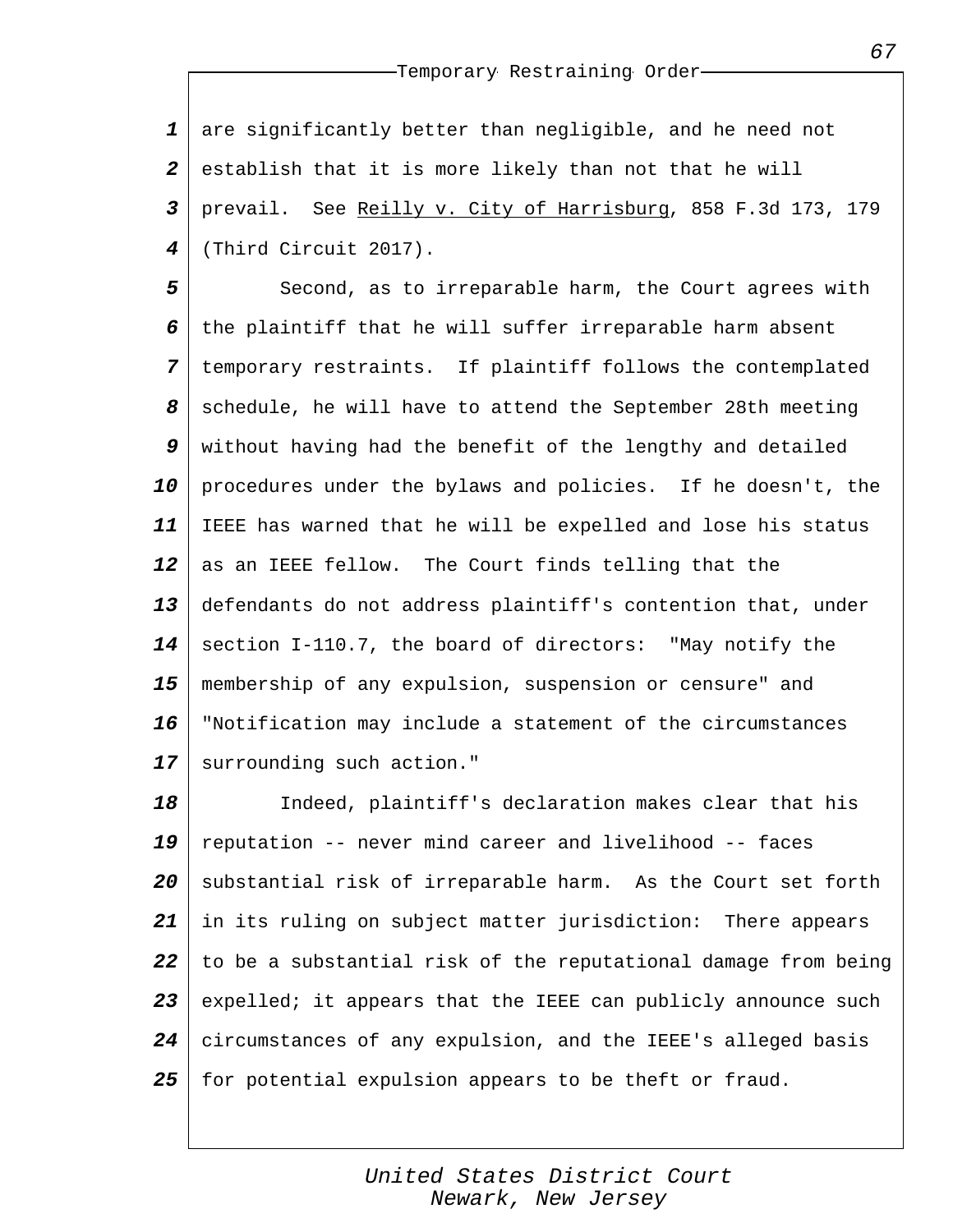*1 2 3 4 5 6 7 8 9 10 11 12 13 14 15 16 17 18* Third, the Court finds that granting temporary restraints will not result in greater harm to the defendants than to plaintiff. Although defendants argue that time is of the essence because plaintiff will begin his term as president of the Robotics and Automation Society in January 2018, defendants do not explain in their submissions why the procedures under section 7.10 of the policies and -- that's 7.10 of the policies -- and section I-110 of the bylaws cannot be completed by January 2018. Further, as plaintiff aptly notes, defendant's own declaration states that, "In mid-2015, IEEE received a subpoena from a federal grand jury" and "IEEE's receipt of the grand jury's subpoena prompted IEEE to conduct an internal investigation related to Dr. Xi's" complaint -- strike that -- "Dr. Xi's claimed expenses." (Declaration of James Prendergast, P-R-E-N-D-E-R-G-A-S-T, paragraphs 10 and 11.) At this stage, the Court finds that time is of the essence for Dr. Xi, more so than it is for the defendants.

*19 20 21 22 23 24 25* Fourth, the Court finds that the public interest would be served in issuing temporary restraints. There are bylaws and policies in place for IEEE members, just like any corporation -- for profit or nonprofit -- members have rights pursuant to such governing documents. The Court is not convinced that plaintiff requested an injunction to simply delay internal proceedings. Rather, this proceeding is in the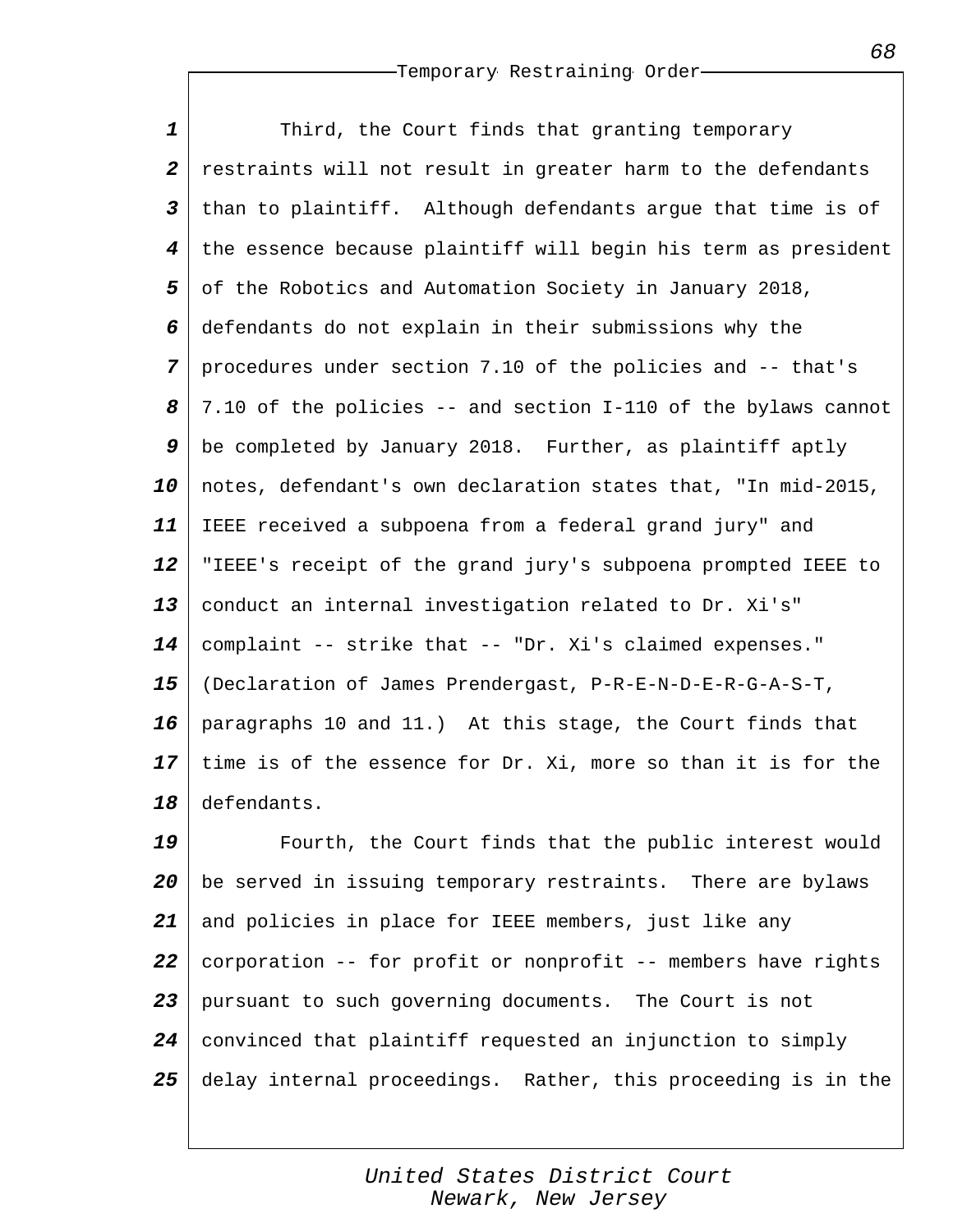*1 2* public interest because it's about safeguarding rights and privileges pursuant to the bylaws and policies.

*3 4 5 6 7 8 9 10 11* Finally, the Court is not convinced by defendant's exhaustion-of-remedies argument. All the defendant's cited authority appears to involve federal agencies. Moreover, it defies logic that the plaintiff must follow the very procedures he's challenged -- irrespective of whatever outcome may follow -- and then seek judicial review. It just doesn't make sense to me. Indeed, as the Court noted, there is the substantial risk of irreparable harm resulting from an adverse outcome.

*12 13 14 15* I am going to grant the remedy sought, that is, enjoining IEEE from conducting a hearing on September 28th, but I am not, at this juncture, doing anything more than that. Okay?

*16 17 18 19 20 21 22 23 24 25* What I now need counsel to do is provide the Court with supplemental briefing on the next step. Do we need discovery? Is there going to be permanent injunction sought? I don't know. And it's up to counsel for both sides to argue their points. I did also have the issue of a bond, that may or may not be necessary under the circumstances, and I would like counsel to address the bond as well as the appropriate amount to require the plaintiff to obviously tender to the Court, should -- now that there has been a favorable reading - ruling, rather -- as to their immediate -- as to the immediate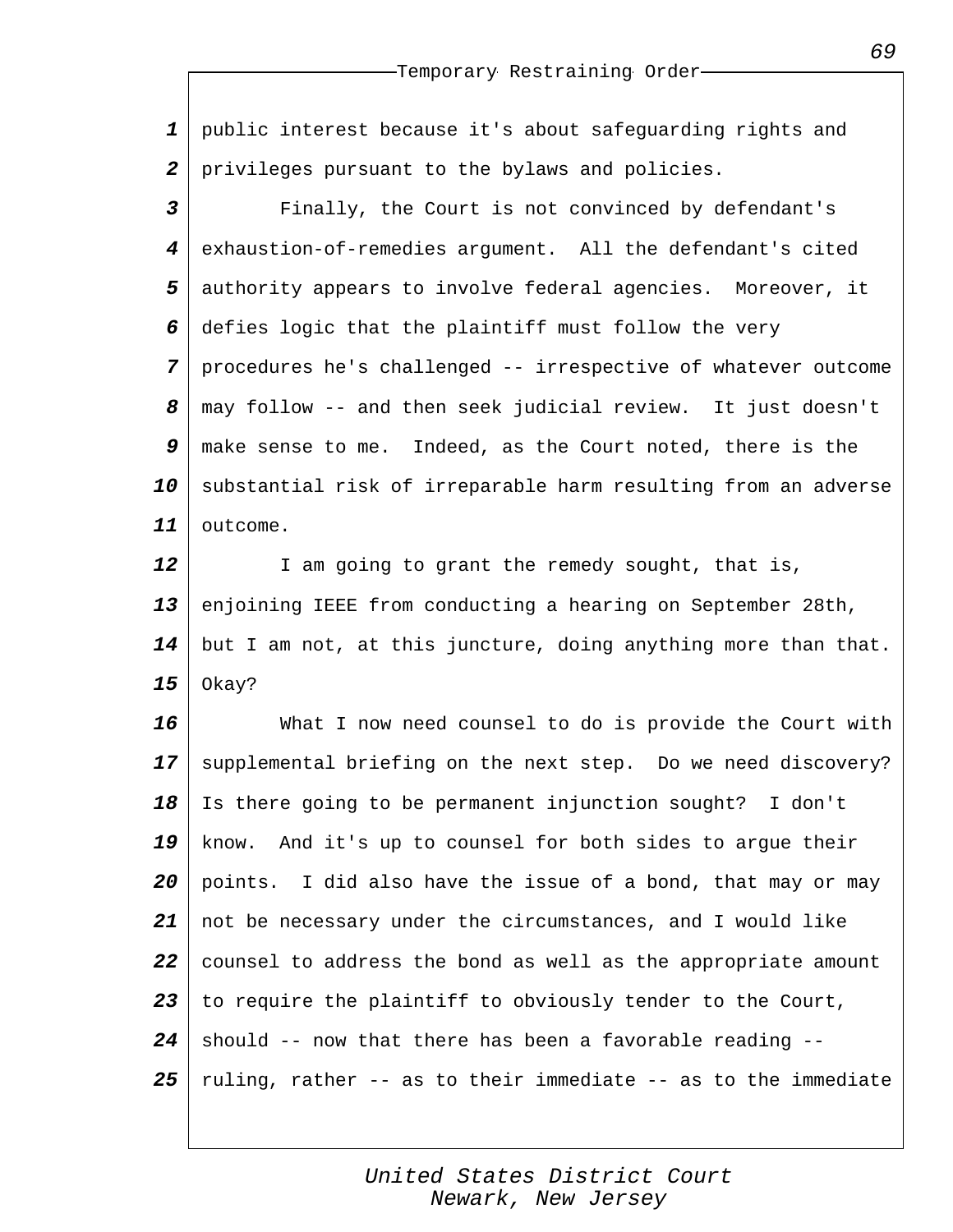*1 2 3 4 5 6 7 8 9 10 11 12 13 14 15 16 17 18 19 20 21 22 23 24 25* restraints. How long do we need? What I ideally would like to see, perhaps, are simultaneous submissions with simultaneous responses that everybody is responding to everything and there's just set briefs and no one certifies or anything like that. How long do you need, counsel? Both of you, in fairness. MR. LINDSAY: Your Honor, a week to 10 days. MR. VERNON: We were going to suggest the same. THE COURT: Okay. Let's select some dates. How about we do a text order, and we'll go ahead and select 10 days for the initial moving submissions. And how long for responsive submissions? MR. LINDSAY: I have to check my calendar. THE COURT: Sure. Counsel, I want to work with you all. If there's conflicts or you have trial or something going on -- I certainly don't want to make life hard for anybody -- MR. SCHUMACHER: I do have one request, your Honor. I'm supposed to leave, I believe the 10th day to be the 6th of October. I'm out of town for a wedding that I'm in. THE COURT: A wedding that you're in? MR. SCHUMACHER: Yes, your Honor. THE COURT: We can't mess with that.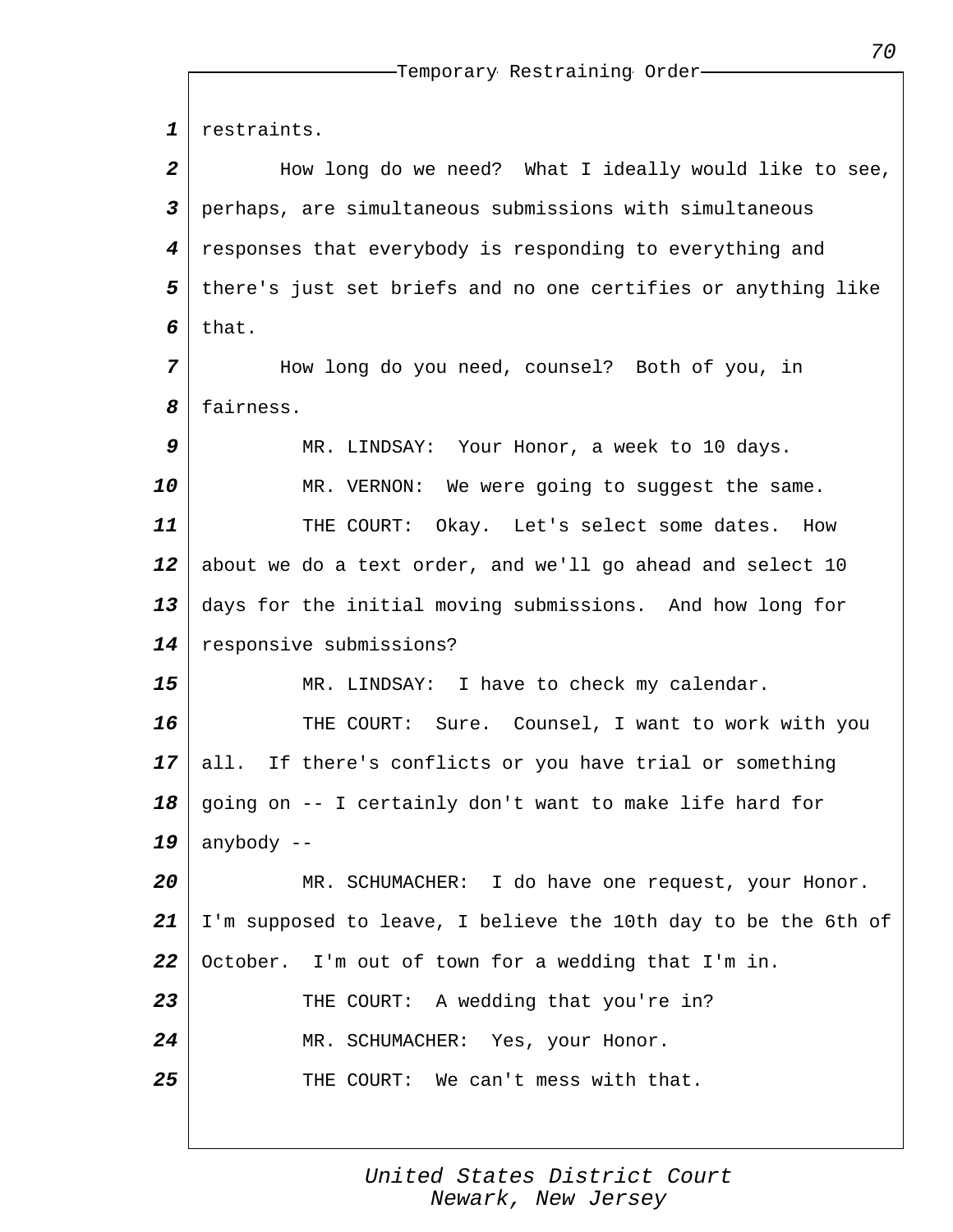*1 2 3 4 5 6 7 8 9 10 11 12 13 14 15 16 17 18 19 20 21 22 23 24 25* Temporary Restraining Order MR. LINDSAY: Can we move it one day? MR. VERNON: Can we say the 5th, your Honor? THE COURT: Any problem with the 5th? MR. LINDSAY: I don't have any problem with that. THE COURT: The 5th? MR. LINDSAY: Okay. THE COURT: How long do you need for submissions? MR. LINDSAY: One week, your Honor. THE COURT: Do you want more, counsel? I see you shaking your head. MR. SCHUMACHER: We would ask for the 13th. THE COURT: Huh? MR. SCHUMACHER: We would ask for the 13th. MR. LINDSAY: I'm traveling on the 12th or the 13th, so I would prefer the 11th. THE COURT: Let's go to that following date. MR. LINDSAY: I'm traveling through the 19th, so that's why I prefer to get it done before I leave. MR. SCHUMACHER: The 11th is fine. THE COURT: All right, the 11th. I don't think I'll need oral argument, but I might. And if I do need oral argument, maybe we do it telephonically. All right? Anything else? MR. WIGGINS: One housekeeping matter, your Honor. We had moved to seal exhibits A, B and C to the Prendergast

> *United States District Court Newark, New Jersey*

*71*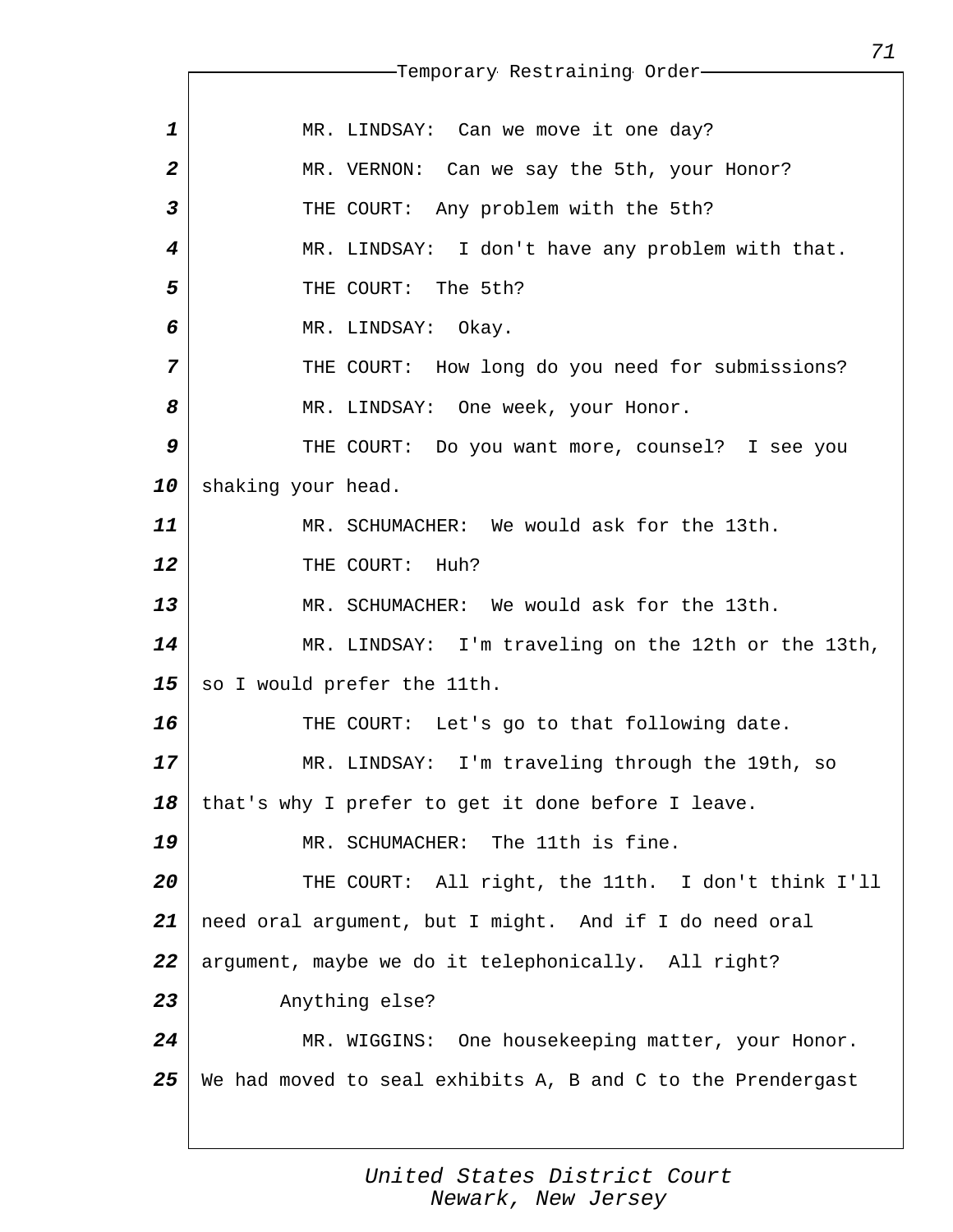| $\mathbf 1$             | declaration. I spoke to counsel, they have no objection to               |
|-------------------------|--------------------------------------------------------------------------|
| $\overline{a}$          | that request. Whether your Honor chooses to address it now or            |
| $\overline{\mathbf{3}}$ | later is obviously up to you.                                            |
| 4                       | THE COURT: There's no objection to sealing those                         |
| 5                       | documents. I don't see why we can't go ahead and grant that              |
| 6                       | relief sought.                                                           |
| 7                       | MR. WIGGINS: Thank you, your Honor.                                      |
| 8                       | THE COURT: Anything else?                                                |
| 9                       | MR. SCHUMACHER: No, your Honor. Just the pro hac                         |
| 10                      | application, which I'm sure --                                           |
| 11                      | THE COURT: That's actually going to be before Judge                      |
| 12                      | Hammer, but we'll go ahead and touch base with his honor. I              |
| 13                      | don't know -- and I always address this at all times -- I                |
| 14                      | don't know if this is one that could be settled, but we should           |
| 15                      | think about it. And I was actually going to ask counsel to               |
| 16                      | think about it, and if you want to come before Judge Hammer,             |
|                         | $17$ $\mid$ who is, in my opinion, a phenomenal magistrate judge. I know |
| 18                      | he would welcome an opportunity to see if there's a resolution           |
| 19                      | that could be reached some way, somehow.                                 |
| 20                      | So why don't you all contemplate the idea of coming in                   |
| 21                      | for an in-person settlement, and I will ask Judge Hammer to              |
| 22                      | set a telephone conference with you to inquire whether there's           |
| 23                      | any interest in trying to resolve the case. Makes sense?                 |
| 24                      | MR. SCHUMACHER: Yes, your Honor.                                         |
| 25                      | MR. LINDSAY: Yes, your Honor.                                            |
|                         |                                                                          |

*United States District Court Newark, New Jersey*

*72*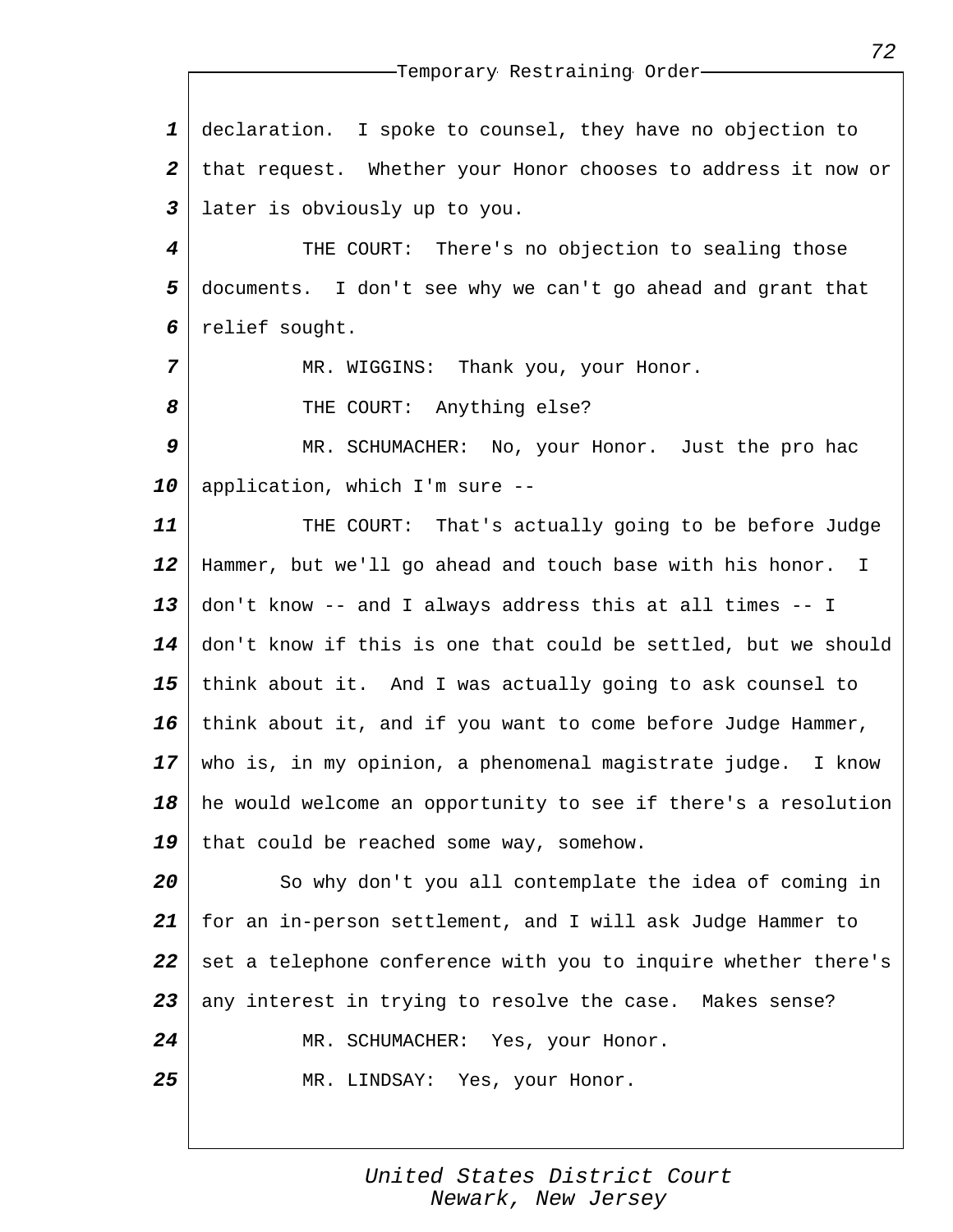|                         | --Temporary Restraining Order-                            |
|-------------------------|-----------------------------------------------------------|
|                         |                                                           |
| $\mathbf 1$             | THE COURT: Great. I appreciate counsel's arguments        |
| $\boldsymbol{2}$        | here today. The briefs were exceptional and I always,     |
| $\overline{\mathbf{3}}$ | obviously, want to compliment counsel when there are some |
| $\boldsymbol{4}$        | great briefs. They were great, and provided me some       |
| 5                       | information as well. Thank you, counsel.                  |
| 6                       | (Whereupon the proceedings are concluded.)                |
| 7                       | $\star$<br>$^\star$<br>$\star$                            |
| 8                       |                                                           |
| 9                       |                                                           |
| 10                      |                                                           |
| 11                      |                                                           |
| 12                      |                                                           |
| 13                      |                                                           |
| 14                      |                                                           |
| 15                      |                                                           |
| 16                      |                                                           |
| 17                      |                                                           |
| 18                      |                                                           |
| 19                      |                                                           |
| 20                      |                                                           |
| 21                      |                                                           |
| 22                      |                                                           |
| 23                      |                                                           |
| 24                      |                                                           |
| 25                      |                                                           |
|                         |                                                           |